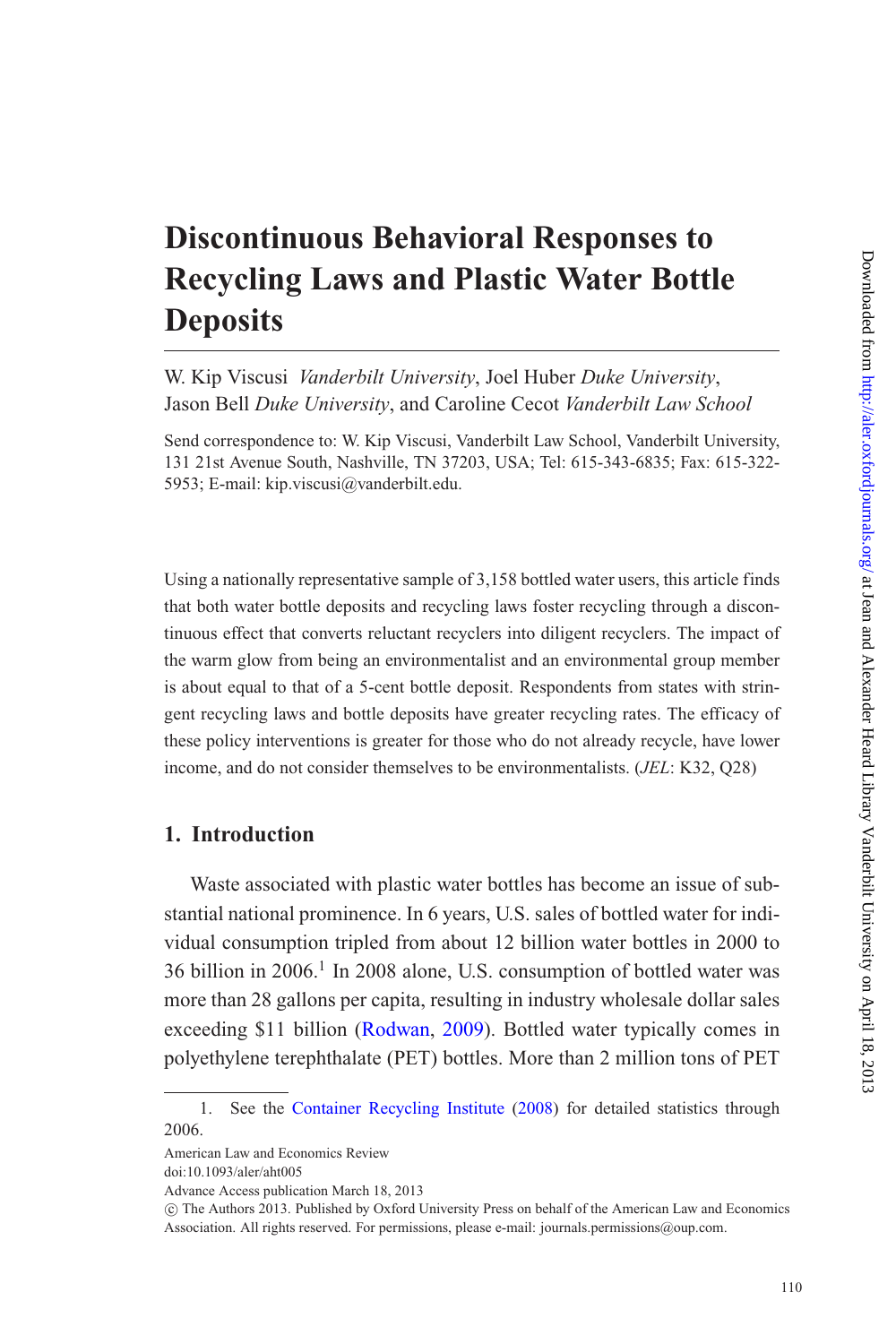bottles, including those for beverages other than water, were incinerated or left in landfills in 2006. The Container Recycling Institute estimates that increasing PET recycling rates to ∼85% would save more than 60 trillion BTUs and avoid about a million metric tons of carbon equivalent greenhouse gas emissions. Plastic water bottles comprise almost half of the total PET bottle sales and represent a growing share of sales. However, bottle deposit laws in most states do not include these water bottles. This paper examines the efficacy of the economic incentives generated by policies that encourage the recycling of plastic water bottles.<sup>2</sup>

There are two principal policy instruments that promote water bottle recycling—bottle deposits and recycling laws. Bottle deposits for plastic water bottles establish a financial incentive to foster recycling, while recycling laws generally encourage that behavior by reducing the time cost and increasing the convenience of recycling. In some instances, recycling laws may impose monetary penalties on failure to recycle properly. Recycling laws exhibit a range of policy stringency, from requiring local recycling to merely defining it as a goal.

While the economics literature on recycling behavior has been growing, this study is novel in its focus on individual recycling behavior for a nationally representative sample that can be linked to different recycling law regimes in the fifty U.S. states.<sup>3</sup> To date, there have been no comprehensive

<sup>2.</sup> We do not analyze whether increased recycling of water bottles would pass a cost–benefit test. Such an analysis would need to consider the implementation and operating costs of the various policies against the benefits of reducing greenhouse gas emissions, increasing landfill space, saving natural resources through the possibility of reuse, and experiencing the warm glow benefits of recycling. See, e.g., [Kinnaman](#page-44-2) [\(2006\)](#page-44-2) and [Morris et al.](#page-44-3) [\(2005\)](#page-44-3). To the extent that a state or a municipality would like to increase its water bottle recycling through a bottle deposit bill or other recycling law, however, our analysis identifies the impact that each policy is likely to have on individual recycling behavior.

<sup>3.</sup> [Jenkins et al.](#page-44-4) [\(2003](#page-44-4)) and [Yang and Innes\(2007](#page-45-0)) review previous empirical recycling studies. Most, but not all studies in the literature have analyzed recycling behavior on a re[gional basis. These studies include](#page-43-0) [Fullerton and Kinnaman](#page-44-5) [\(1996\)](#page-44-5), Callan and Thomas [\(1997](#page-43-0)), [Nestor and Podolsky](#page-44-6) [\(1998\)](#page-44-6), [Hong and Adams](#page-44-7) [\(1999](#page-44-7)), Van Houtven and Morris [\(1999](#page-45-1)), and [Suwa and Usui](#page-45-2) [\(2007\)](#page-45-2). [Kinnaman and Fullerton](#page-44-8) [\(2000\)](#page-44-8) examine community-level recycling behavior using a national data set, and [Jenkins et al.](#page-44-4) [\(2003](#page-44-4)) analyze material-specific recycling for a sample in twenty metropolitan statistical areas (MSAs) of middle- and upper-middle income households who had curbside collection available. [Ashenmiller](#page-43-1) [\(2009](#page-43-1)) used individual survey data from CA to examine the effect of bottle bills and concluded that they increase recycling.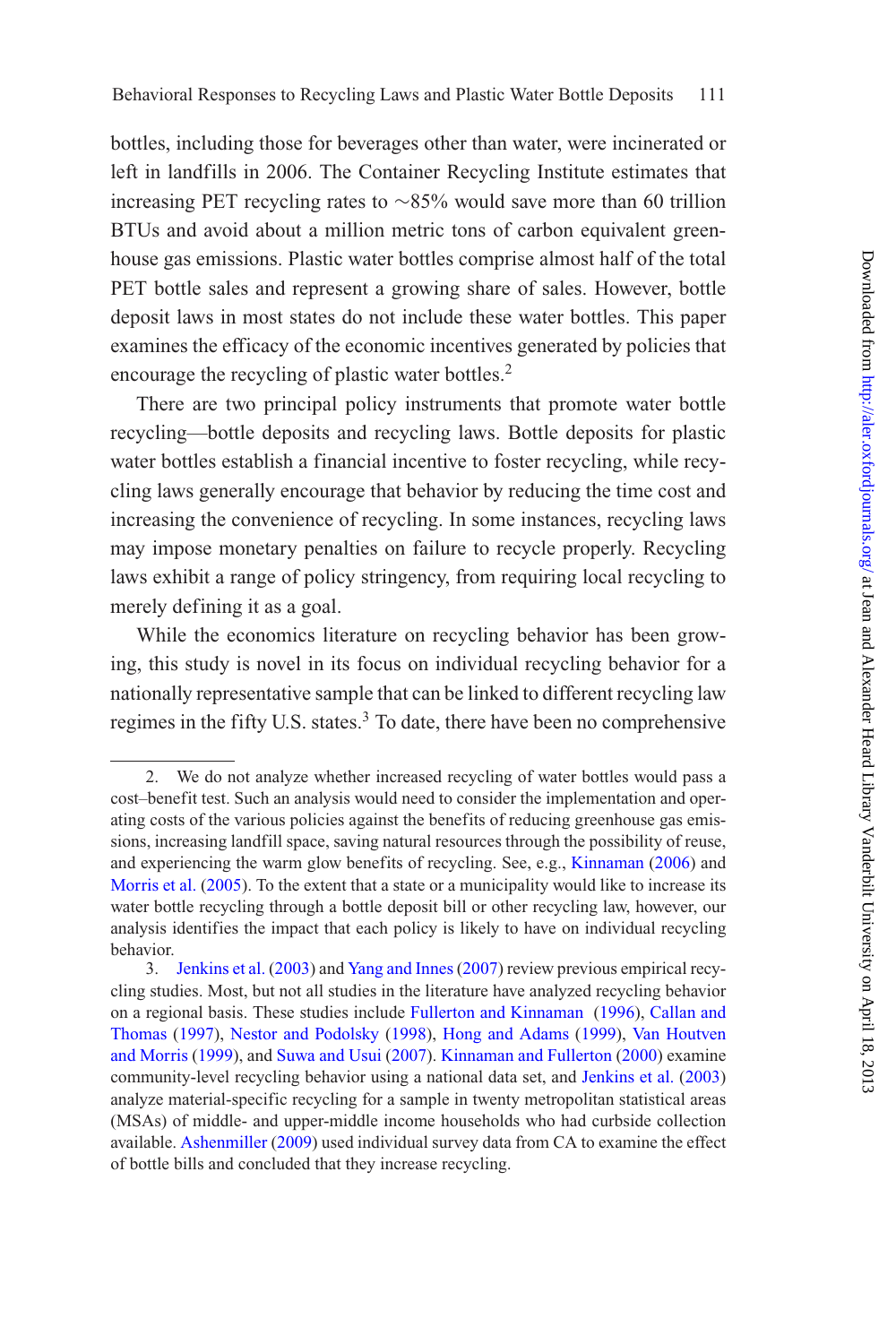studies of plastic water bottle recycling or national studies of individual recycling behavior. Most studies have focused on states or narrowly defined regions.<sup>4</sup> Some studies of material-specific recycling have used individual data but have not analyzed the different state law regimes, have not used nationally representative samples, and have not focused on plastic water bottles specifically.<sup>5</sup>

Our study uses an original national data set of 3,158 households. Data at the individual level make it possible to examine the determinants of recycling decisions controlling for household characteristics and to examine the different levels of individual recycling rates. Many of the variables included in our analysis, such as whether the respondent is a member of an environmental organization, are unique to our recycling study. On a theoretical basis, we predict that people gravitate toward an extreme of either being a non-recycler or a diligent recycler, a mechanism which can only be revealed from an examination of individual rather than aggregate data.

The use of individual data also makes it possible to examine the heterogeneity of the recycling responses to the incentives created by the recycling laws and bottle deposit laws of different states. To capture the incentive effects of these laws, our study uses our own detailed categorization of state recycling statutes and bottle bills presented in Appendix B. The data set enables us to answer several kinds of questions. Are some segments of the population less motivated by recycling policies, and does their responsiveness hinge on the particular form of intervention? Will those in upper-income groups respond to the financial incentives of bottle deposits or be deterred by the time costs associated with recycling? Are

<sup>4.</sup> Three such regional studies are [Saltzman et al.](#page-44-9)'s [\(1993](#page-44-9)) analysis of glass and newspaper recycling (by quantity) in fifty-three communities in Pennsylvania and New Jersey; [Beatty et al.](#page-43-2)'s [\(2007\)](#page-43-2) analysis of aluminum, glass, and plastic recycling (by quantity) in regional California communities; and [Yang and Innes'](#page-45-0)s [\(2007\)](#page-45-0) regional Taiwan analysis of paper, metal, plastic, and glass recycling (by weight).

<sup>5.</sup> Three studies using household-level data are [Reschovsky and Stone'](#page-44-10)s [\(1994](#page-44-10)) analysis of the proportion of many different materials recycled in an upstate New York county; [Sterner and Bartelings](#page-45-3)'s [\(1999\)](#page-45-3) analysis of recycling (by weight) of materials other than plastic using regional data in Sweden; and [Jenkins et al.](#page-44-4)'s [\(2003\)](#page-44-4) analysis of the recycling (by proportion recycled) of newspaper, glass bottles, aluminum, plastic bottles, and yard waste by middle- and upper-income households in twenty major MSAs. [Kinnaman](#page-44-11) [\(2005\)](#page-44-11) examines the effect on curbside recycling of legal contexts categorized by a survey of state officials reported in *BioCycle* magazine by [Kaufman et al.](#page-44-12) [\(2004](#page-44-12)).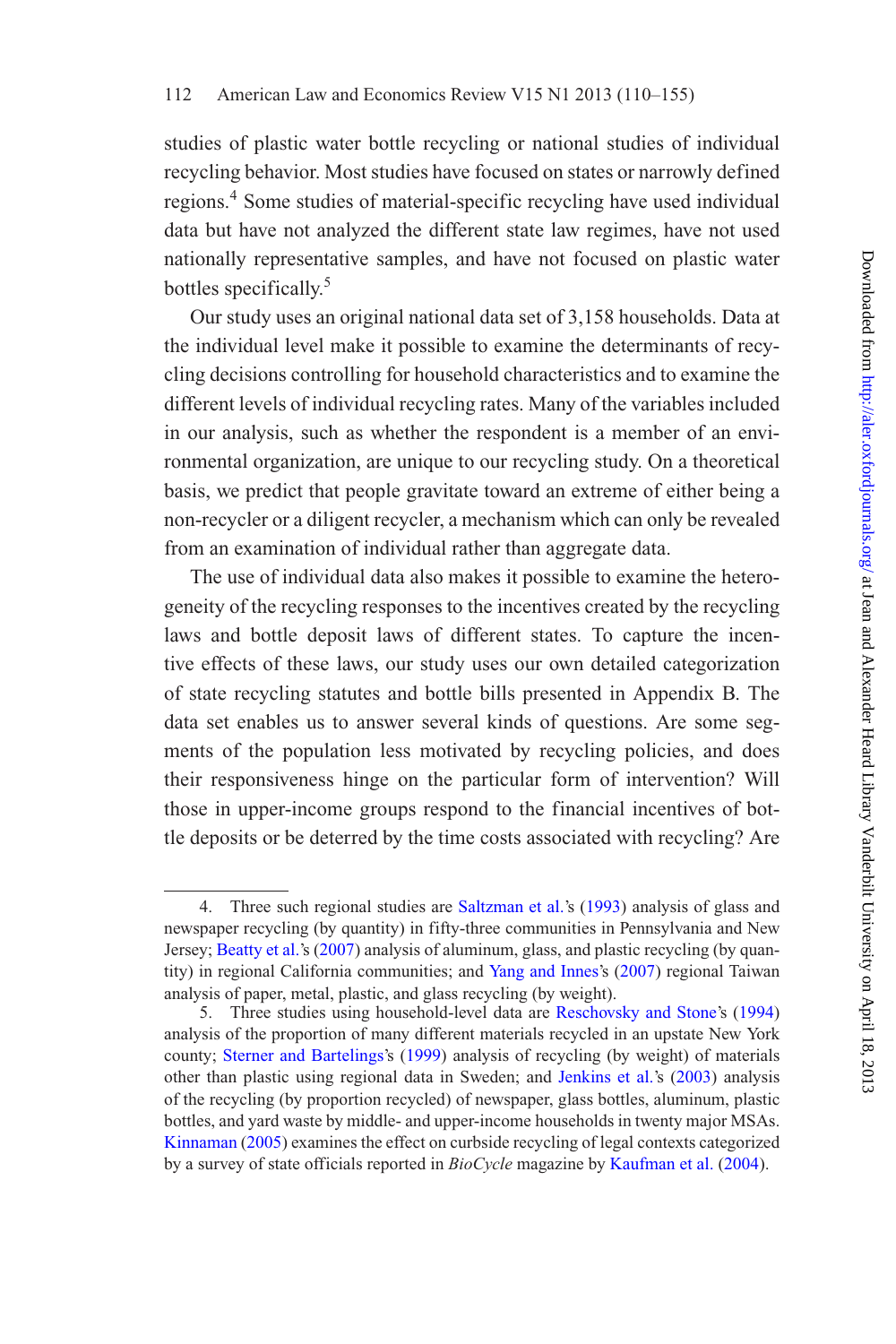differences in individuals' valuation of the environment consequential if environmentalists already recycle without additional financial incentives? Our results demonstrate a substantial muting of the financial incentives for recycling for those with higher income levels and strong environmental preferences.

The next section of this paper presents a conceptual model of recycling behavior, which predicts that once people begin to recycle they tend to become diligent recyclers so that successful policy interventions have a discontinuous effect on individual behavior. After describing the sample and the recycling policy regimes, Section 3 presents overview statistics indicating a strong bimodal aspect to recycling behavior. The regression analyses of the determinants of the fraction of bottles recycled in Section 4 and the use of curbside recycling and bottle returns in Section 5 provide estimates of the efficacy of the different recycling interventions. Section 6 presents corroborative results on the effect of bottle deposit laws based on the natural experiments in Oregon and Connecticut during the course of survey administration. Section 7 concludes. These analyses demonstrate that incentives matter, consistent with both economic theory and the hypothesized discontinuous recycling decision.

## **2. The Consumer's Recycling Decision**

Recycling decisions depend on the mix of items the consumer purchases. Following the standard dynamic programming approach, we assume that in the first stage, the consumer chooses the consumption mix conditional on the optimal disposal and recycling decisions in the second stage. Thus, the consumer makes the purchase decisions in the initial period anticipating optimal disposal thereafter. Consequently, it is appropriate to analyze the second-stage disposal and recycling decision, taking as given the prior purchase decisions.<sup>6</sup>

<sup>6.</sup> Similar formats that focus on the recycling stage decision are used by [Kinnaman and Fullerton](#page-44-8) [\(2000\)](#page-44-8), [Jenkins et al.](#page-44-4) [\(2003\)](#page-44-4), and [Beatty et al.](#page-43-2) [\(2007\)](#page-43-2). [Bohm](#page-43-3) [\(1981\)](#page-43-3) considers a different model of the refund-disposal decision that involves the time decision of when to stop using the product and dispose of it. Our analysis assumes that individuals must choose a way to dispose of their water bottles once they are empty.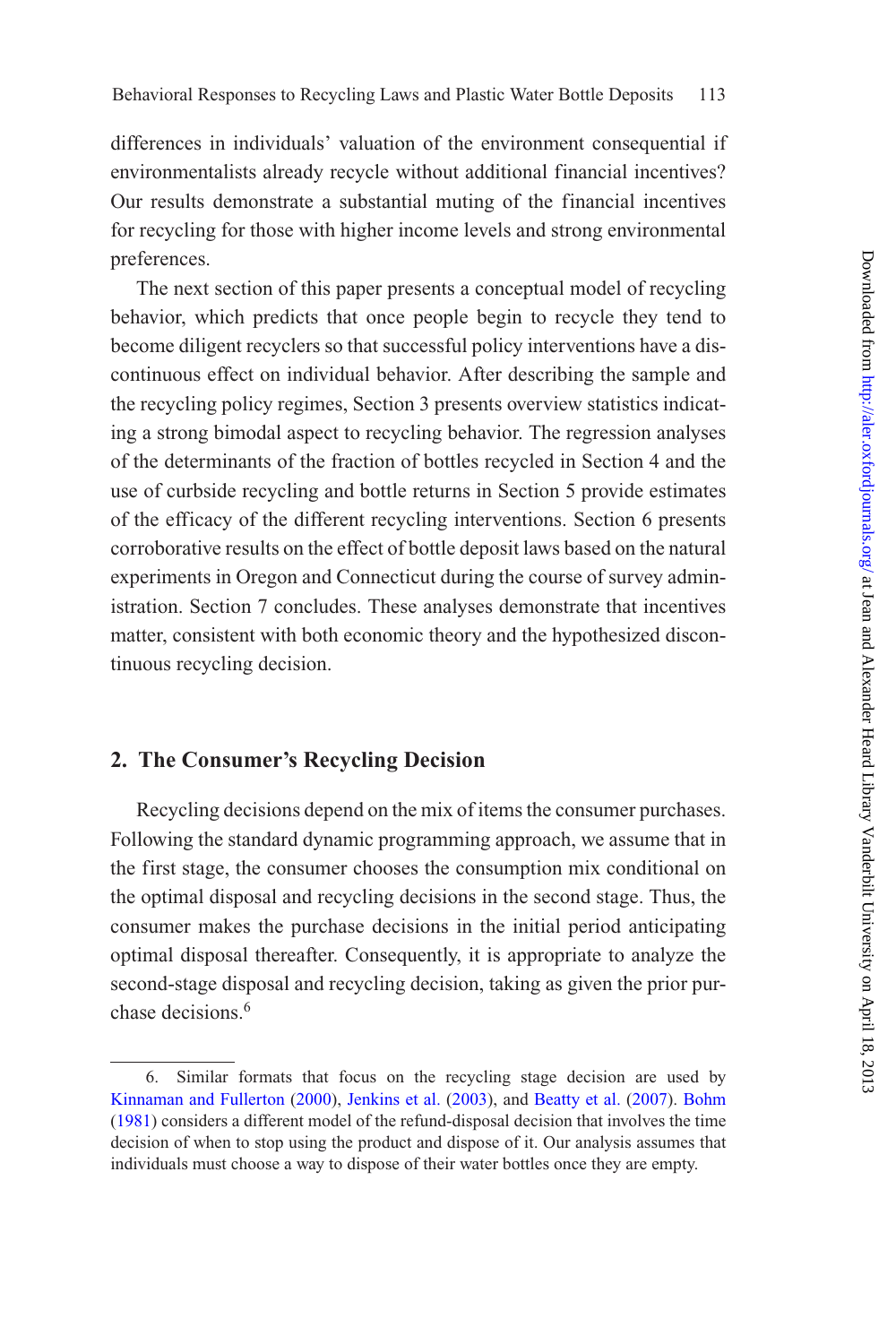## 2.1. A Model of Individual Recycling Decisions

Although not all disposal options are available in every locale, if we abstract from littering, there are three possible ways to dispose of plastic bottles: curbside recycling, denoted by *c*; returning the bottle for deposits, *d*; and putting the bottles in the garbage, *g*. If we denote the total number of bottles as *x*, then  $x = c + d + g$ . For each bottle returned for deposit, the consumer receives a unit price *p*. 7

Let the utility for each disposal mode be represented by an additively separable function of the environmental benefit minus the net cost of disposal. The person's wage rate, *w*, reflects the opportunity cost of time.<sup>8</sup> We also assume that there is no warm glow, or environmental utility benefit, *e*, from bottles that are not recycled and that the warm glow environmental benefit *e* that the consumer derives for each bottle recycled is the same whether the bottle is recycled at the curbside or returned for deposit.<sup>9</sup>

For each recycling mode, there is a fixed cost time component as well as a time cost component that increases linearly with the number of bottles recycled. Thus, the time commitment,  $t_c$ , for recycling  $c$  bottles with curbside recycling is

$$
t_{\rm c} = t_{\rm c0} + t_{\rm c1}c,\tag{1}
$$

and for *d* bottles returned for deposit it is

$$
t_{\rm d} = t_{\rm d0} + t_{\rm d1} d,\tag{2}
$$

and for *g* bottles put in the garbage it is

$$
t_g = t_{g0} + t_{g1}g.
$$
 (3)

(The linearity assumption in this model is the key assumption leading to the corner solution outcome.)

<sup>7.</sup> If the bottles are returned to a recycling center in a no deposit state, the price is zero.

<sup>8.</sup> For simplicity, we abstract from the exogenous labor supply decision and focus on the wage rate *w*. Assuming a fixed predetermined number of hours worked, the wage rate also serves as a measure of the level of income.

<sup>9.</sup> This benefit term, *e*, may, of course, vary with demographic characteristics such as whether the person is a member of an environmental group. Kinnaman (2006) provides an overview of the literature on the utility benefit of recycling.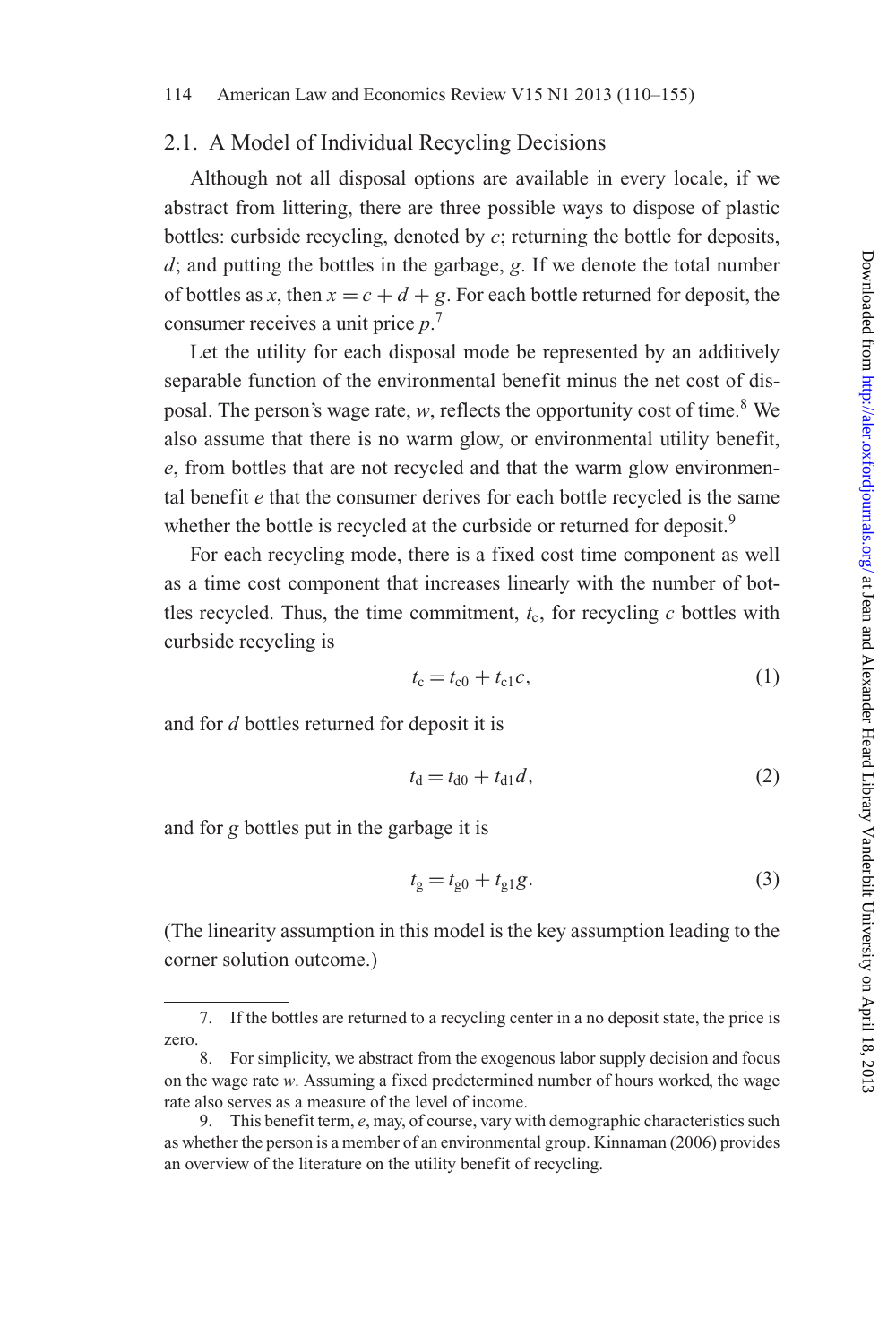The personal cost of this time commitment is  $t_c w$ ,  $t_d w$ , and  $t_g w$  for the three different types of bottle disposal. States that have effective recycling programs, such as those with convenient curbside recycling and accessible recycling centers, promote recycling by decreasing the recycling cost components. In some instances, the cost structure may be different. Even diligent recyclers drinking bottled water at a sporting event or traveling may not find it desirable to recycle their bottles.

The attractiveness of any recycling option will depend on the other choices available and whether the particular recycling mode is already being used, in which case the fixed cost component of the time cost drops out. There are many commonalities across the different recycling options, and rather than attempting to inventory results for every disposal combination, we focus on the general economic aspects of the decision.

## 2.2. Curbside Recycling Versus Garbage

The recycling decisions in different contexts involve similar economic issues that can be illustrated by considering the binary decision of whether to recycle *n* bottles curbside or to put the bottles in the garbage, where we assume that this is the initial disposal for each mode. Curbside recycling will be more attractive if

$$
en - (t_{c0} + t_{c1}n)w > -(t_{g0} + t_{g1}n)w.
$$
 (4)

Recycling at the curbside is preferable if the environmental benefit exceeds any net cost in disposal time, or

$$
en > [(t_{c0} - t_{g0}) + (t_{c1} - t_{g1})n]w.
$$
\n(5)

How much people will choose to recycle will depend on a succession of marginal choices, but it may be preferable to adopt a common recycling strategy for all bottles. Suppose that it is desirable for a consumer to recycle *n* bottles at the curbside, and that the consumer already uses garbage disposal mode for other items so that  $t_{\text{g0}} = 0$ .<sup>10</sup> Then the overall

<sup>10.</sup> The analysis if no garbage disposal is already being used is generally less realistic.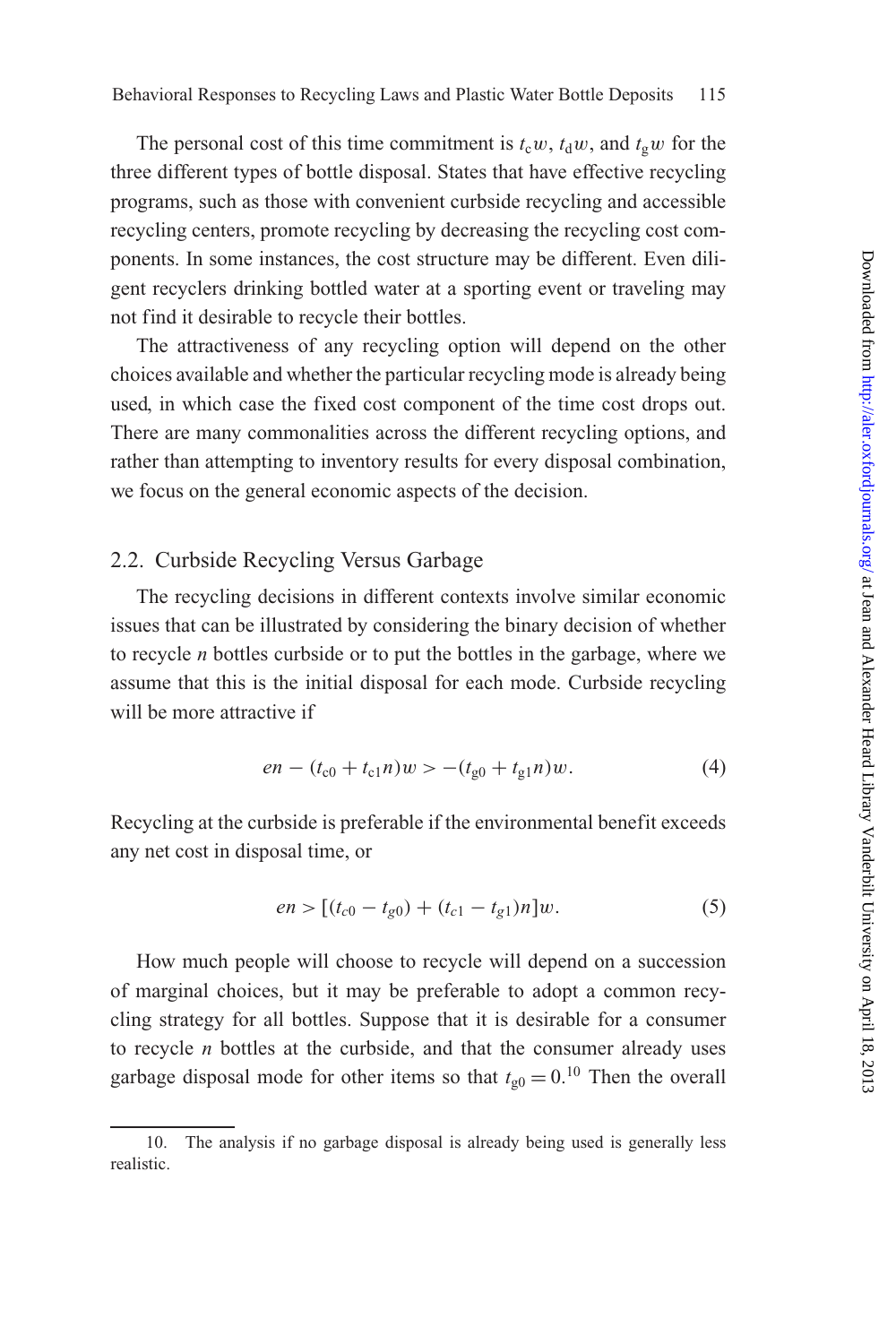comparison of the benefits of recycling these *n* bottles rather than putting them in the garbage is

$$
en - (t_{c0} + t_{c1}n)w > -t_{g1}nw,
$$
\n(6)

or

<span id="page-6-0"></span>
$$
e > \frac{t_{c0W}}{n} + (t_{c1} - t_{g1})w.
$$
 (7)

For the  $n + 1$ 'st bottle, the use of curbside recycling will be preferred if

$$
e - t_{c1}w > -t_{g1}w,
$$
 (8)

which can be written as

$$
e > (t_{c1} - t_{g1})w.
$$
 (9)

But since

$$
\frac{t_{c0W}}{n} + (t_{c1} - t_{g1})w > (t_{c1} - t_{g1})w, \tag{10}
$$

if inequality [\(7\)](#page-6-0) is satisfied so that it is desirable to recycle *n* bottles, then it will also be desirable to recycle  $n + 1$  bottles. Because of the small incremental cost of recycling an additional bottle, consumers will tend to gravitate to corner solutions of no recycling or complete recycling. Returning bottles for deposit as opposed to disposing of the bottles in the garbage also leads to a similar corner solution, as does the decision to use curbside recycling or to return the bottles for deposit.

## 2.3. Behavioral Hypotheses and Empirical Predictions

While these results pertaining to a discontinuous policy response are derived from an optimizing economic model, behavioral frameworks can generate similar patterns of behavior. Thus, if a consumer uses a decision heuristic by which the consumer recycles the next bottle if the previous recycling decision is viewed as providing a guide to appropriate behavior, there will be discontinuous responses to policy interventions that set people down the recycling path. It could also be the case that policies could provide people with a heuristic indicating the right recycling decision even though people do not make all the explicit benefit and cost assessments in the model. There could also be a virtuous reinforcement cycle where recycling increases the belief that one is environmentally conscious, and greater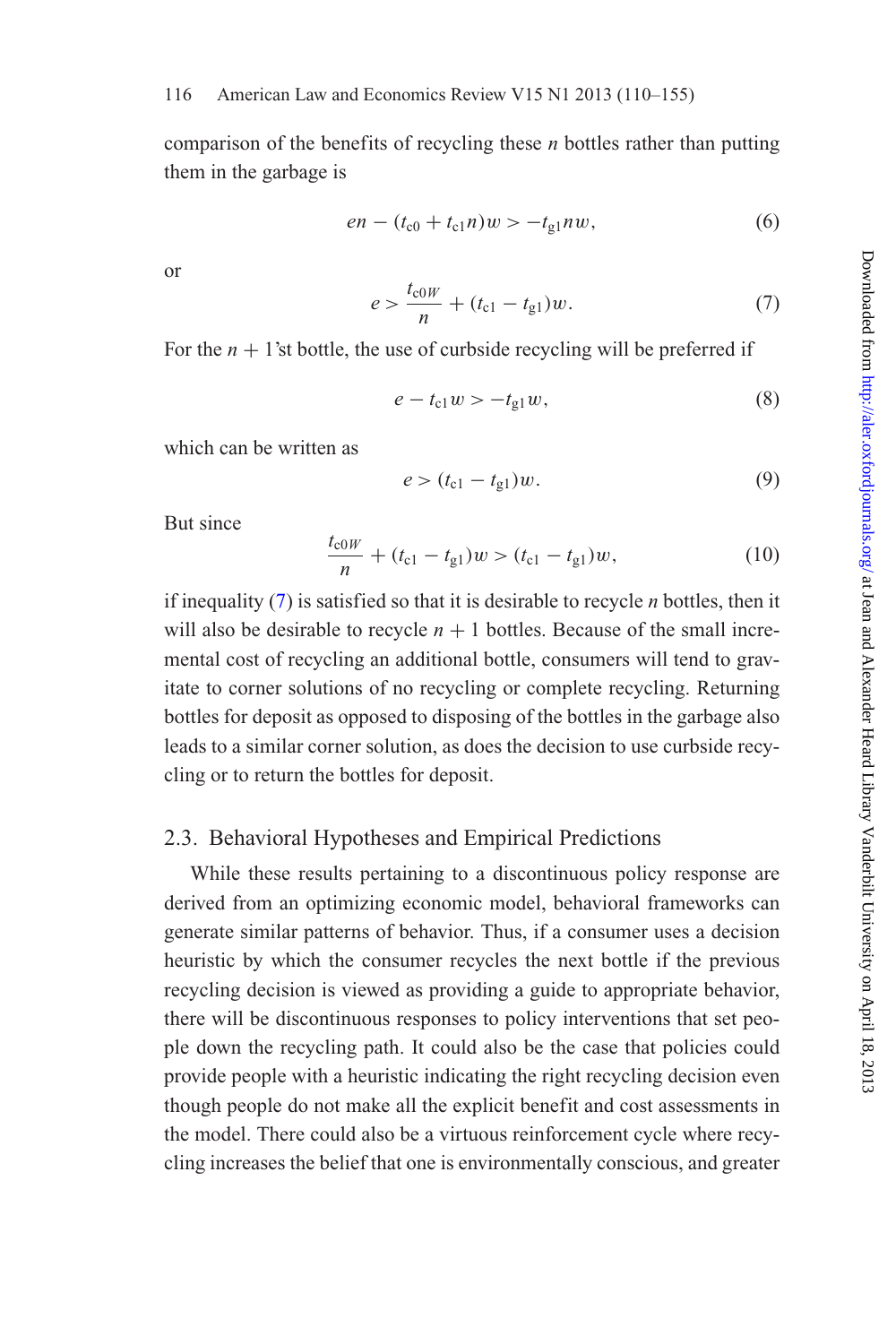environmental consciousness leads to an increased likelihood of recycling in the future. $11$ 

Both behavioral considerations and economic optimization predict a discontinuous response to a single recycling decision. Thus, we predict that the impact of policies such as curbside recycling laws or bottle deposit laws will lead individuals to switch from doing little or no recycling of that type to using that mode almost exclusively. Because of this discontinuous response, there should be few individuals with intermediate levels of recycling for any particular recycling mode.

Economic models also suggest that placing a high value on the warm glow effect increases the attractiveness of recycling by curbside or through bottle returns. If the environmental utility value is identical for both recycling and returns, this environmental benefit component will not have a differential effect across those domains. Likewise, other bottle deposits increase the likelihood of recycling water bottles, because consumers may bring their water bottles with them on trips to return other bottles to recycling centers for deposit. Hence, the other bottle deposits reduce the fixed time cost of recycling water bottles in addition to other bottles. The analyses below test these propositions.

## **3. Sample Characteristics and Recycling Laws**

The data set used in the empirical analysis is from a national survey of households undertaken for this study by Knowledge Networks (KN) in 2008 and 2009. The KN panel is based on probability sampling of both online and offline populations. If a person does not have Internet access or a computer, KN provides the necessary hardware and Internet access. Our survey is web-based and was administered to a nationally representative sample with a 71% response rate.<sup>12</sup> The characteristics of the full sample,

<sup>11.</sup> There is also the potential for herd effects to the extent that recycling policies generate patterns of behavior that others adopt. However, [Viscusi et al.](#page-45-4) [\(2011](#page-45-4)) found that concern with one's neighbors' attitudes toward recycling did not alter recycling behavior for plastic water bottles.

<sup>12.</sup> Our use of KN for our EPA-funded water surveys has been specifically reviewed and approved by the Office of Information and Regulatory Affairs, U.S. Office of Management and Budget (OMB). The KN panel also meets the U.S. government's quality standards for RDD surveys. For additional information on the characteristics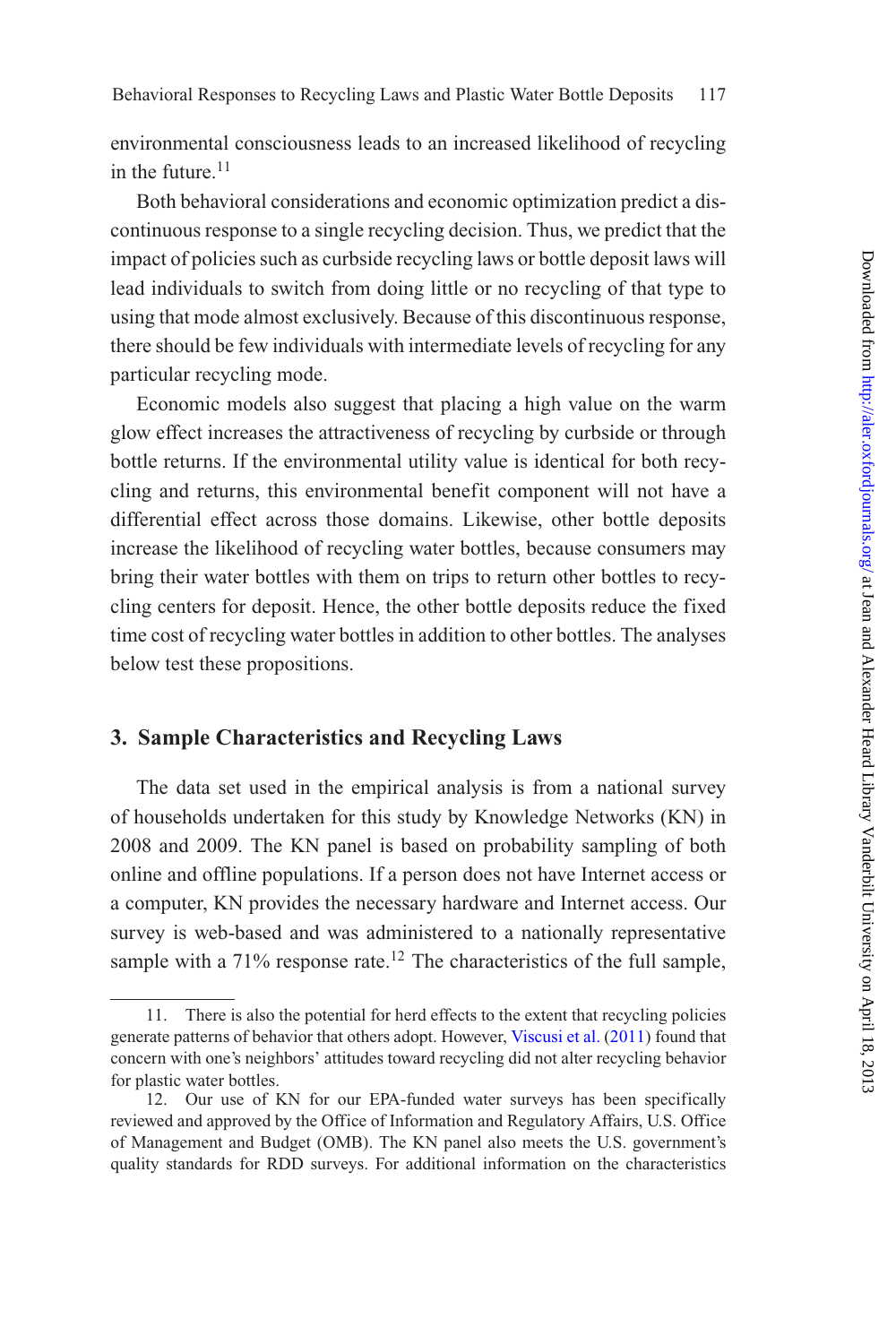as reported in Appendix Table [A1,](#page-10-0) closely parallel those of the adult U.S. population. Of the 5,213 survey participants, our analysis pertains primarily to 3,158 bottled water users.<sup>13</sup> On the basis of the summary of the sample characteristics in Table [A1,](#page-10-0) bottled water consumption is quite widespread across the population. Compared with those who do not drink bottled water, bottled water drinkers are more likely to be female, younger, nonwhite, and have high income. While the entire survey took ∼25 min, the sections on individual attitudes and practices related to bottled water and recycling took *<*10 min. Appendix Table [A2](#page-13-0) summarizes the pertinent survey questions.

In addition to the amounts of plastic water bottles recycled, the survey included a recycling question that asked respondents to compare their recycling of *all* recyclable materials relative to their neighbors. As indicated by the data in Supplementary Table S1, the self-assessed degree of recycling for bottled water users parallels those who do not drink bottled water, suggesting that an analysis of other recycling behaviors for, say, aluminum cans or newspapers would produce similar results.

The focus of our analysis is on the recycling of plastic bottles for bottled water restricted to the sample of 3,158 people who indicated that they use bottled water.<sup>14</sup> The recycling question asked to these respondents was the following: "Out of every 10 plastic bottles, how many would you say that you recycled or returned for reuse?" On average, the sample members indicated they recycled or returned a mean of 6.0 out of 10 plastic water bottles. This amount is greater than the U.S. Government Accountability Office's (GAO) report of an estimate of total plastic bottle recycling rate of 24% in 2006 based on the data from the National Association of PET Container Resources, which reports a 27% estimate for 2008.<sup>15</sup> However, those statistics do not pertain to the household recycling rate of plastic water bottles, which is the focus of our

of the KN panel, see [http://www.knowledgenetworks.com/knpanel/KNPanel-Design-](http://www.knowledgenetworks.com/knpanel/KNPanel-Design-Summary.pdf)[Summary.pdf.](http://www.knowledgenetworks.com/knpanel/KNPanel-Design-Summary.pdf)

<sup>13.</sup> To be classified as a bottled water user, the person must have "bought water in plastic bottles in the past month."

<sup>14.</sup> The sample is restricted to the 3,158 respondents who indicated how often they recycle their bottles. Many of the excluded respondents used water cooler containers that were collected on a regular basis by the supplier and consequently did not involve the same kind of recycling decisions being analyzed here.

<sup>15.</sup> The [U.S. Government Accountability Office](#page-45-5) [\(2009](#page-45-5)) indicated that it "did not independently verify the accuracy and completeness of the data provided by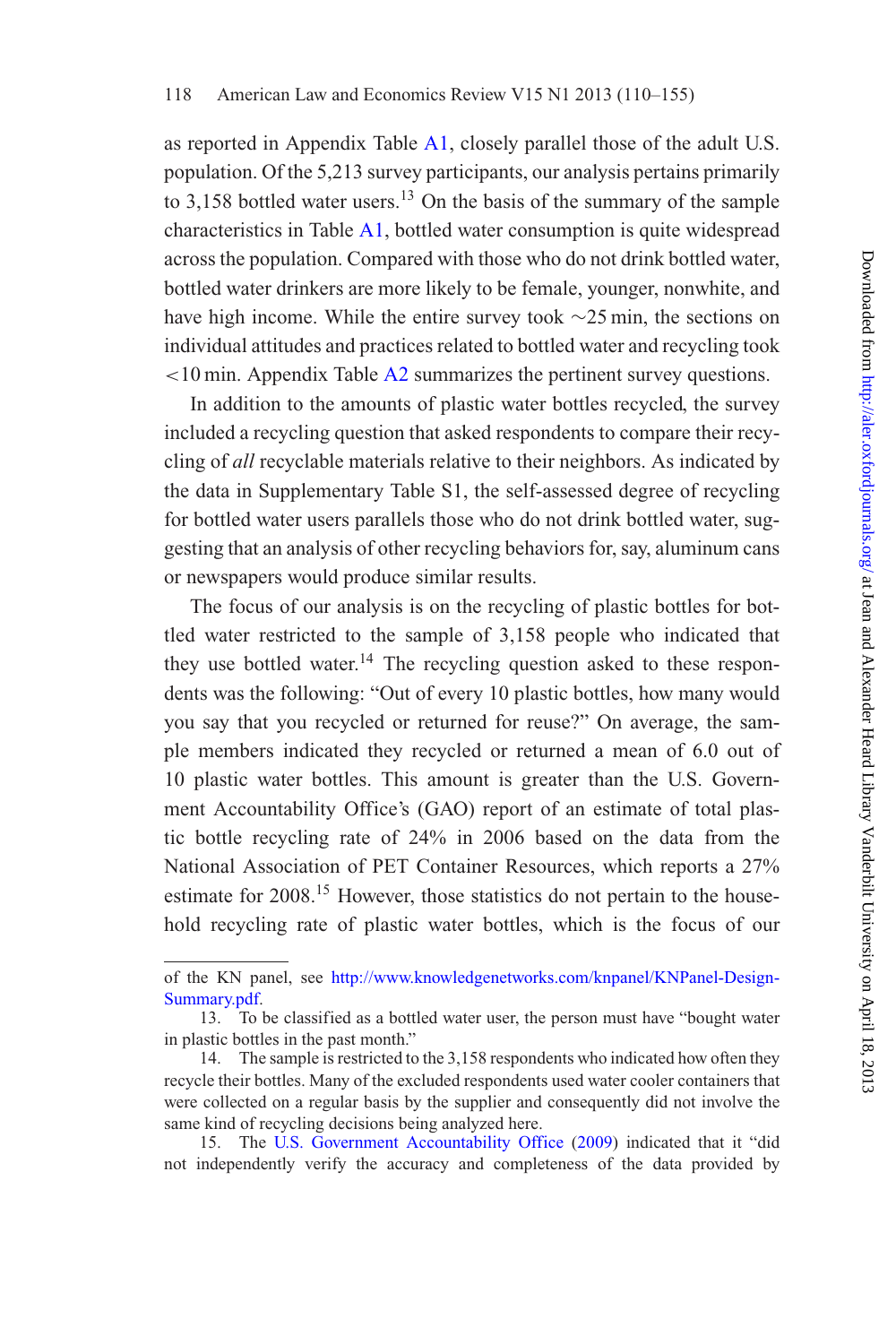study. The relatively low national recycling rate figures also include the 69.1% of all bottled water that is consumed away from home at restaurants, workplaces, hotels, sporting events, conventions, and other locales [\(http://www.ers.usda.gov/publications/err1/err1a.pdf\)](http://www.ers.usda.gov/publications/err1/err1a.pdf). As indicated below, our household recycling patterns are comparable with those found by [Jenkins et al.](#page-44-4)  $(2003)$  for areas with curbside recycling for some materials.<sup>16</sup> If, however, all sample respondents overstated their recycling rate relative to the GAO figure by a common factor, one would multiply all recycling rates by 0.45.

The matter of interest is less on the average recycling rates than on how reported bottle return rates vary with the different recycling and deposit regimes and, in particular, the extent to which the economic incentives created by these regimes influence recycling behavior. Consideration of relative gradations of recycling behavior in our empirical analysis should be less susceptible to reporting bias than statements of the absolute number of bottles recycled.

Table [1](#page-10-0) summarizes the sample characteristics of the variables used in the analysis. In addition to data on recycling practices and state laws, the data include detailed personal characteristic information. Two-fifths of the sample consider themselves to be environmentalists, and 8% are members of national environmental groups.<sup>17</sup> This proportion is similar for both bottled water users and non-bottled water users. Bottled water users spend over \$11 per month on bottled water.

States differ by the extent to which they encourage recycling either through bottle deposit laws or through their specific recycling policies. Bottle deposits create a direct financial incentive for recycling bottles for which

<sup>[</sup>the environmental nonprofit] organizations." The National Association of PET Container Resources report, which provides the details for the estimate, is available at [http://www.napcor.com/pdf/RRate2008.pdf.](http://www.napcor.com/pdf/RRate2008.pdf)

<sup>16.</sup> [Jenkins et al.](#page-44-4) [\(2003](#page-44-4)) found that the majority of respondents recycled over 95% of plastic bottles. Our results similarly show that a majority of respondents recycle 9 or 10 out of 10 plastic bottles. Additionally, the findings of Jenkins et al. suggest a plastic bottle recycling rate of around 69% using the midpoints of their reported ranges, a number similar to our 60% result.

<sup>17.</sup> These groups included Environmental Defense Fund, Greenpeace, National Audubon Society, National Wildlife Federation, Nature Conservancy, Natural Resources Defense Council, and Sierra Club.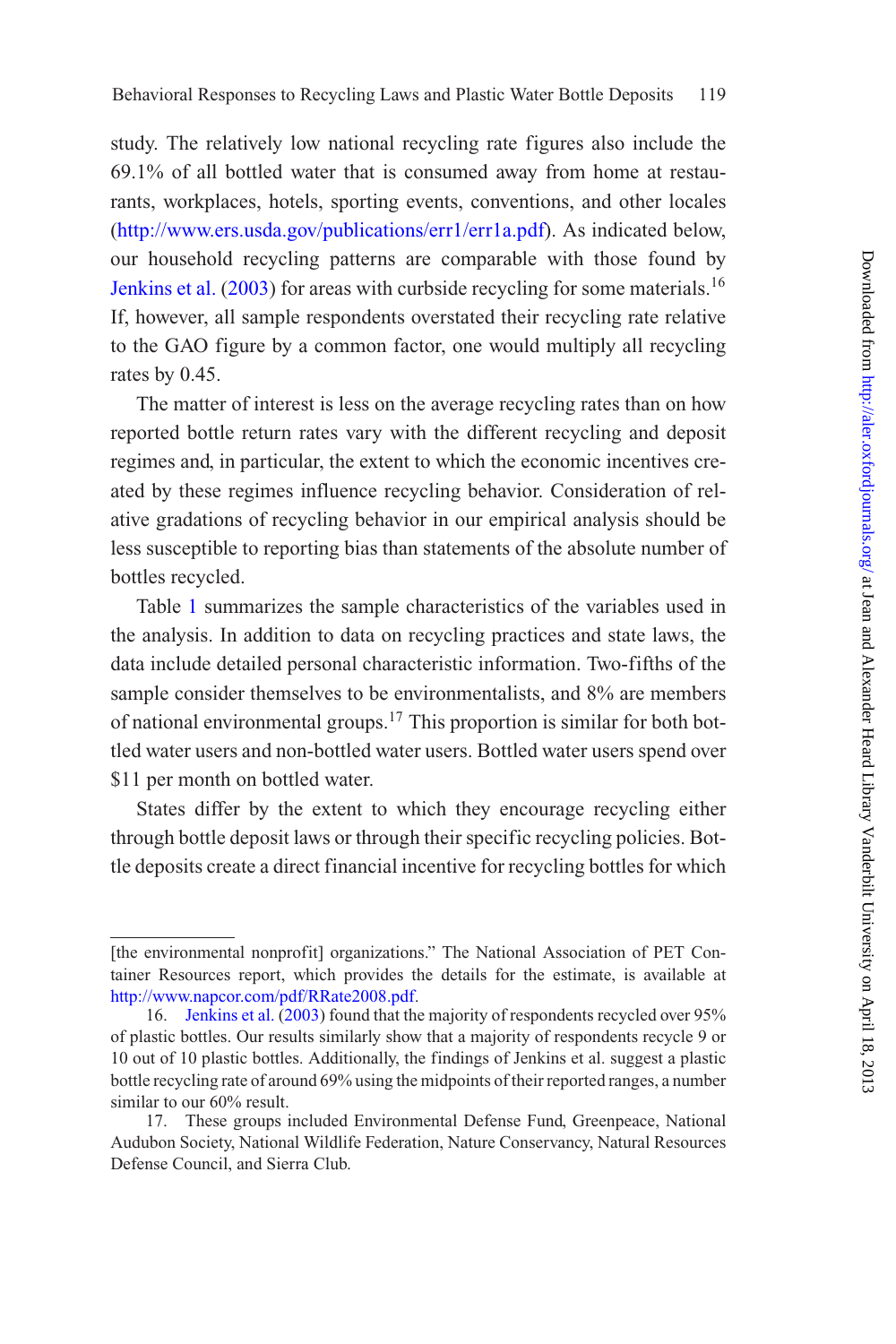<span id="page-10-0"></span>

|  |  | Table 1. Characteristics of 3,158 Bottled Water Users in Sample |  |  |  |  |  |  |  |  |
|--|--|-----------------------------------------------------------------|--|--|--|--|--|--|--|--|
|--|--|-----------------------------------------------------------------|--|--|--|--|--|--|--|--|

|                                                   | Mean  | <b>SD</b> |
|---------------------------------------------------|-------|-----------|
| Dependent variables                               |       |           |
| Number/10 plastic bottles recycled                | 6.08  | 4.38      |
| Use curbside recycling                            | 0.46  | 0.50      |
| Return bottles for a deposit                      | 0.04  | 0.20      |
| Return bottles to a recycling station             | 0.18  | 0.39      |
| Return bottles to recycling station + for deposit | 0.21  | 0.41      |
| State law variables                               | 0.28  | 0.45      |
| State has deposit law                             | 0.13  | 0.33      |
| State has deposit law covering water bottles      | 0.36  | 0.48      |
| State has mandatory recycling or provides an      |       |           |
| opportunity to recycle                            | 0.44  | 0.50      |
| State requires a regional recycling plan          | 0.04  | 0.19      |
| State only has a recycling goal                   | 6.56  | 4.28      |
| Personal characteristics                          | 0.03  | 0.18      |
| Income/\$10,000                                   | 13.89 | 2.52      |
| Highest income category (over \$175,000)          | 0.40  | 0.49      |
| Years of education                                | 0.01  | 0.07      |
| Considers self an environmentalist                | 0.08  | 0.27      |
| Missing data for environmentalist                 | 0.01  | 0.08      |
| Environmental organization member                 | 46.99 | 15.49     |
| Missing data for organization member              | 0.56  | 0.50      |
| Age                                               | 0.11  | 0.32      |
| Gender                                            |       |           |
| Female                                            | 0.02  | 0.14      |
| Race                                              |       |           |
| <b>Black</b>                                      | 0.01  | 0.12      |
| Asian                                             | 0.05  | 0.22      |
| American Indian                                   | 0.10  | 0.30      |
| Other                                             | 2.66  | 1.44      |
| Hispanic                                          | 0.77  | 0.42      |
| Household size                                    | 0.61  | 0.49      |
| Homeowner                                         | 0.81  | 0.39      |
| Married                                           | 0.85  | 0.36      |
| Household head                                    | 0.19  | 0.39      |
| Urban (lives in an MSA)                           | 0.36  | 0.48      |
| Northeast                                         | 0.22  | 0.42      |
| South                                             | 11.71 | 9.81      |
| West                                              | 0.56  | 0.50      |
| Midwest                                           | 1.19  | 0.28      |
| \$/month spent on bottled water                   | 0.03  | 0.16      |
| Use bottled water in car                          | 0.26  | 0.44      |
| Times reuse bottles                               | 6.08  | 4.38      |
| Missing data for times reuse bottles              | 0.46  | 0.50      |
| Year 2009                                         | 0.04  | 0.20      |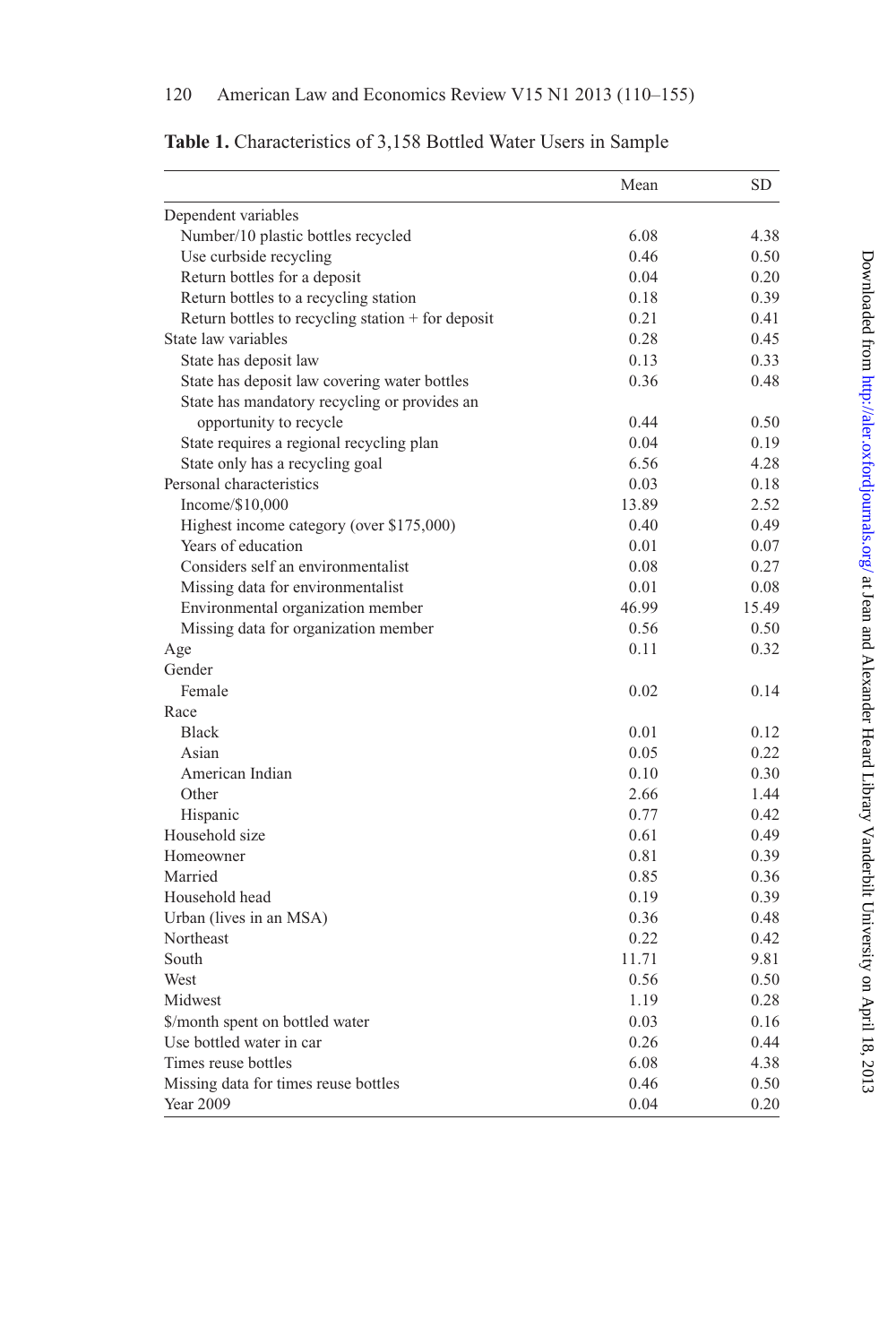deposits are required, which in most states do not include plastic water bottles.18 The deposit rate is 5 cents per bottle, except in Michigan where the rate is 10 cents.<sup>19</sup> The unit price deposit raises the price paid at the time of purchase, but for every bottle returned to a recycling location or to stores that accept recycled bottles, the recycler is paid the deposit amount. The bottle can be recycled by anyone and need not be recycled by the original purchaser.<sup>20</sup> About 16% of the sample members reside in the states with nonwater bottle deposit laws, and only 13% of the sample resides in the five states (California, Connecticut, Hawaii, Maine, and Oregon) that had bottle deposit laws in 2009 that included plastic water bottles.

The survey inquired whether the respondent received payment for plastic bottle recycling. The survey responses follow the expected pattern given the bottle deposit regime in the respondent's state of residence. The theory developed earlier suggests that bottle deposit requirements for other types of bottles will increase the recycling of water bottles. We will test whether bottle deposits lead consumers to sort their garbage and bring the bottles for which there are deposits to a recycling center. To the extent that there are fixed costs associated with returning bottles to a recycling center, the additional costs of also bringing the plastic water bottles may be less than if there were no bottle deposit policies. Recycling centers in states with bottle deposit requirements may also include opportunities to recycle plastic water bottles even though there is no payment for such recycling.

There is substantial diversity in the structure of recycling laws across states. State laws often include one or more regulatory components, summarized in Appendix B. For example, a state with mandatory recycling may also include recycling goals. For purposes of categorization, we treat states hierarchically in terms of the most stringent component in the state's recycling law. States are grouped into those that have mandatory recycling or that require an opportunity for recycling for all citizens, those that require

<sup>18.</sup> See [Bohm](#page-43-3) [\(1981](#page-43-3)) for an early detailed analysis of deposit-refund systems.

<sup>19.</sup> Separate analyses failed to demonstrate any differential effect of the higher bottle deposits in Michigan.

<sup>20.</sup> For example, homeless people and scavengers often collect bottles from litter, garbage, and curbside recycling bins and return the bottles for cash. This leeway no doubt contributes to the role of bottle deposits as an income supplement for the poor, which in turn decreases crime rates. See [Ashenmiller](#page-43-4) [\(2006](#page-43-4), [2009,](#page-43-1) [2010\)](#page-43-5).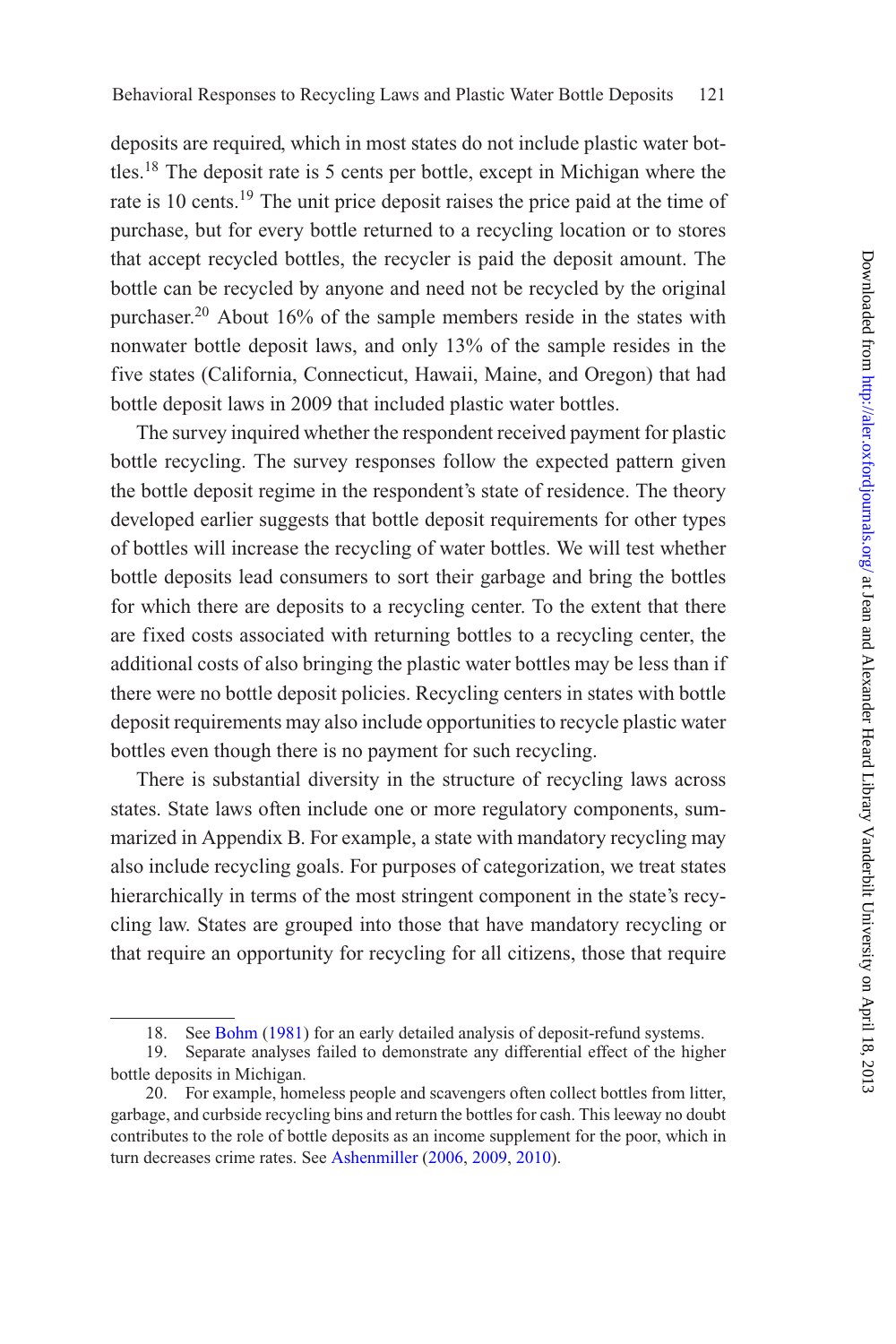local communities to have a recycling plan, those that have recycling goals but lack a specific plan, and finally, those that have no recycling law.

Our empirical analysis indicates that recycling goals alone do not have a statistically significant positive effect on recycling, whereas the other three recycling laws do. Thus, for purposes of our first two overview tables, we will denote "effective recycling laws" as those states with mandatory recycling, opportunities for recycling, or regional waste management plans with recycling considerations.

Table [2](#page-13-0) summarizes the recycling practices for water bottle users under different recycling regimes. The average number of bottles out of 10 that are recycled rises from 4.30 for states with no effective recycling law and no water bottle deposit law to 5.86 if the state also has an effective recycling law and to 8.59 if the state also has a water bottle deposit law. All states with a water bottle deposit law also have an effective recycling law.

The most prevalent form of recycling is at curbside. Almost half of all water bottle users use curbside recycling for some of their bottles, while only one-fifth of the sample returns bottles for deposit or takes them to a recycling center. In states with water bottle deposit laws, about half return the bottles for deposit, and the percentage using curbside recycling is not substantially lower than in states without such bottle deposit laws.

The distribution of the number of bottles recycled shown in Table [3](#page-14-0) is consistent with the theoretical model in which individual recycling behavior follows a discrete threshold rather than a continuous process. For all bottled water users, 29.1% recycle zero bottles out of ten, while 42.0% recycle ten out of ten. The next most prevalent levels of recycling are nine and eight bottles out of ten, as people attempt to recycle most but not all of their bottles, perhaps because they are drinking the water in the car or at some other location. Interestingly, there is minimal clustering of responses at five out of ten, which one might have expected if respondents were focusing on salient attitudinal responses rather than attempting to assess their actual recycling behavior.

Columns 2–4 in Table [3](#page-14-0) break the sample by three recycling regime categories. The first recycling policy shown in column 3 of Table [3](#page-14-0) is the presence of an effective recycling law but no water bottle deposit law. Such a law shifts the mass of the distribution, decreasing the percentage of respondents who indicate that they do not recycle at all and increasing the percentage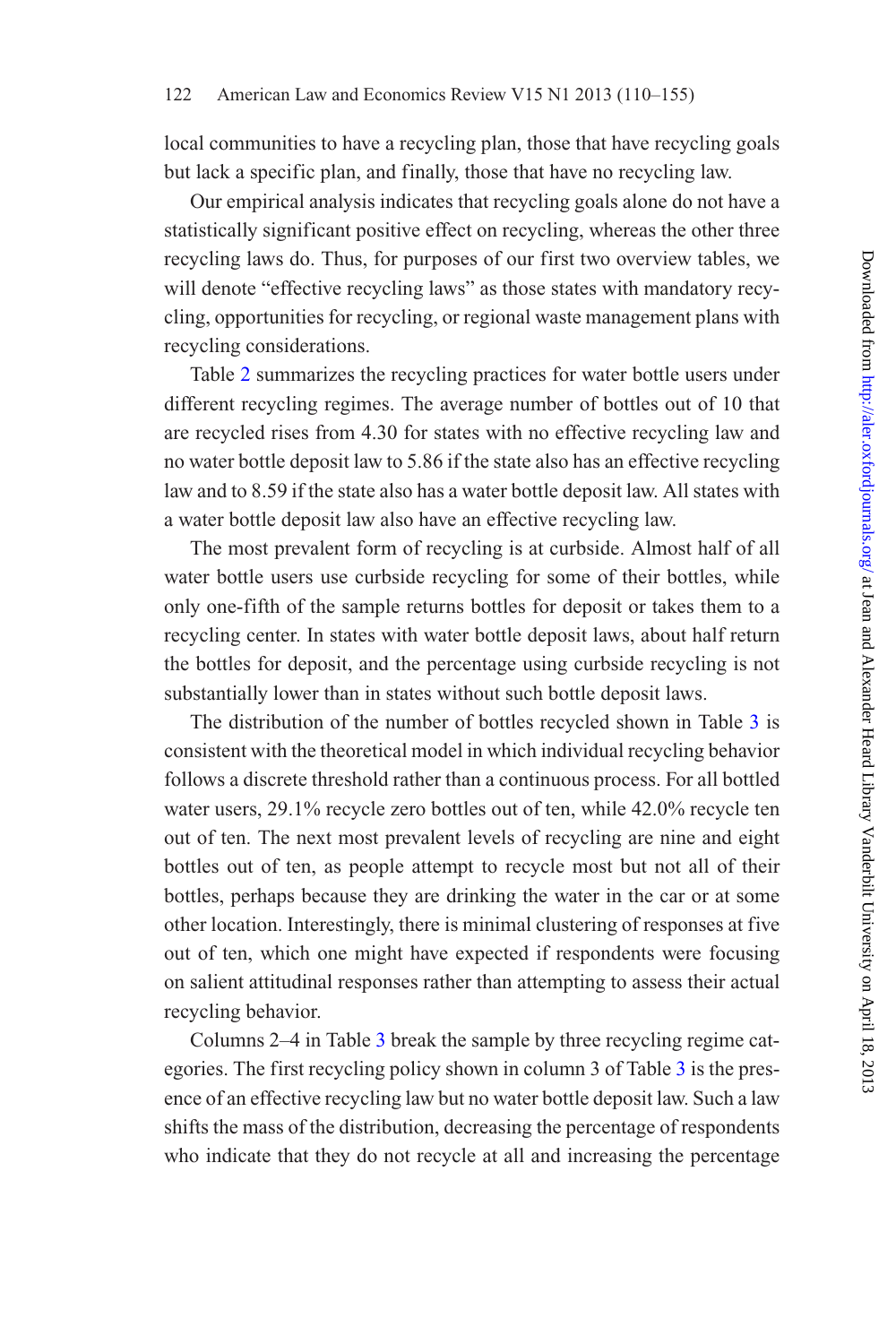<span id="page-13-0"></span>

| Group                                                                                                        | Mean number/10<br>bottles recycled<br>(SD) | Percent of<br>respondents<br>who curbside<br>recycle | Percent of<br>respondents who<br>return for<br>deposit or to<br>recycling center | Percent of<br>respondents who<br>return to<br>recycling<br>center | Percent of<br>respondents who<br>return for<br>deposit | <b>Bottles</b><br>collected by<br>bottler |
|--------------------------------------------------------------------------------------------------------------|--------------------------------------------|------------------------------------------------------|----------------------------------------------------------------------------------|-------------------------------------------------------------------|--------------------------------------------------------|-------------------------------------------|
| Full sample ( $n = 3$ , 158)<br>No effective recycling law<br>and no water bottle<br>deposit law $(n = 644)$ | 6.08(4.38)<br>4.30(4.47)                   | 46.2<br>30.6                                         | 21.3<br>17.6                                                                     | 18.2<br>17.6                                                      | 4.1<br>3.1                                             | 1.3<br>0.5                                |
| Effective recycling law<br>only ( $n = 1,696$ )                                                              | 5.86 (4.43)                                | 48.7                                                 | 15.4                                                                             | 15.1                                                              | 0.7                                                    | 1.5                                       |
| Both effective recycling<br>law and water bottle<br>deposit law $(n = 404)$                                  | 8.59 (2.82)                                | 47.5                                                 | 49.5                                                                             | 40.1                                                              | 14.3                                                   | 1.5                                       |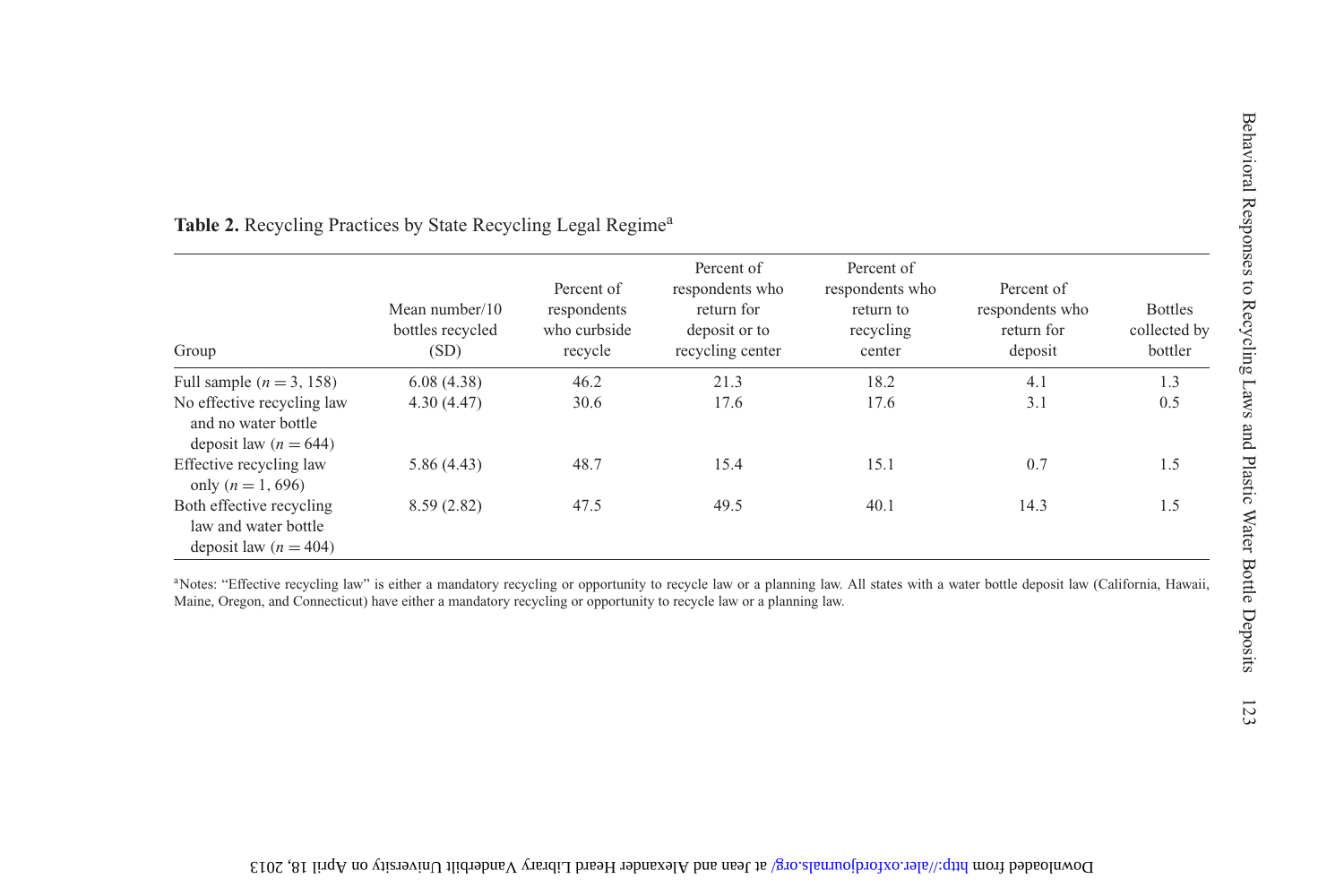|                               |                       | $\overline{2}$                                                     | 3                                            | 4                                                                                          | 5                                                           | 6                                                           |
|-------------------------------|-----------------------|--------------------------------------------------------------------|----------------------------------------------|--------------------------------------------------------------------------------------------|-------------------------------------------------------------|-------------------------------------------------------------|
| Number/10<br>bottles recycled | Full sample<br>$(\%)$ | Neither recycling<br>law nor water<br>bottle deposit<br>law $(\%)$ | Effective<br>recycling<br>law only<br>$(\%)$ | Effective recycling<br>law and water bottle<br>deposit law $(\% )$<br>(CA, HI, ME, OR, CT) | Difference between<br>column 3 and<br>column $2$ (% points) | Difference between<br>column 4 and<br>column $3$ (% points) |
| Percent of sample             | 100                   | 20.4                                                               | 53.7                                         | 12.8                                                                                       |                                                             |                                                             |
| $\theta$                      | 29.1                  | 46.4                                                               | 31.1                                         | 6.4                                                                                        | $-15.3$                                                     | $-24.7$                                                     |
|                               | 1.5                   | 2.2                                                                | 1.4                                          | 1.0                                                                                        | $-0.8$                                                      | $-0.4$                                                      |
| 2                             | 2.4                   | 2.6                                                                | 2.7                                          | 0.5                                                                                        | 0.1                                                         | $-2.2$                                                      |
| 3                             | 1.2                   | 0.6                                                                | 1.4                                          | 1.5                                                                                        | 0.8                                                         | 0.1                                                         |
| 4                             | 1.3                   | 1.2                                                                | 1.4                                          | 0.5                                                                                        | 0.2                                                         | $-0.9$                                                      |
| 5                             | 3.6                   | 4.2                                                                | 3.7                                          | 2.5                                                                                        | $-0.5$                                                      | $-1.2$                                                      |
| 6                             | 1.7                   | 1.9                                                                | 1.4                                          | 2.2                                                                                        | $-0.5$                                                      | 0.8                                                         |
|                               | 1.7                   | 2.2                                                                | 1.5                                          | 1.5                                                                                        | $-0.7$                                                      | $\theta$                                                    |
| 8                             | 6.6                   | 6.5                                                                | 6.6                                          | 6.4                                                                                        | 0.1                                                         | $-0.2$                                                      |
| 9                             | 8.9                   | 5.6                                                                | 9.3                                          | 11.6                                                                                       | 3.7                                                         | 2.3                                                         |
| 10                            | 42.0                  | 26.6                                                               | 39.6                                         | 65.8                                                                                       | 13.0                                                        | 26.2                                                        |
| Mean                          | $6.00/10$ bottles     | $4.30/10$ bottles                                                  | 5.86/10 bottles                              | 8.59/10 bottles                                                                            | 1.56 additional/<br>10 bottles                              | 2.73 additional/<br>10 bottles                              |

<span id="page-14-0"></span><sup>a</sup>Notes: Sample size is 3,158 respondents. "Effective recycling law" is either a mandatory recycling or opportunity to recycle law or a planning law. All states with a water bottle deposit law (California (CA), Hawaii (HI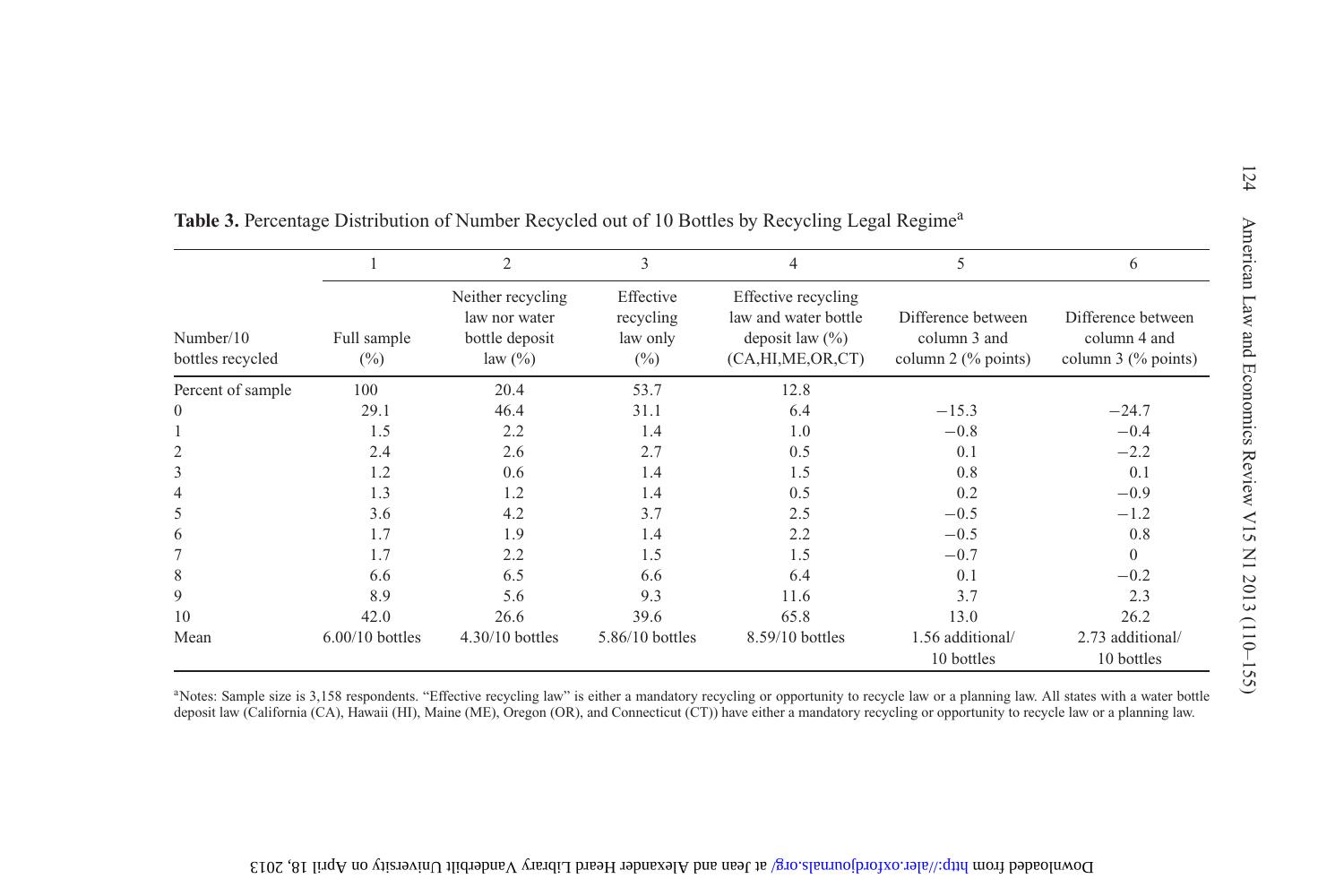who indicate 100% recycling. As column 5 indicates, almost the entire mass shift is from zero out of ten bottles recycled to nine or ten bottles recycled. The addition of water bottle deposits is shown in column 4. As the calculation of the differences in column 6 indicates, there is a negligible incremental effect of water bottle deposits except at the tails of the distribution, where the percent of those indicating zero recycling drops by 24.7 percentage points and the percent indicating complete recycling increases by 26.2 points.21

The percentage of nonrecyclers drops from 46.4% in states with neither recycling laws nor water bottle deposit laws to 31.1% for states with effective recycling laws only and to 12.8% for states that also have water bottle deposit laws. Consequently, the introduction of effective recycling laws or water bottle deposit laws has a discontinuous effect across the distribution of recycling patterns as water bottle users shift recycling levels through a threshold transformation of behavior.

## **4. Determinants of the Total Recycling Amount**

The first series of regression analyses focuses on the proportion of water bottles recycled. To demonstrate robustness across analyses, four different estimation approaches are used. The first column in Table [4](#page-16-0) presents ordinary least squares (OLS) estimates for which we report robust heteroskedasticity-corrected standard errors. To take into account the bounded nature of the responses that cluster at zero and ten, the second column of Table [4](#page-16-0) presents the two-sided Tobit regression estimates. Finally, one might hypothesize that respondents were not giving precise estimates of the actual number of bottles recycled but were simply indicating

<sup>21.</sup> This efficacy of water bottle deposits is consistent with [Ashenmiller](#page-43-1)'s [\(2009](#page-43-1)) finding that bottle deposit laws increase the amount of material recycled at Santa Barbara, California, redemption centers. [Beatty et al.](#page-43-2) [\(2007](#page-43-2)) find that curbside recycling largely cannibalizes the effect of drop-off recycling centers when incomes are high or unemployment is low. Their analysis is within the state of California, but if the comparison instead is with states with no effective recycling law, then the incremental effect of such recycling policies may be greater. Several previous studies focused on bag/tag programs [and pricing by weight programs.](#page-44-5) [Reschovsky and Stone](#page-44-10) [\(1994\)](#page-44-10), Fullerton and Kinnaman [\(1996](#page-44-5)), [Kinnaman and Fullerton](#page-44-8) [\(2000](#page-44-8)), and [Jenkins et al.](#page-44-4) [\(2003](#page-44-4)) found no statistically significant effect of unit pricing on recycling. [Van Houtven and Morris](#page-45-1) [\(1999](#page-45-1)) found that unit pricing affected whether people recycle but not the amount of recycling.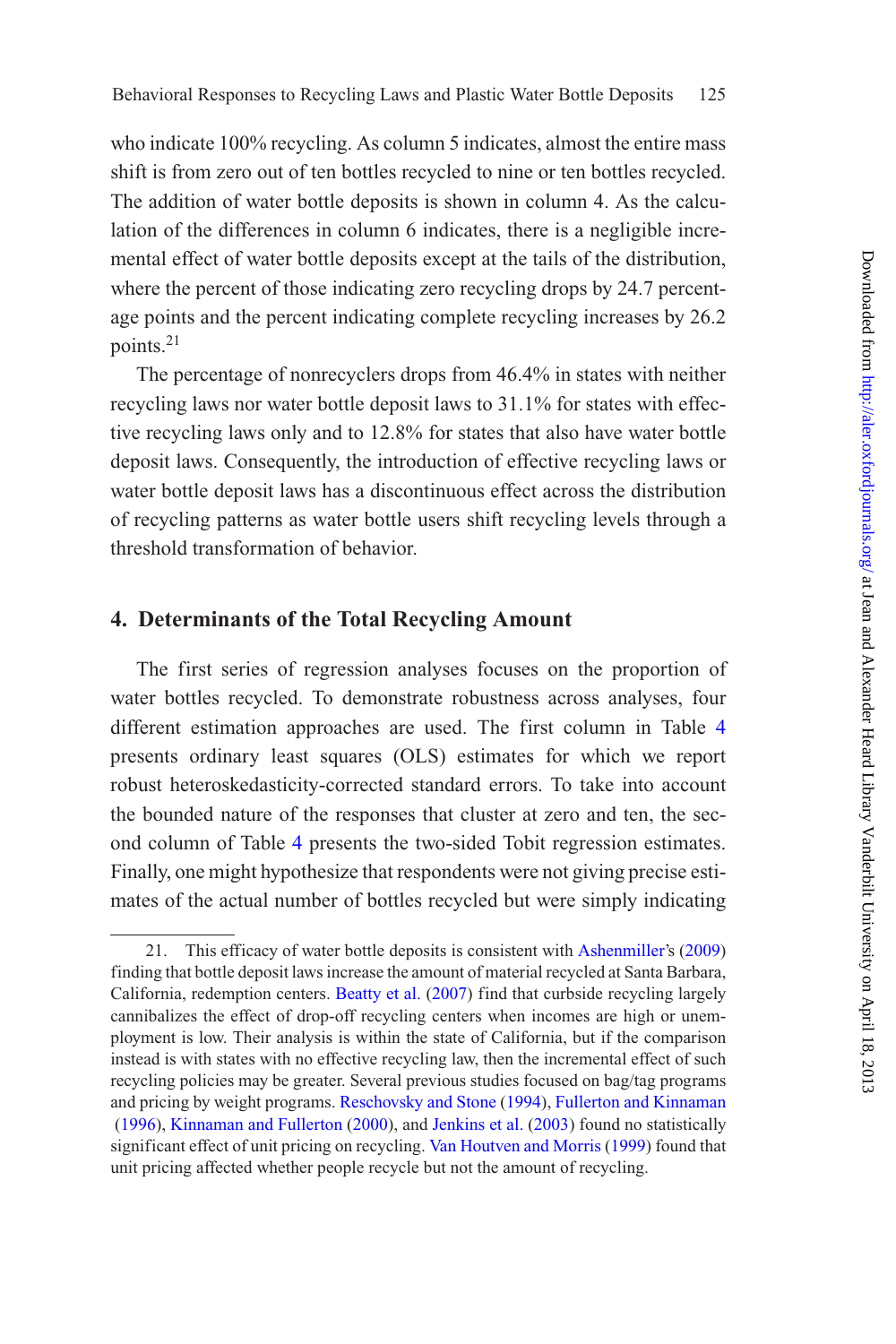|                                              |               | Number out of 10 bottles | Ordered coding $(0, 1-7, 8-10)$ | Recycle at all $(0, 1-10)$ |  |
|----------------------------------------------|---------------|--------------------------|---------------------------------|----------------------------|--|
|                                              | <b>OLS</b>    | Tobit                    | Ordered logit                   | Probit                     |  |
| State has deposit law                        | 0.574         | 1.741                    | 0.237                           | 0.084                      |  |
|                                              | $(0.228)$ **  | $(0.747)$ **             | $(0.135)^*$                     | $(0.026)$ ***              |  |
| State has deposit law covering water bottles | 2.124         | 7.721                    | 1.467                           | 0.194                      |  |
|                                              | $(0.326)$ *** | $(1.199)$ ***            | $(0.226)$ ***                   | $(0.028)$ ***              |  |
| State has mandatory recycling or provides an | 1.907         | 5.919                    | 1.033                           | 0.169                      |  |
| opportunity to recycle                       | $(0.223)$ *** | $(0.708)$ ***            | $(0.116)$ ***                   | $(0.021)$ ***              |  |
| State requires a recycling plan              | 0.733         | 2.162                    | 0.351                           | 0.067                      |  |
|                                              | $(0.229)$ *** | $(0.699)$ ***            | $(0.114)$ ***                   | $(0.023)$ ***              |  |
| State requires a recycling goal              | $-0.467$      | $-1.644$                 | $-0.166$                        | $-0.040$                   |  |
|                                              | (0.402)       | (1.307)                  | (0.217)                         | (0.046)                    |  |
| Income $/10,000$                             | 0.075         | 0.187                    | 0.039                           | 0.010                      |  |
|                                              | $(0.021)$ *** | $(0.071)$ ***            | $(0.012)$ ***                   | $(0.003)$ ***              |  |
| Years of education                           | 0.149         | 0.360                    | 0.106                           | 0.024                      |  |
|                                              | $(0.029)$ *** | $(0.100)$ ***            | $(0.017)$ ***                   | $(0.004)$ ***              |  |
| Considers self environmentalist              | 1.632         | 5.385                    | 0.877                           | 0.157                      |  |
|                                              | $(0.146)$ *** | $(0.502)$ ***            | $(0.085)$ ***                   | $(0.016)$ ***              |  |
| Environmental organization member            | 0.456         | 1.253                    | 0.380                           | 0.061                      |  |
|                                              | $(0.232)$ **  | (0.881)                  | $(0.163)$ **                    | $(0.032)^*$                |  |
| Age                                          | 0.018         | 0.064                    | 0.008                           | 0.001                      |  |
|                                              | $(0.005)$ *** | $(0.018)$ ***            | $(0.003)$ ***                   | (0.001)                    |  |
| <b>Black</b>                                 | $-0.918$      | $-2.772$                 | $-0.439$                        | $-0.070$                   |  |
|                                              | $(0.242)$ *** | $(0.755)$ ***            | $(0.127)$ ***                   | $(0.030)$ **               |  |

## <span id="page-16-0"></span>Download from http://alex.org/areardjournals.org/ at lean appear Heard Library Vanderbilt University to VpH 18, 2013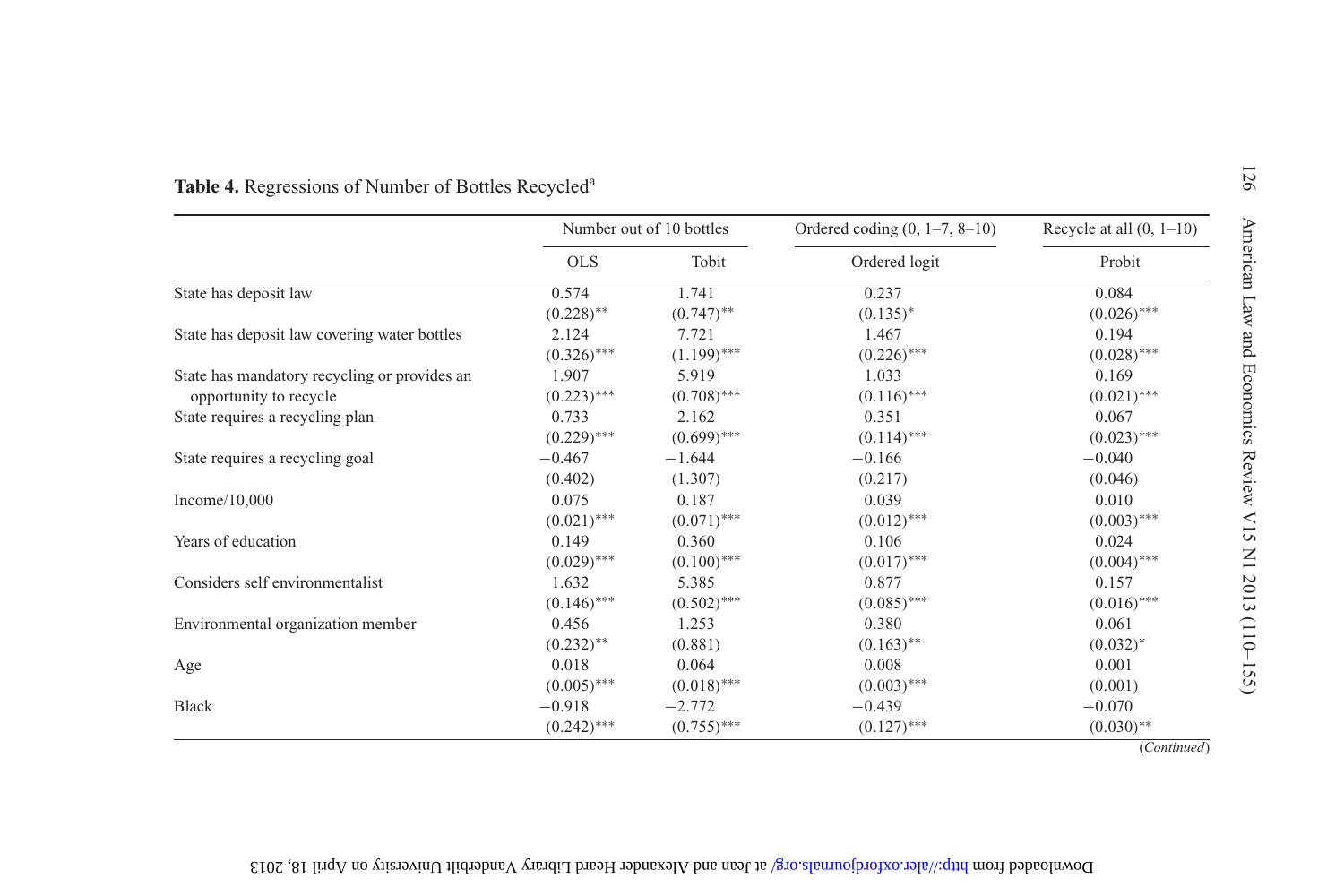|  | Table 4. Continued. |  |  |
|--|---------------------|--|--|
|--|---------------------|--|--|

|                                 |               | Number out of 10 bottles | Ordered coding $(0, 1-7, 8-10)$ | Recycle at all $(0, 1-10)$ |
|---------------------------------|---------------|--------------------------|---------------------------------|----------------------------|
|                                 | <b>OLS</b>    | Tobit                    | Ordered logit                   | Probit                     |
| Household size                  | 0.169         | 0.506                    | 0.105                           | 0.018                      |
|                                 | $(0.057)$ *** | $(0.182)$ ***            | $(0.033)$ ***                   | $(0.007)$ ***              |
| Homeowner                       | 0.616         | 1.921                    | 0.339                           | 0.062                      |
|                                 | $(0.187)$ *** | $(0.605)$ ***            | $(0.104)$ ***                   | $(0.023)$ ***              |
| \$/month spent on bottled water | 0.004         | 0.020                    | 0.001                           | $-0.001$                   |
|                                 | (0.007)       | (0.024)                  | (0.004)                         | (0.001)                    |
| Urban (lives in an MSA)         | 1.275         | 4.058                    | 0.666                           | 0.133                      |
|                                 | $(0.208)$ *** | $(0.649)$ ***            | $(0.110)$ ***                   | $(0.026)$ ***              |
| Northeast                       | 0.779         | 2.725                    | 0.499                           | 0.115                      |
|                                 | $(0.265)$ *** | $(0.880)$ ***            | $(0.156)$ ***                   | $(0.026)$ ***              |
| South                           | $-1.043$      | $-3.069$                 | $-0.503$                        | $-0.082$                   |
|                                 | $(0.199)$ *** | $(0.615)$ ***            | $(0.100)$ ***                   | $(0.021)$ ***              |
| West                            | $-0.402$      | $-1.489$                 | $-0.271$                        | $-0.036$                   |
|                                 | (0.275)       | $(0.872)^*$              | $(0.148)^*$                     | (0.032)                    |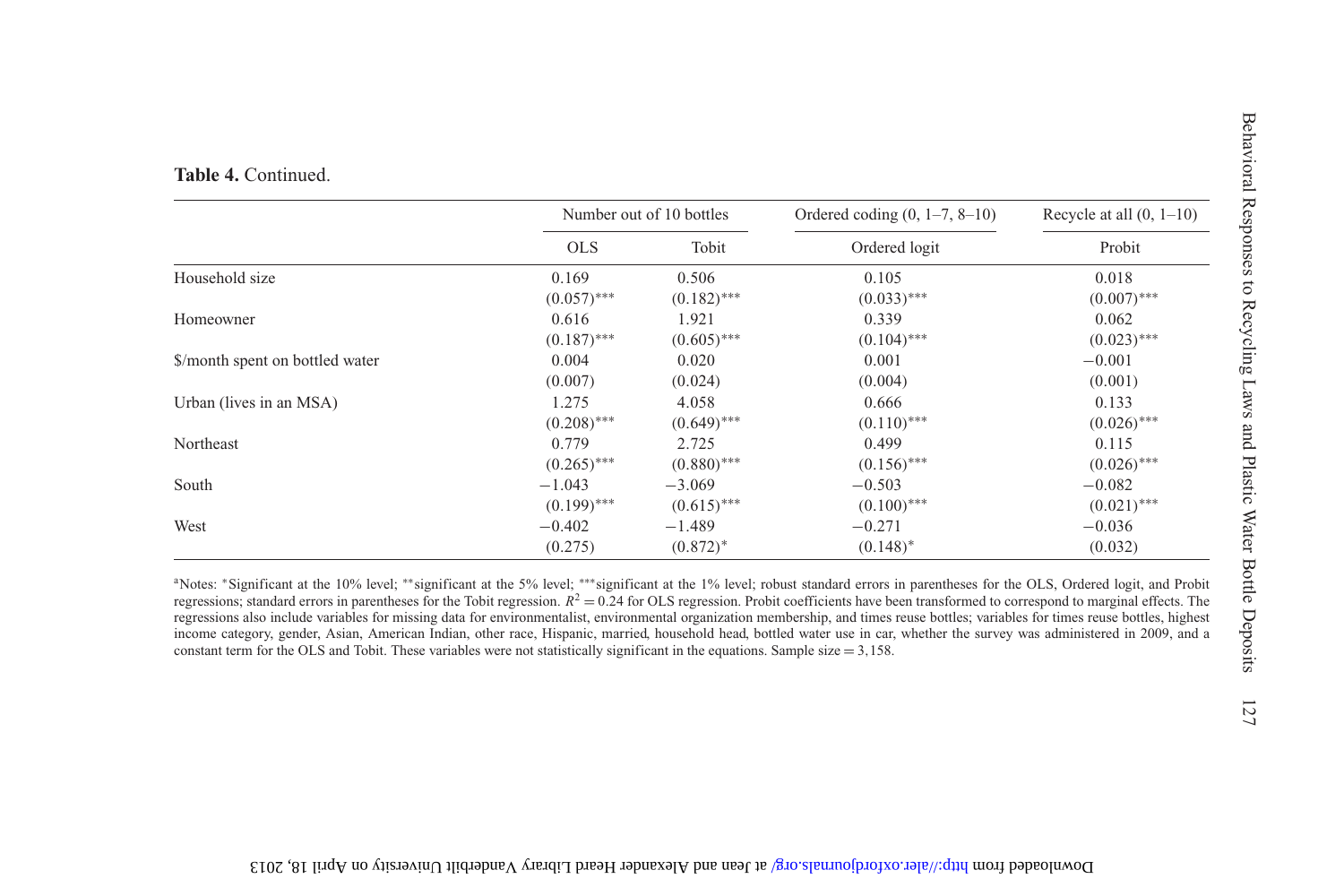their relative degree of recycling and perhaps overstating the actual number of bottles recycled. We explore this possibility in two ways. The third column of results in Table [4](#page-16-0) presents the ordered logit estimates, for which the three ordered categories are 0, 1–7, and 8–10 recycled out of 10 bottles. The final column of Table [4](#page-16-0) reports probit estimates, for which the dependent binary variable is equal to 1 if the individual recycles 1–10 out of 10 bottles and  $\theta$  if the individual does not recycle any bottles.<sup>22</sup> These formulations of the model address the possibility that the responses have ordinal rather than cardinal significance or are binary, indicating only whether someone is a recycler or not.<sup>23</sup> Moreover, the categories reflect the different discontinuous recycling groupings of consumers. Because of the strong parallels across the four analyses, the discussion here focuses on the OLS and the probit estimates.

The first pair of policy variables pertains to the state's bottle deposit laws. The deposit state variable is a 0–1 indicator variable for whether the state has a bottle deposit law. A second 0–1 variable then indicates whether the deposit law covers water bottles. Both of the state deposit variables raise the number of bottles recycled. The broad deposit variable raises the number of water bottles recycled by 0.6 out of 10 bottles and increases the recycling probability by 0.08, while the presence of a specific water bottle deposit law increases plastic water bottle recycling by 2.1 out of 10 bottles and increases the recycling probability by 0.19. Together, consumers in states with both laws recycle an additional 2.7 out of 10 bottles and have a 0.28 higher recycling probability, controlling for other influences.

The next set of three variables pertains to the state recycling laws. The two most stringent forms of laws—mandatory recycling and required opportunities for recycling—are combined into a single category of 14 states plus the District of Columbia because the small number of the component groups makes it impossible to reject the hypothesis that the

<sup>22.</sup> Other ordered logit specifications yielded similar results. For example, treating each of the 0 to 10 responses as a separate ordered response leads to estimates that have the same signs and statistical significance as those reported here.

<sup>23.</sup> [Jenkins et al.](#page-44-4) [\(2003\)](#page-44-4) also use an ordered logit approach to analyze categorical responses for recycling behavior that they collapsed into three gradations of recycling rates. Similarly, [Halvorsen](#page-44-13) [\(2008\)](#page-44-13) uses an ordered probit model.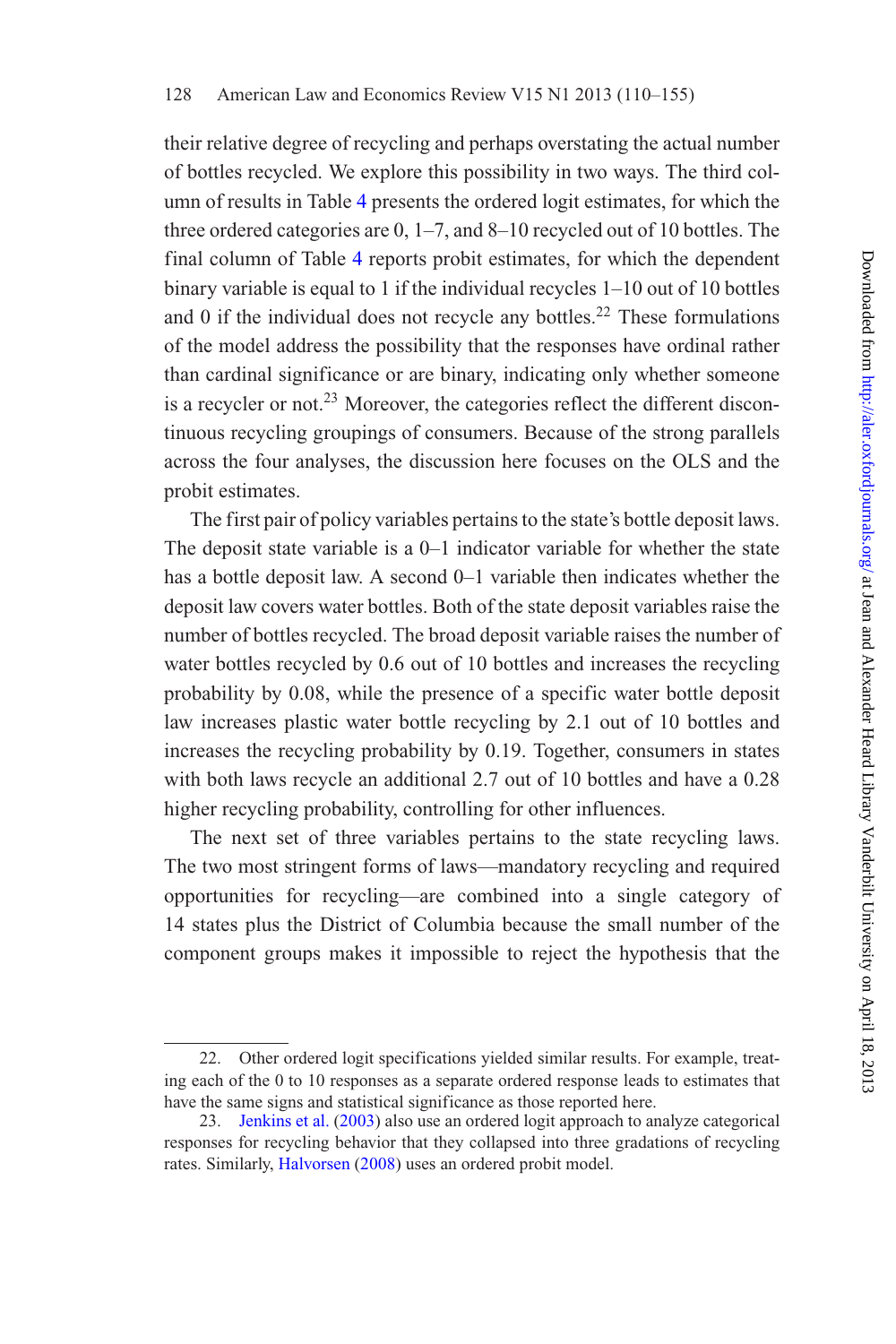coefficients for these two categories are equal.<sup>24</sup> These laws should have the greatest influence since they have the greatest effect on the costs of recycling, as they make available low-cost recycling options, and in the case of mandatory recycling, impose penalties on those who fail to recycle. Laws that require either mandatory recycling or the opportunity to recycle increase recycling by 1.9 out of every 10 bottles and increase the recycling probability by 0.17.

Laws that require only regional waste management plans with recycling considerations also have a significant positive effect on recycling, boosting the recycling out of 10 bottles by 0.7 bottles and increasing the recycling probability by 0.07. This effect is less than half of the effect of the more stringent mandatory/opportunity recycling laws.<sup>25</sup>

The weakest of the recycling law conditions relates to states that have a waste reduction goal but no required action. This variable never has a statistically significant effect compared with the no recycling law states.<sup>26</sup> The pattern of coefficient magnitudes is consistent with the relative stringency of the laws. Mandatory recycling and required recycling opportunity laws have the greatest effect, followed by planning laws, with no statistically significant effect of the weakest laws that are limited to specifying a waste reduction goal. Because of the significant effects on recycling of mandatory/opportunity laws and planning regimes, we refer to these as the effective recycling laws.

Next we consider the effects of user demographics on recycling. Higher income levels increase the time opportunity costs of recycling. Income may also influence the value the consumer places on recycling. The effect of income on the number of bottles recycled is positive but small, suggesting that the increased opportunity costs are not sufficient to totally offset

<sup>24.</sup> The *F*-test for the OLS equation coefficients has a value of 1.66 with a prob-ability value of 0.1977. Similarly, [Jenkins et al.](#page-44-4) [\(2003](#page-44-4)) found that for plastic bottles generally, mandatory recycling had no additional effect when curbside recycling is already available.

<sup>25.</sup> The pertinent *F*-value for the OLS equation is 32.40 with a probability value of 0.0000.

<sup>26.</sup> Planning states are statistically more effective than goals states. The *F*-statistic for the test for whether the planning variable coefficient equals that of the goals variable is 9.81 with a probability value of 0.0017. The *t*-statistic for the goals variable relative to the omitted no law variable is −1*.*16 with a probability value of 0.245 in the OLS regression.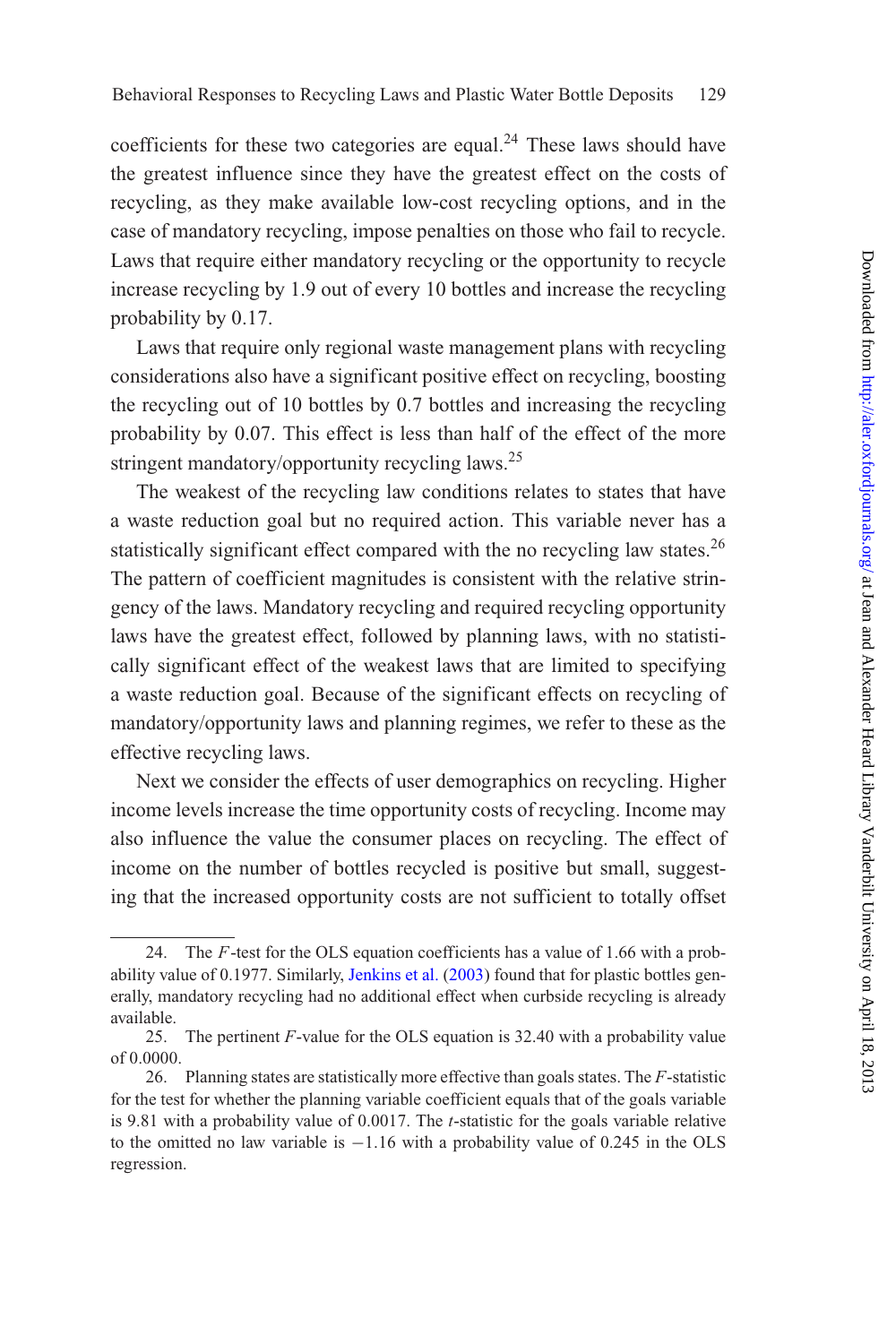the higher amount of recycling among higher income respondents.<sup>27</sup> Individual education has a positive effect on recycling, which serves both as a measure of the respondent's knowledge of available recycling options as well as lifetime wealth.<sup>28</sup>

The value that a respondent places on environmental quality is captured directly by whether the respondent is a self-described environmentalist as well as by whether the respondent is a member of a major national environmental organization.<sup>29</sup> Each of these variables has the expected positive effect, with people who consider themselves to be environmentalists recycling an additional 1.6 out of 10 bottles, and members of environmental organizations recycling an additional 0.5 bottles after taking into account the effect of being an environmentalist and other variables.

To the extent that these environmental variables correspond to the warm glow benefit from recycling, then it is possible to monetize this effect. The water bottle deposit variable reflects the inducement of a 5 cent per bottle payment. Being a self-described environmentalist is 77% as influential, or equivalent to about a 4 cent per bottle value, while being a member of an environmental organization is 21% as effective, or a value of about 1 cent per bottle. Since environmental organization members are generally also self-described environmentalists, their combined warm glow benefit is 5 cents per bottle, or almost equivalent to the effect of the bottle deposit.

Several of the other personal characteristic variables are influential as well. Recycling rates increase with age, are lower for African Americans, and are higher for larger households. Recycling rates increase for homeowners, possibly a reflection of the greater availability of curbside recycling and convenient recycling locations for this group. The volume of bottled water purchased as measured by the dollars spent on bottled water does not have a significant effect on the percent of bottles recycled, but including this

<sup>27.</sup> Higher income respondents may also live in communities with more access to recycling options that minimize opportunity costs (income is positively correlated with curbside recycling).

<sup>28.</sup> In contrast, income and education did not significantly affect plastic bottle recycling in [Jenkins et al.](#page-44-4)'s [\(2003](#page-44-4)) study that was restricted to primarily middle-and upper-income groups. [Collins et al.](#page-43-6) [\(2006](#page-43-6)) found that recycling rates increase with income in Scotland. [Kinnaman](#page-44-11) [\(2005\)](#page-44-11) found no significant effect of the percent of state residents with a high school diploma on the percent of state waste that is recycled.

<sup>29.</sup> Previous studies concerned with the household's pro-environment preferences include [Halvorsen'](#page-44-13)s [\(2008\)](#page-44-13) study of recycling in Norway.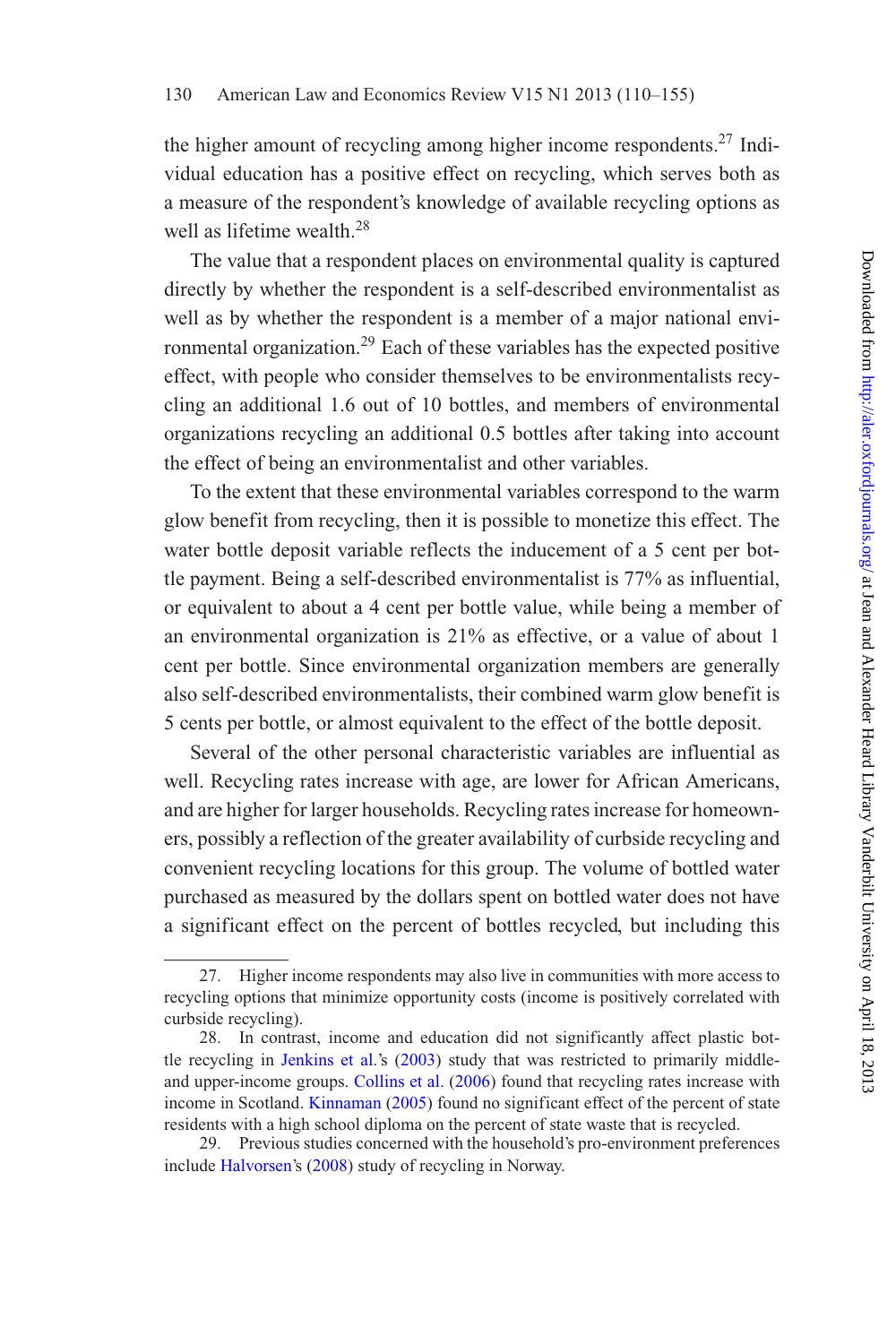variable nevertheless serves an important role in the analysis.<sup>30</sup> Otherwise, variables such as income might be capturing the quantity effect.

The regional variables are influential and indicate the considerable geographic differences in recycling rates. Urban and suburban residents of metropolitan statistical areas (MSAs) recycle an additional 1.3 out of 10 additional bottles, a result consistent with the greater availability of curbside recycling and convenient recycling centers in such locales. In addition, state laws generally exempt rural areas from recycling requirements.

To explore these differences further, Supplementary Table S2 reports separate regressions for the urban (MSA) and non-urban subsamples. $31$  The principal differences are that state deposit laws and state recycling planning requirements significantly increase plastic water bottle recycling in urban areas but not outside of these areas. Plastic water bottle deposits are equally effective in each context.

The efficacy of the policy measures in promoting recycling behavior may also vary across the populations and in different policy regimes. Table [5](#page-22-0) reports selected coefficients from additional regressions including interactions of the policy variables and both income and whether the respondent is an environmentalist. Given a threshold model, we expect negative interactions between positive factors, because either one can drive one over the threshold. The negative interactive effect of income and water bottle deposit laws implies bottle deposits are not a financial inducement for higher income people.<sup>32</sup> Likewise, a water bottle deposit law dampens the substantial additional inducement for environmentalists, who already tend to recycle.<sup>33</sup> All respondents recycle more when there is a plastic water bottle deposit law, and environmentalists are especially likely to recycle, but this additional effect is reduced when there is a plastic water bottle deposit

<sup>30.</sup> The dollars spent variable remains statistically insignificant if the income variable is omitted from the equation.

<sup>31.</sup> The estimated parameters from the two regressions differ statistically, with an *F* (32, 3094) statistic of 3.30 and a probability value of 0.0000.

<sup>32.</sup> The income effect pattern is consistent with [Ashenmiller](#page-43-1)'s [\(2009\)](#page-43-1) finding that bottle returns are a relatively more important income source for people in lower income groups.

<sup>33.</sup> A comparable interaction with being a member of an environmental organization did not have a statistically significant effect and is not included in Table [5'](#page-22-0)s regressions.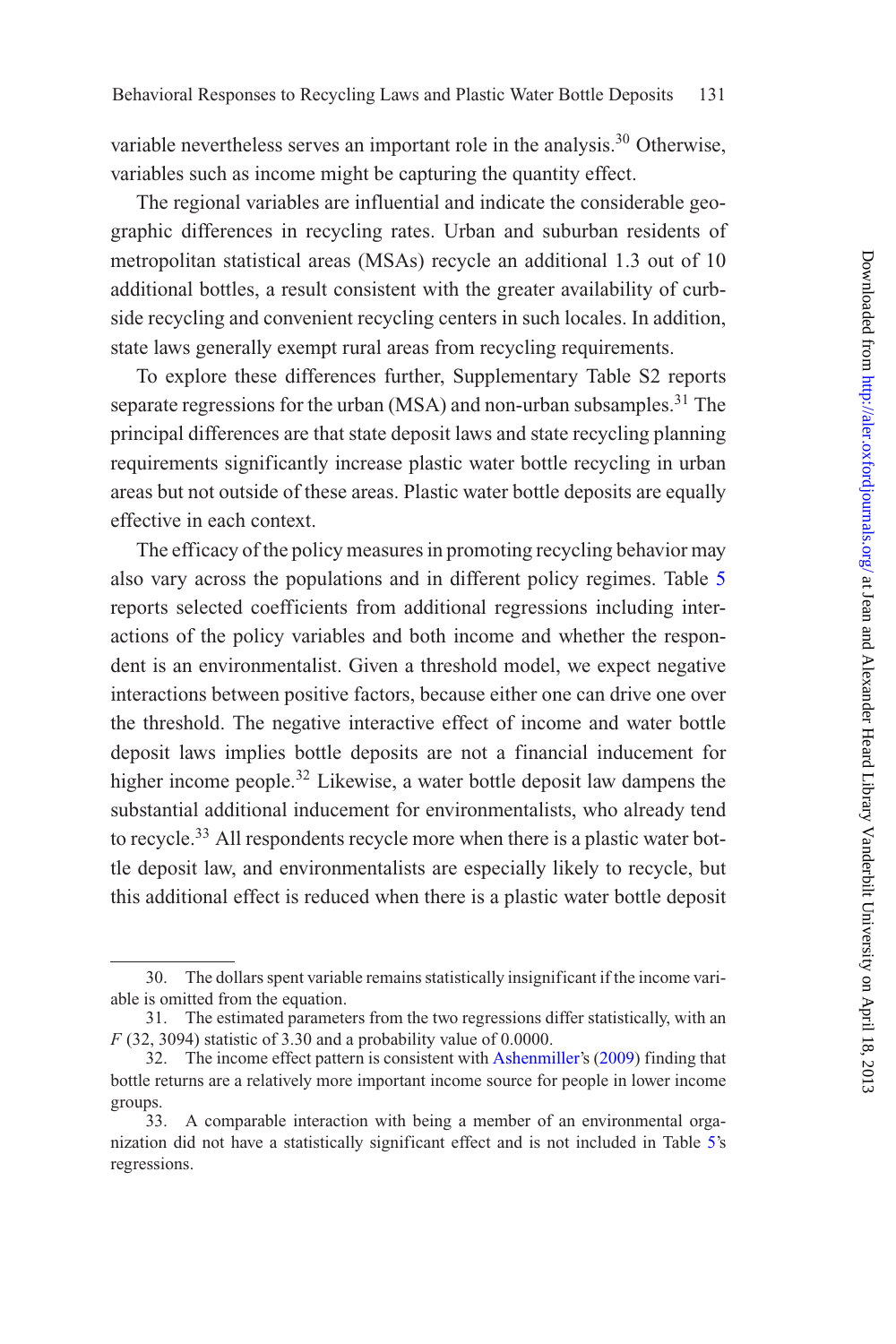|                                                                          | Number out of 10<br>bottles, OLS |
|--------------------------------------------------------------------------|----------------------------------|
| State has deposit law                                                    | 0.571                            |
|                                                                          | $(0.229)$ **                     |
| State has deposit law covering                                           | 3.638                            |
| water bottles                                                            | $(0.489)$ ***                    |
| State has mandatory recycling or provides                                | 2.345                            |
| an opportunity to recycle                                                | $(0.410)$ ***                    |
| State requires a recycling plan                                          | 0.589                            |
|                                                                          | (0.416)                          |
| State requires a recycling goal                                          | $-0.431$                         |
|                                                                          | (0.407)                          |
| Income $/10,000$                                                         | 0.110                            |
|                                                                          | $(0.040)$ ***                    |
| Considers self environmentalist                                          | 1.825                            |
|                                                                          | $(0.349)$ ***                    |
| State with deposit law covering water                                    | $-0.137$                         |
| bottles $\times$ income/1,000                                            | $(0.042)$ ***                    |
| State with deposit law covering water                                    | $-1.165$                         |
| bottles $\times$ considers self environmentalist                         | $(0.357)$ ***                    |
| State has mandatory recycling or provides an opportunity to              | $-0.045$                         |
| recycle $\times$ income/1,000                                            | (0.044)                          |
| State has mandatory recycling or provides an opportunity to              | $-0.388$                         |
| recycle $\times$ considers self environmentalist                         | (0.407)                          |
| State requires a recycling plan $\times$ income/1,000                    | 0.005                            |
|                                                                          | (0.048)                          |
| State requires a recycling plan $\times$ considers self environmentalist | 0.226                            |
|                                                                          | (0.430)                          |

<span id="page-22-0"></span>**Table 5.** Regressions of Number of Bottles Recycled Including Interaction Effects<sup>a</sup>

aNotes: <sup>∗</sup>Significant at the 10% level; ∗∗significant at the 5% level; ∗∗∗significant at the 1% level; robust standard errors in parentheses for the OLS regression.  $R^2 = 0.24$ . The regression also includes all of the other variables listed in Table [4,](#page-16-0) as well as dummy variables for missing data for environmentalist, environmental organization membership, and times reuse bottles. These variables were not statistically significant in the equations. Sample size = 3*,*158.

law. The results are similar for the separate regressions for environmentalists and nonenvironmentalists shown in Supplementary Table S2.<sup>34</sup> Both environmentalists and nonenvironmentalists respond to bottle deposits, but the effects of bottle deposits are comparable even though environmentalists recycle more overall. The other interaction terms in Table [5](#page-22-0) are

<sup>34.</sup> One can reject the hypothesis that the estimated parameters from the two regressions are the same, with an *F* (31, 3080) statistic of 6.21 and a probability value of 0.0000.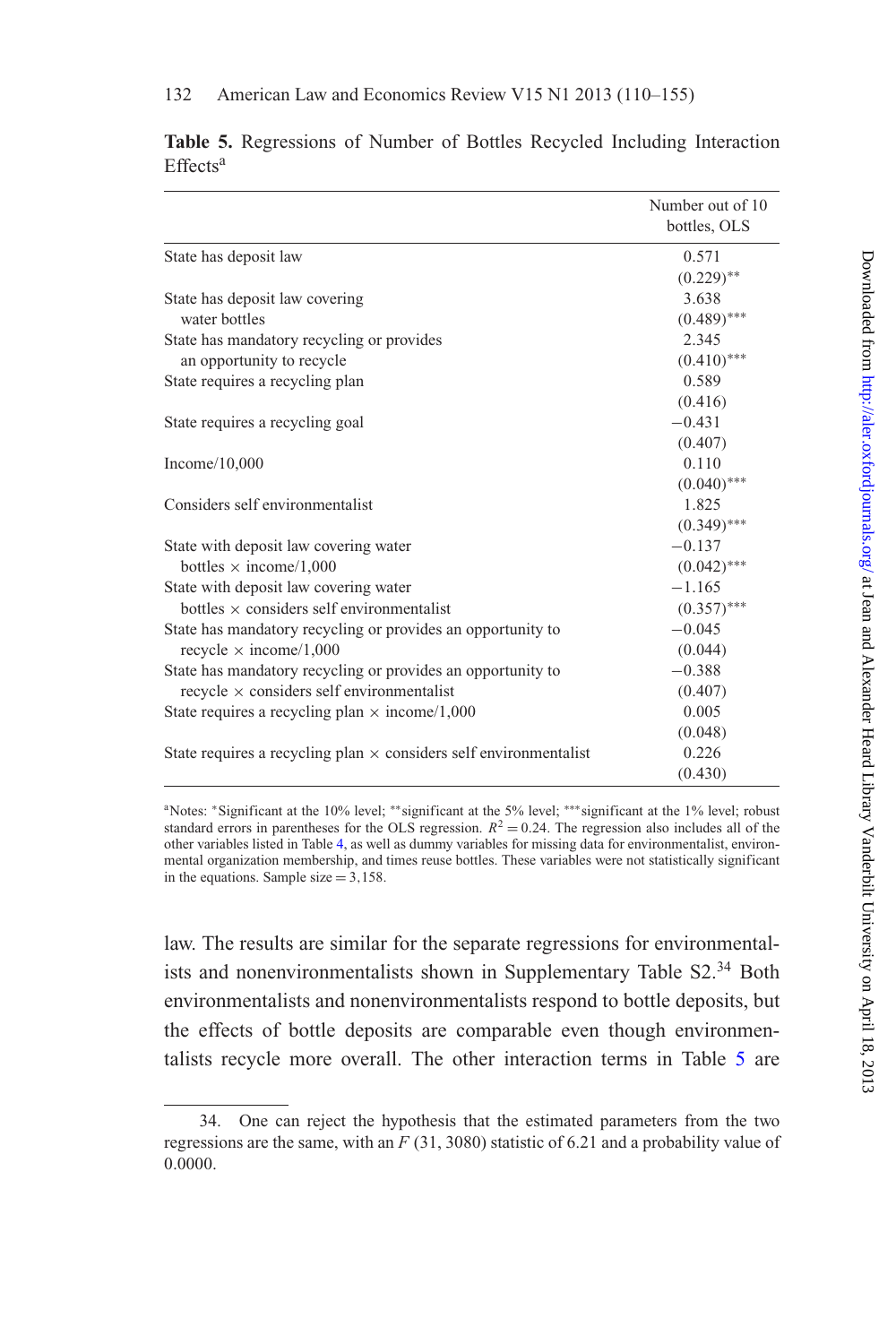not statistically significant, as the effect of the water bottle deposit variable on recycling exhibits more individual heterogeneity than do the recycling law variables.

## **5. Determinants of Curbside Recycling and Returning Bottles for Deposit**

While both recycling laws and bottle deposit laws should each increase the degree to which people recycle plastic water bottles, the composition of the recycling should differ. Laws that increase the availability of curbside pickups reduce the costs of curbside recycling relative to returning the bottles to a recycling center and should have a positive effect on curbside recycling and may have a negative effect on returning bottles for deposit. Likewise, water bottle deposit laws improve the economic benefits of returning bottles for deposit and consequently increase the likelihood of returning the bottles and decrease the attractiveness of using curbside pickup for which there is no payment. The analysis below tests these propositions by focusing on respondent answers to a question regarding two forms of recycling behavior over the past month.<sup>35</sup>

Table [6](#page-24-0) reports a probit regression for whether the respondent used curbside recycling for plastic water bottles in the past month, where all coefficients have been transformed to reflect marginal probabilities. State deposit laws generally do not significantly affect curbside recycling; state recycling laws, however, make a big difference. Residents of states with mandatory recycling or opportunity for recycling laws have a 0.26 higher probability of using curbside recycling for plastic water bottles, while states with recycling plans have a 0.07 higher probability of using curbside recycling than residents of states with no recycling laws. The presence of recycling goals has no statistically significant effect on the use of curbside recycling.<sup>36</sup>

<sup>35.</sup> See Appendix Table [A2](#page-13-0) for the survey question wording.

<sup>36.</sup> [Kinnaman](#page-44-11) [\(2005](#page-44-11)) found that mandatory beverage container deposits and recycling goals do not significantly affect the availability of curbside recycling, while laws imposing curbside recycling requirements do increase the availability of curbside recycling. Additionally, he found no statistically significant effects on the availability of curbside recycling of several other laws: bans on yard waste from landfills, bans of recyclable materials from landfills, tax credits for facilities, or requirements that government agencies purchase recycled material.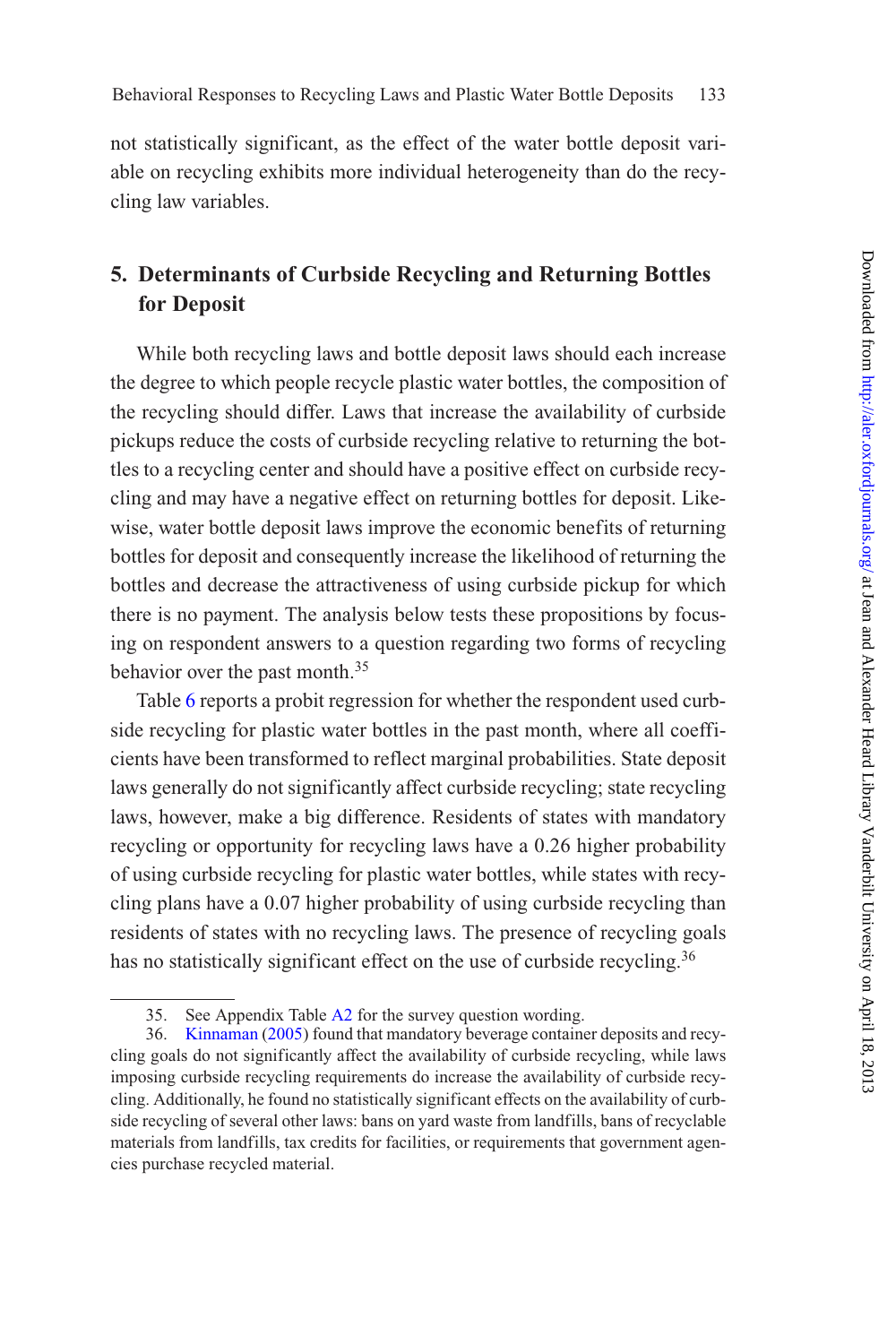|                                              | Use curbside<br>recycling |
|----------------------------------------------|---------------------------|
| State has deposit law                        | 0.019                     |
|                                              | (0.032)                   |
| State has deposit law covering water bottles | 0.019                     |
|                                              | (0.048)                   |
| State has mandatory recycling or provides an | 0.257                     |
| opportunity to recycle                       | $(0.029)$ ***             |
| State requires a recycling plan              | 0.068                     |
|                                              | $(0.030)$ **              |
| State requires a recycling goal              | $-0.089$                  |
|                                              | (0.058)                   |
| Income $/10,000$                             | 0.016                     |
|                                              | $(0.003)$ ***             |
| Years of education                           | 0.026                     |
|                                              | $(0.004)$ ***             |
| Considers self environmentalist              | 0.120                     |
|                                              | $(0.020)$ ***             |
| Age                                          | 0.002                     |
|                                              | $(0.001)$ **              |
| Black                                        | $-0.118$                  |
|                                              | $(0.031)$ ***             |
| Homeowner                                    | 0.051                     |
|                                              | $(0.025)$ **              |
| Urban (lives in an MSA)                      | 0.295                     |
|                                              | $(0.023)$ ***             |
| Northeast                                    | 0.055                     |
|                                              | (0.037)                   |
| South                                        | $-0.131$                  |
|                                              | $(0.025)$ ***             |
| West                                         | $-0.130$                  |
|                                              | $(0.035)$ ***             |

<span id="page-24-0"></span>**Table 6.** Probit Regressions of Use of Curbside Recyclinga

Many of the other patterns shown in Table [6](#page-24-0) parallel the earlier results with respect to the number of bottles recycled. All recycling laws variables except for those restricted to recycling goals boost curbside recycling. The use of curbside recycling is an increasing function of income, education,

aNotes: <sup>∗</sup>Significant at the 10% level; ∗∗significant at the 5% level; ∗∗∗significant at the 1% level; robust standard errors in parentheses. Coefficients have been transformed to reflect marginal effects. The regression also includes variables for missing data for environmentalist, environmental organization membership, and times reuse bottles; variables for environmental organization membership, times reuse bottles, highest income category, gender, Asian, American Indian, other race, Hispanic, married, household size, household head, money spent per month on bottled water, bottled water use in car, and whether the survey was administered in 2009. These variables were not statistically significant in the equation. Sample size = 3*,*158.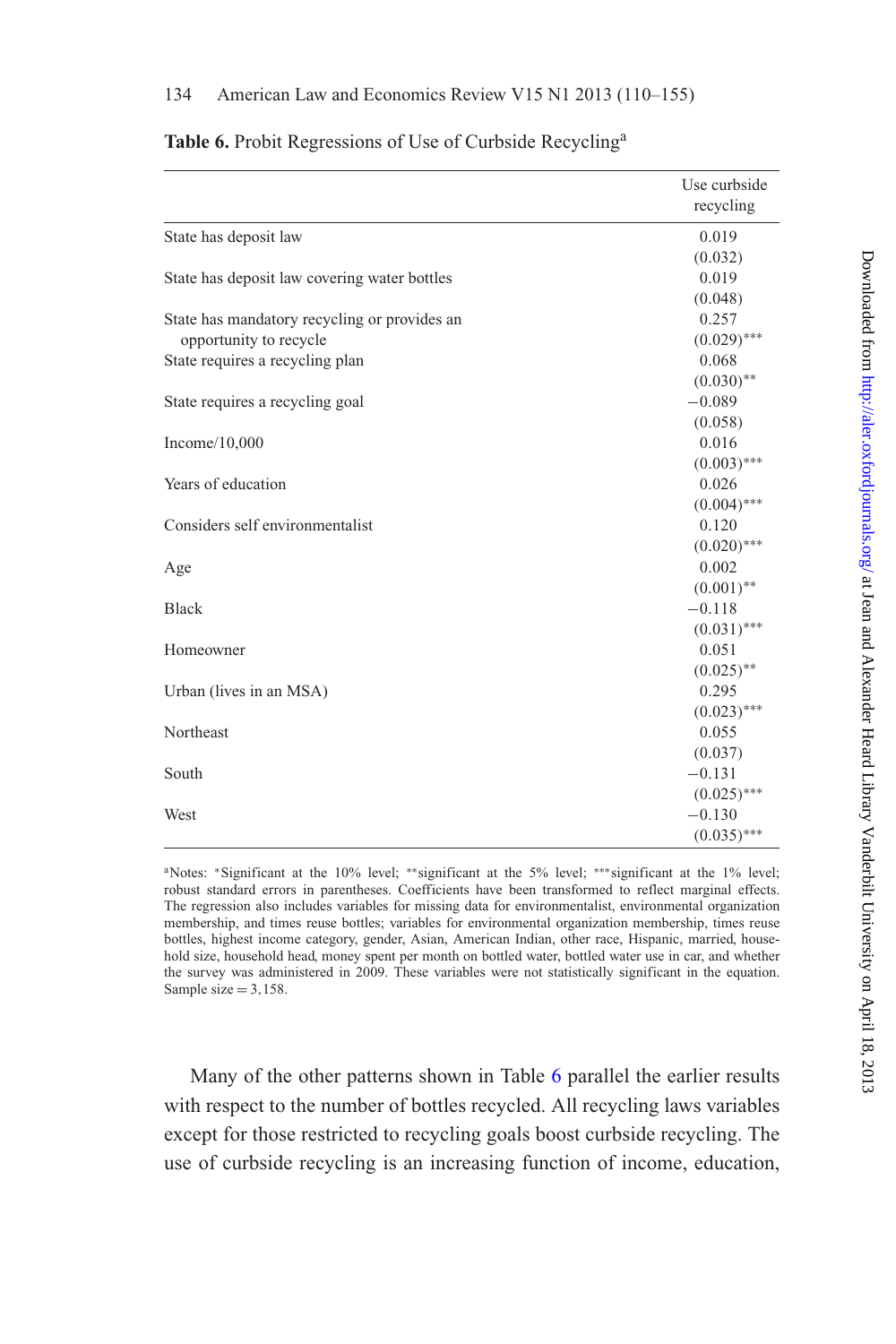age, whether the respondent is an environmentalist, and whether the respondent lives in an MSA.37

The presence of bottle deposits for plastic water bottles should foster the returns of these bottles. Table [7](#page-26-0) includes three sets of probit estimates for the probability that the respondent returns bottles for deposit or to a recycling center and for the two components of this probability—whether the respondent returned the bottles for deposit, presumably to a store where such bottles are purchased, and whether the respondent returned the bottles to a recycling center.

The overall return probability for plastic bottles increases by 0.10 if the state is a general bottle deposit state. Since all plastic water bottle states also require deposits for other bottles, the additional 0.15 probability of bottle returns in a water bottle deposit state implies an overall 0.25 probability of returning plastic water bottles in states with water bottle deposits. Financial incentives to return bottles are effective, and the presence of other deposit requirements also boosts the return rate because there will be a greater total payoff to bottle returns. In terms of the composition of the influence, the water bottle deposit variable has a much stronger influence on returning bottles to the recycling center than it does on returning bottles to the store for deposit. This greater marginal effect may be because returning bottles for deposit to the store does not involve additional fixed costs if a trip was already planned for shopping.

Bottles recycled at curbside will not give consumers a financial payoff, but the presence of curbside recycling in providing the environmental benefit may reduce the relative utility of returning the bottles. Indeed, for respondents in states with the strongest recycling laws that provide for mandatory recycling or the opportunity to recycle, there is a 0.04 lower probability of returning the bottles to a recycling center or for a deposit. This effect

<sup>37.</sup> We also interacted the various legal and policy regimes with income and whether the individual is an environmentalist. The mean interaction effect between mandatory or opportunity laws and whether the respondent is an environmentalist on curbside recycling is ∼0.01 with a standard error of 0.04 and *z*-statistic of 0.351. The interaction effect ranged, however, from a negative 0.04 to a positive 0.06, with the *z*-statistic as high as 2.429 for some probability levels of using curbside recycling. This analysis uses the Stata command "inteff" per [Norton et al.](#page-44-14) [\(2004](#page-44-14)). The other interaction effects were never statistically significant.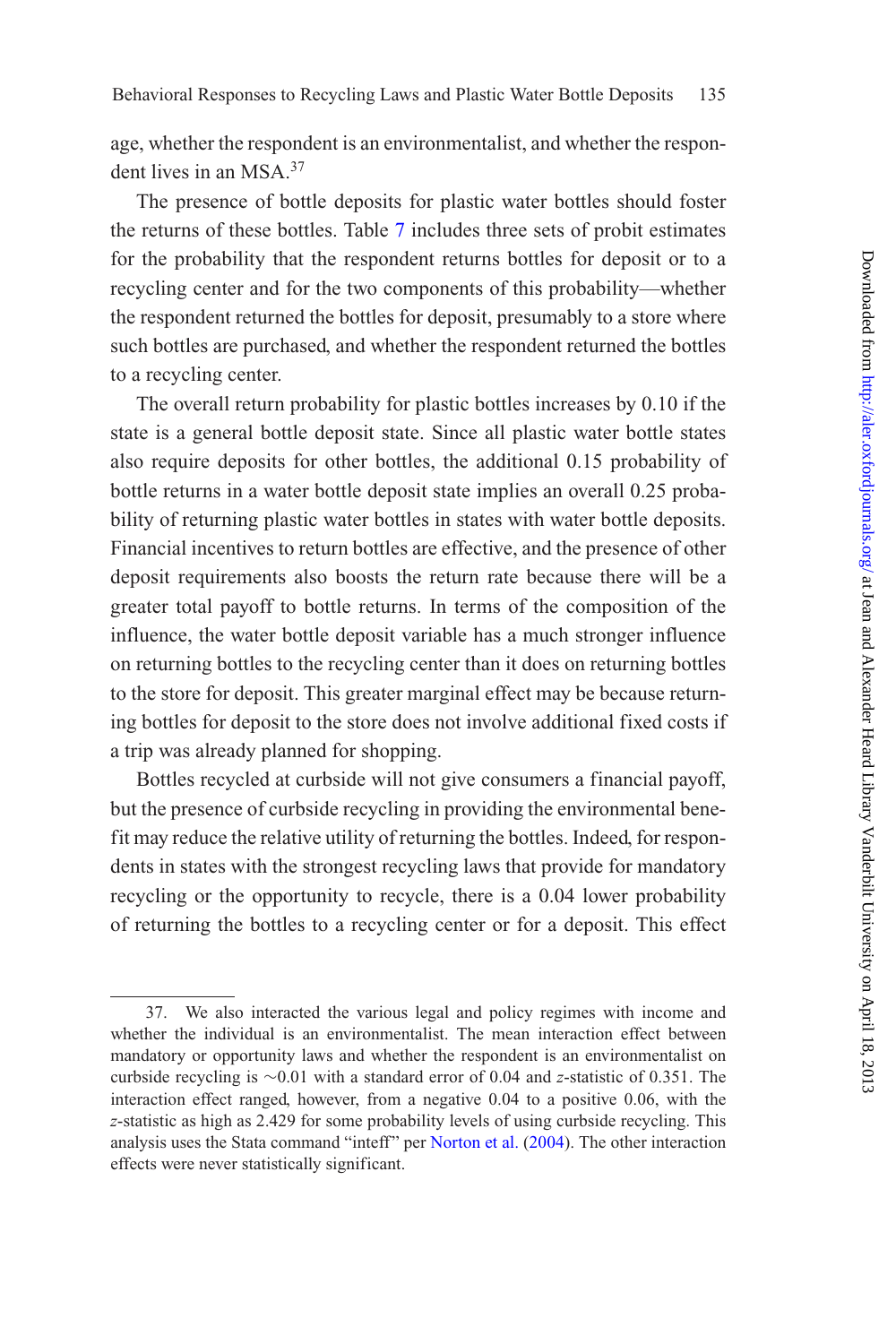|                                    | Return to<br>recycling center<br>or for deposit | Return for<br>deposit | Return to<br>recycling<br>center |
|------------------------------------|-------------------------------------------------|-----------------------|----------------------------------|
| State has deposit law              | 0.102                                           | 0.104                 | $-0.005$                         |
|                                    | $(0.026)$ ***                                   | $(0.019)$ ***         | (0.023)                          |
| State has deposit law covering     | 0.153                                           | 0.020                 | 0.174                            |
| water bottles                      | $(0.043)$ ***                                   | (0.014)               | $(0.043)$ ***                    |
| State has mandatory recycling or   | $-0.040$                                        | $-0.008$              | $-0.019$                         |
| provides an opportunity to recycle | $(0.022)^*$                                     | (0.005)               | (0.021)                          |
| State requires a recycling plan    | 0.013                                           | $-0.012$              | 0.028                            |
|                                    | (0.023)                                         | $(0.006)^*$           | (0.022)                          |
| State requires a recycling goal    | $-0.049$                                        | $-0.006$              | $-0.028$                         |
|                                    | (0.037)                                         | (0.010)               | (0.036)                          |
| Income $/10,000$                   | $-0.006$                                        | $-0.001$              | $-0.004$                         |
|                                    | $(0.002)$ ***                                   | (0.001)               | $(0.002)^*$                      |
| Considers self environmentalist    | 0.063                                           | 0.003                 | 0.055                            |
|                                    | $(0.016)$ ***                                   | (0.004)               | $(0.015)$ ***                    |
| Age                                | $-0.001$                                        | $-0.000$              | $-0.000$                         |
|                                    | (0.001)                                         | $(0.000)$ **          | (0.001)                          |
| Female                             | $-0.015$                                        | $-0.008$              | $-0.008$                         |
|                                    | (0.015)                                         | $(0.004)$ **          | (0.014)                          |
| <b>Black</b>                       | $-0.046$                                        | 0.009                 | $-0.047$                         |
|                                    | $(0.022)$ **                                    | (0.009)               | $(0.020)$ **                     |
| Homeowner                          | 0.037                                           | 0.001                 | 0.018                            |
|                                    | $(0.018)$ **                                    | (0.004)               | (0.017)                          |
| Use bottled water in car           | 0.025                                           | 0.001                 | 0.030                            |
|                                    | $(0.015)^*$                                     | (0.004)               | $(0.014)$ **                     |
| Urban (lives in an MSA)            | $-0.108$                                        | 0.004                 | $-0.117$                         |
|                                    | $(0.023)$ ***                                   | (0.005)               | $(0.022)$ ***                    |
| Northeast                          | 0.034                                           | $-0.001$              | 0.018                            |
|                                    | (0.031)                                         | (0.008)               | (0.029)                          |
| South                              | 0.011                                           | $-0.004$              | 0.009                            |
|                                    | (0.021)                                         | (0.007)               | (0.020)                          |
| West                               | 0.072                                           | $-0.006$              | 0.069                            |
|                                    | $(0.031)$ **                                    | (0.007)               | $(0.029)$ **                     |

## <span id="page-26-0"></span>Table 7. Probit Regressions of Recycling Behaviors<sup>a</sup>

aNotes: <sup>∗</sup>Significant at the 10% level; ∗∗significant at the 5% level; ∗∗∗significant at the 1% level; robust standard errors in parentheses. Coefficients have been transformed to reflect the marginal effects on the probability of returns. The regressions also include variables for missing data for environmentalist, environmental organization membership, and times reuse bottles; variables for environmental organization membership, times reuse bottles, years of education, Asian, American Indian, other race, Hispanic, married, household size, household head, money spent per month on bottled water, and whether the survey was administered in 2009. These variables were not statistically significant in the equations. Sample size = 3*,*158.

reduces the benefit of water bottle deposits by about one-fourth. Recycling planning law states have a small significant negative effect on returns for deposit.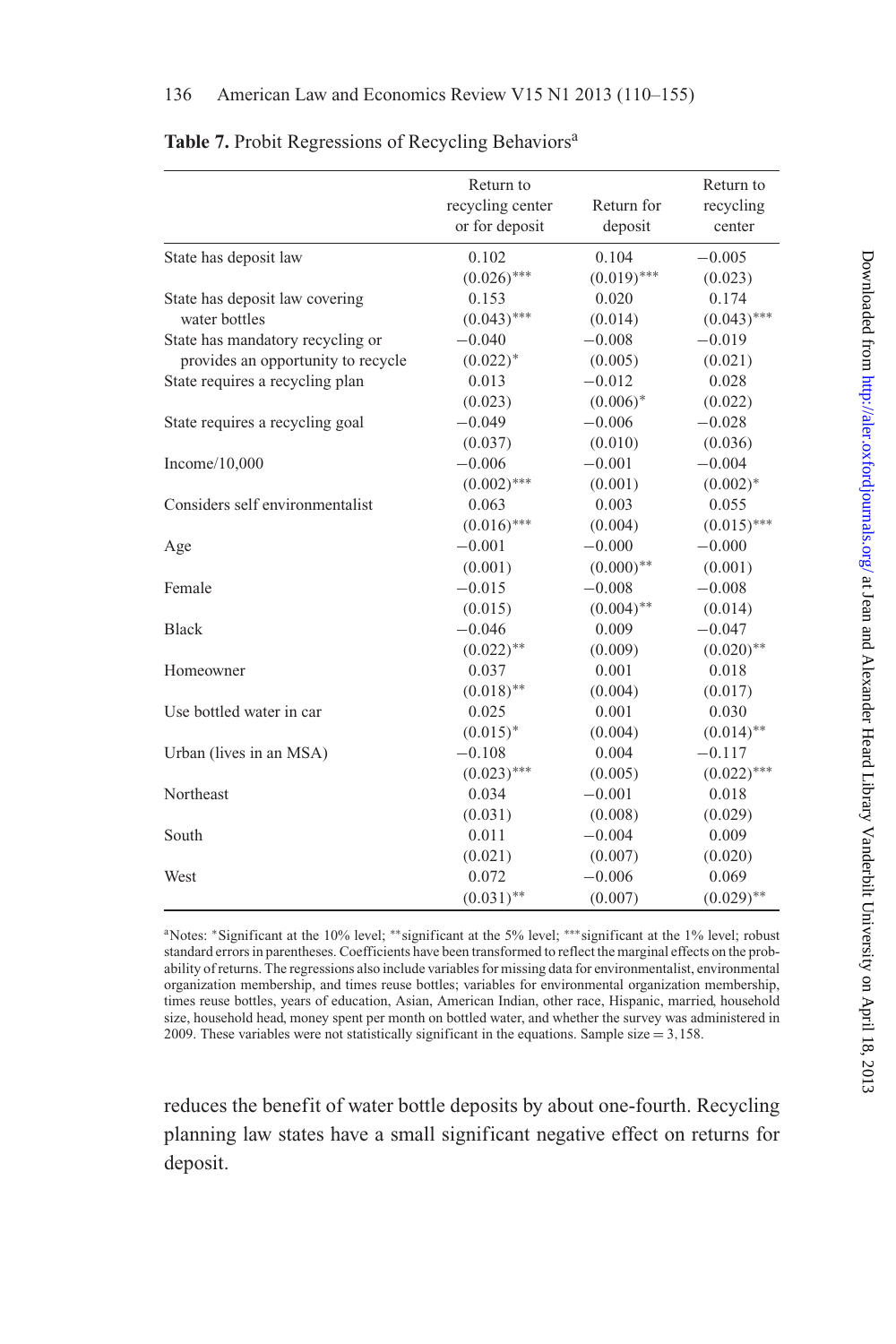The principal demographic factors that influence deposit returns are income and whether the respondent is an environmentalist. Income has a negative effect because the time cost of bottle returns is higher and the financial gains from returning bottles for money are less consequential for those in higher income groups. Environmentalists are more likely to return the bottles for deposit. Finally, the interaction results indicate that being an environmentalist and having higher income reduces the average efficacy of water bottle deposits on returning bottles for deposit or returning bottles to a recycling center.<sup>38</sup>

## **6. Effects of Law Changes**

To investigate the causal effect of recycling laws and deposit policies, we take advantage of two legal changes that occurred during the administration of the survey. Specifically, Oregon and Connecticut both added water bottles to their deposit bills in 2009.

Oregon implemented its bottle bill expansion on January 1, 2009. The sample includes thirty-eight individuals surveyed before the expansion and fourteen individuals surveyed in October 2009, nine months after the expansion.<sup>39</sup> Connecticut's bottle bill expansion was implemented on October 1, 2009. The sample includes information from Connecticut residents between October 16 and October 27, 2009, resulting in thirty individuals surveyed before the change and twenty-three individuals surveyed about two weeks after the enactment of plastic water bottle deposits.40 Thus the sample from these states includes sixty-eight observations from 2008 and thirty-seven

<sup>38.</sup> The inteff command calculates the mean interaction effect of water bottle deposits and being an environmentalist as −0*.*084 with mean standard error 0.048 and mean *z*-statistic −1.730. The mean interaction effect of water bottle deposits and having higher income is −0*.*007 with mean standard error 0.005 and mean *z*-statistic −1*.*285. We also interacted water bottle deposits with mandatory/opportunity laws, but we do not report the results because the negative interaction coefficient was never statistically significant.

<sup>39.</sup> Analysis of differences in recycling rates within Oregon before and after the bottle deposit law, however, indicates that the changes are not statistically significant. The *t*-statistic is −1*.*08 with a one-sided test probability value of 0.1421.

<sup>40.</sup> Consequently, there may not have been sufficient time for the full effects of the policy change to be manifested, as thirteen of the twenty-three people were interviewed only two weeks after the change. Of the twenty-three individuals interviewed after the change, nine of these answered questions on their recycling behavior both before and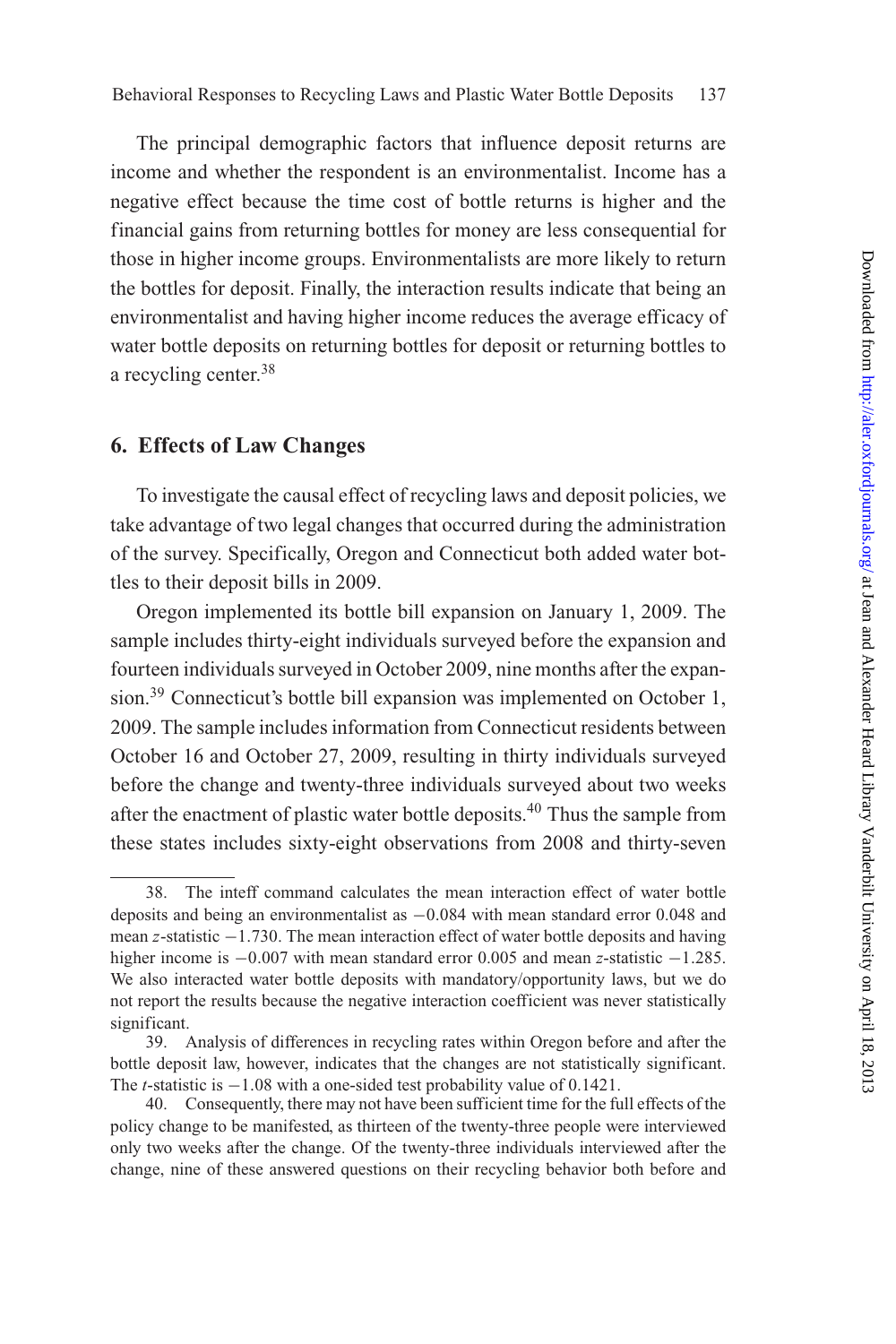|                                                | Number out of every 10 bottles recycled |              |              |          |             | Percent<br>who return |
|------------------------------------------------|-----------------------------------------|--------------|--------------|----------|-------------|-----------------------|
|                                                | Raw #                                   | $\theta$     | $1 - 7$      | $8 - 10$ | Mean $(SD)$ | for deposit           |
| Full sample $(\% )$                            | 100                                     | 29.1         | 13.4         | 57.5     | 6.08(4.38)  | 4.1                   |
| Oregon before water<br>bottle deposits         | 38                                      | 15.8         | 18.4         | 65.8     | 7.24 (3.99) | 15.8                  |
| Oregon after water<br>bottle deposits          | 14                                      | $\mathbf{0}$ | 21.3         | 78.5     | 8.50 (2.88) | 64.3                  |
| Connecticut before<br>water bottle<br>deposits | 30                                      | 3.3          | 20           | 76.7     | 8.00(3.05)  | 6.7                   |
| Connecticut after<br>water bottle<br>deposits  | 23                                      | 8.7          | $\mathbf{0}$ | 91.3     | 8.96 (2.88) | 8.7                   |
| Connecticut and<br>Oregon (pooled)<br>before   | 68                                      | 10.3         | 19.1         | 70.6     | 7.57(3.60)  | 11.8                  |
| Connecticut and<br>Oregon (pooled)<br>after    | 37                                      | 5.4          | 8.1          | 86.5     | 8.78 (2.85) | 29.7                  |

<span id="page-28-0"></span>**Table 8.** Percentage Distribution of Number Recycled out of 10 Bottles for Oregon and Connecticut Before and After the Inclusion of Water Bottles to the Bottle Bills

from 2009, providing data on recycling behavior for Oregon and Connecticut both before and after they each implemented their expanded bottle bills. Although the sample of households experiencing changes is modest, the findings are consistent with previous results.

Table [8](#page-28-0) summarizes the bottle recycling breakdown for those two groups, and Table [9](#page-29-0) reports the difference-in-differences regressions. After the expansion, mean water bottle recycling increased from 7.6 to 8.8 bottles out of 10, as over 20% more people became diligent recyclers.<sup>41</sup> The regressions for the number of bottles recycled out of 10 in Table [9](#page-29-0) yield interaction effects that exceed the estimated standard errors, and recycling rates are

after the change. There is evidence of substantial awareness of the policy shift as twentyone out of the twenty-three interviewed after the change indicated that they were aware that Connecticut recently included water bottles in its deposit bill. We also analyzed the Connecticut residents who were aware of the change and the nine individuals interviewed before and after the change. The composition of the results was similar to the composition for the overall sample from Connecticut and also not significant, so we do not report those in Table [8.](#page-28-0)

<sup>41.</sup> The *t*-statistic is 1.76 with a two-sided test probability value of 0.0806.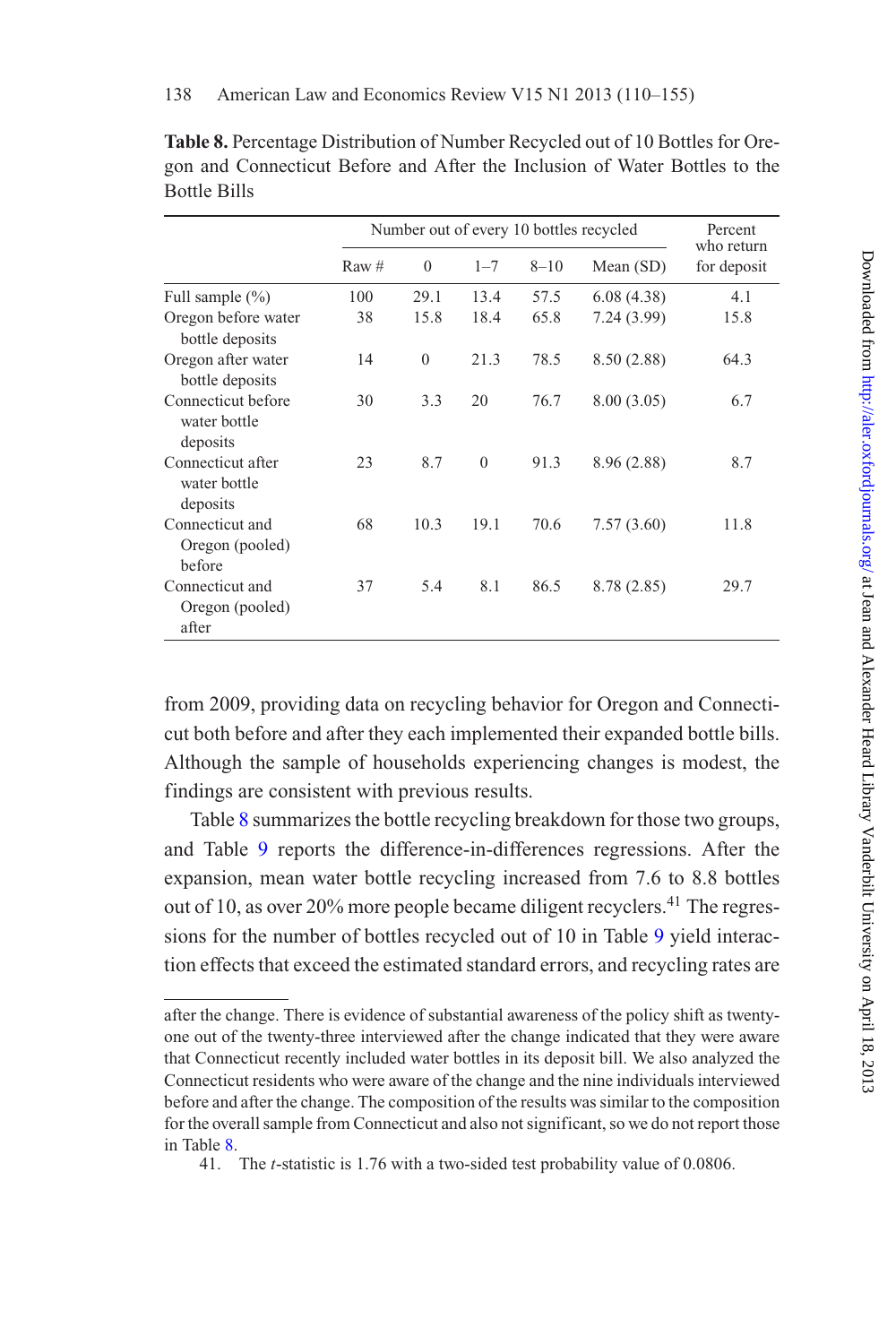|                             |               | Number out of 10 bottles recycled |                              |
|-----------------------------|---------------|-----------------------------------|------------------------------|
|                             | OLS           | Tobit                             | Return for deposit<br>Probit |
| Oregon or Connecticut       | 1.684         | 6.023                             | 0.084                        |
|                             | $(0.444)$ *** | $(1.868)$ ***                     | $(0.040)$ ***                |
| <b>Year 2009</b>            | 0.227         | 0.694                             | 0.001                        |
|                             | (0.183)       | (0.610)                           | (0.008)                      |
| OR or $CT \times$ year 2009 | 0.763         | 5.446                             | 0.085                        |
|                             | (0.669)       | (3.397)                           | $(0.063)$ **                 |
| Constant                    | 5.958         | 7.373                             |                              |
|                             | $(0.092)$ *** | $(0.308)$ ***                     |                              |

<span id="page-29-0"></span>**Table 9.** Difference-in-Differences Regressions on Oregon or Connecticut Sample<sup>a</sup>

aNotes: ∗∗Significant at the 5% level; ∗∗∗significant at the 1% level; robust standard errors in parentheses for the OLS regression. Probit coefficients have been transformed to reflect the marginal effects on the probability of returns. The mean inteff results are 0.169 (interaction), 0.084 (standard error), and 2.018 (*z*-statistic) for the Oregon and Connecticut (pooled) probit regression. Sample size = 3*,*158.

higher in CT and OR in 2009 in the Tobit results at just over the 0.10 level, one-sided test.<sup>42</sup> A stronger, statistically significant indication of the efficacy of the plastic water bottle deposits is the result for whether the respondent returned the bottles for deposit, presented in Table [9.](#page-29-0) The interaction of the 2009 variable with the two states that introduced this policy is positive and statistically significant at the usual level.

## **7. Conclusion**

Water bottle deposits and recycling laws foster recycling efforts in different ways. The bottle deposits provide a financial inducement to recycle, while the recycling laws reduce the time costs by providing curbside recycling and convenient recycling centers. Recycling laws may also include financial penalties for noncompliance. We find both water bottle deposits and recycling laws to be effective. Moreover, the strength of effects for the recycling laws follows the degree of stringency of these measures.

The analysis of the interaction between factors testifies to the diminishing marginal efficacy of recycling incentives as predicted by a threshold model of response at the individual level. Mandatory recycling laws offer

<sup>42.</sup> The probability value on the pooled Oregon and Connecticut interaction term in the reported Tobit regression is 0.109.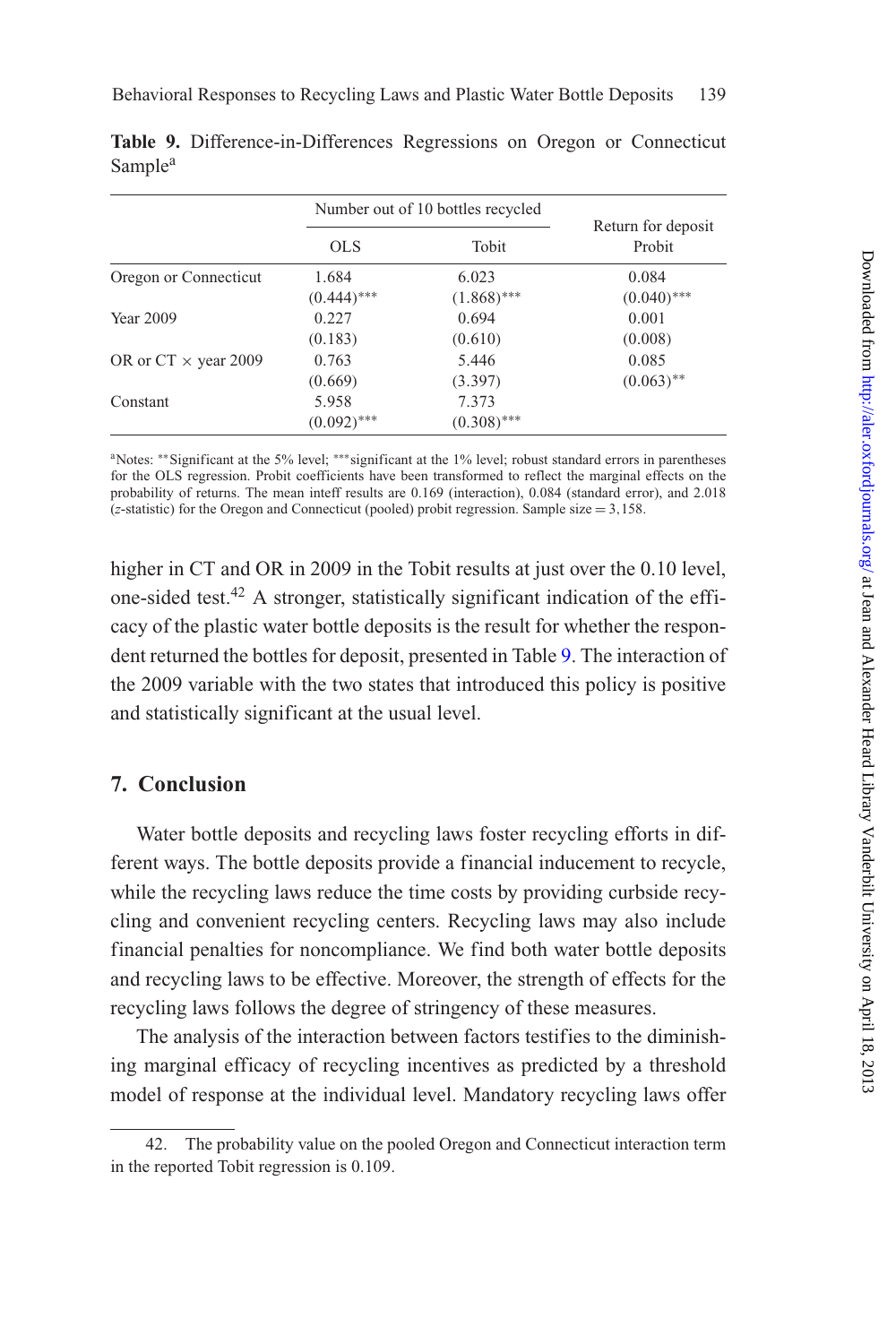only modest recycling gains compared with planning laws. Self-described environmentalists are more likely to recycle without bottle deposits so that these interventions have less effect on their recycling behavior than on less environmentally-oriented respondents. For people in upper-income groups, the financial inducements provided by bottle deposits are less effective, and the time costs of taking bottles to recycling centers loom large.

The central role of economic analysis in predicting the consumer response manifests perhaps most clearly in the stark pattern of individual recycling activity. For most policy interventions, one would expect modest policy impacts throughout the range of behavior. Thus, nonrecyclers would become modest recyclers, and modest recyclers would become more diligent recyclers. This kind of continuous policy influence is not consistent with individual data. Instead, the observed shifts reflect starker changes in behavior that match the economic structure of the recycling decision and how policies will influence this decision. These come from the high fixed costs compared with low variable costs associated with recycling. The hypothesis generated from rational economic behavior theory is that people will tend to gravitate toward extremes in their efforts, recycling either a few or most of their bottles. Empirically, this prediction is borne out, as there are few intermediate recyclers. Both recycling laws and bottle deposit laws have discontinuous effects on recycling behavior. In each case, the measures have a transformative effect, shifting individual consumers from not recycling at all to becoming committed recyclers. Consistent with our result that people respond in a discontinuous manner to recycling incentives, policies have their greatest effect among those who would not already choose to recycle.

## **Supplementary material**

Supplementary tables are available at *American Law and Economics Review* online.

## **Funding**

This research was supported in part by a grant from EPA to Vanderbilt University. The authors are solely responsible for all conclusions and policy views expressed.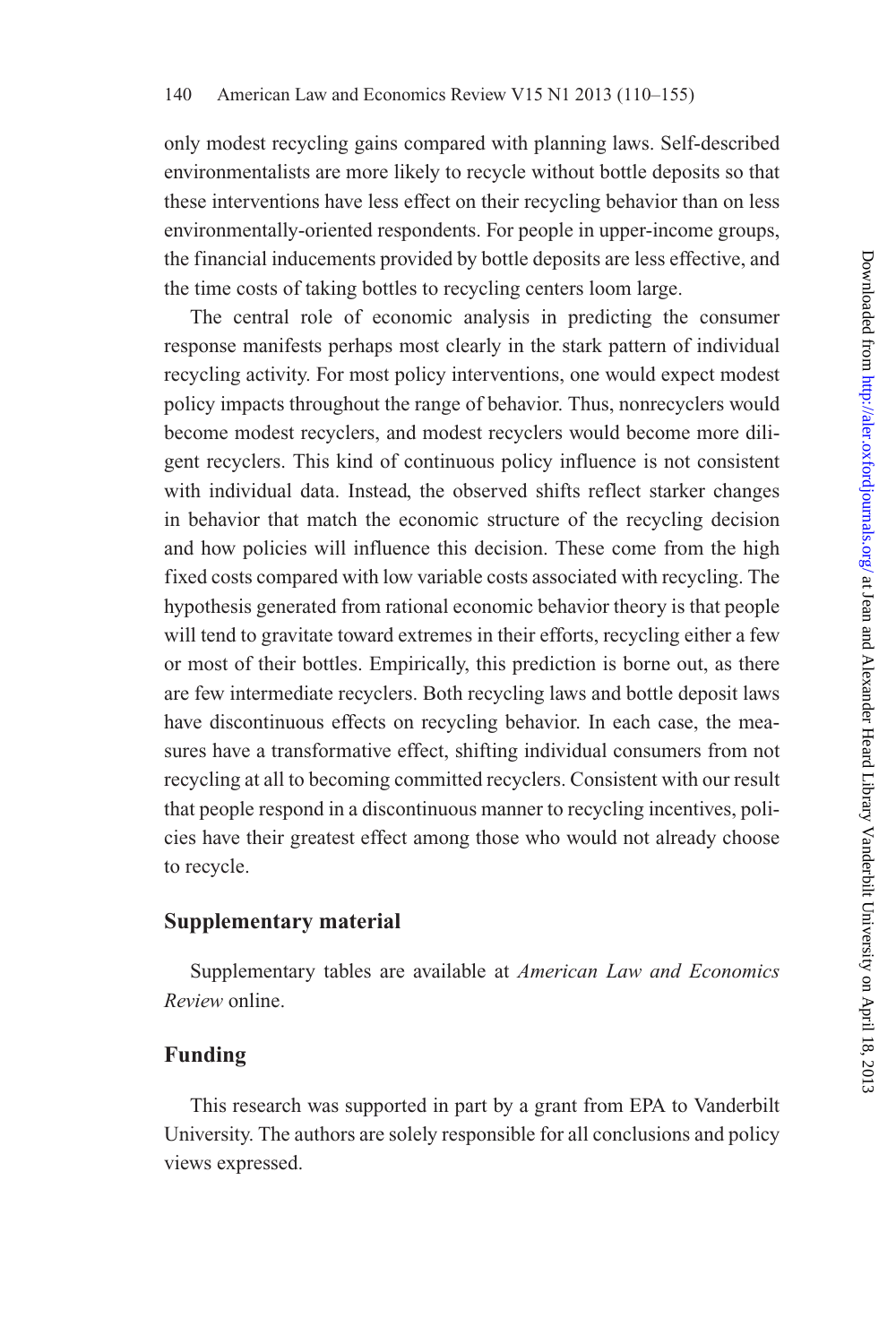## **Appendix A. Sample Characteristics and Survey Questions**

| Demographic                   | U.S. adult<br>population, | Survey<br>participants<br>$(n = 5,213),$ | Bottled<br>water users<br>$(n = 3, 158),$ | Do not use<br>bottled water<br>$(n = 2,055),$ |
|-------------------------------|---------------------------|------------------------------------------|-------------------------------------------|-----------------------------------------------|
| variable                      | $\frac{0}{0}$             | $\frac{0}{0}$                            | $\frac{0}{0}$                             | $\frac{0}{0}$                                 |
| Gender                        |                           |                                          |                                           |                                               |
| Male                          | 48.4                      | 48.1                                     | 44.2                                      | 54.1                                          |
| Female                        | 51.6                      | 51.9                                     | 55.8                                      | 45.9                                          |
| Age, years                    |                           |                                          |                                           |                                               |
| $18 - 24$                     | 12.6                      | 7.9                                      | 8.7                                       | 6.7                                           |
| $25 - 34$                     | 17.9                      | 13.6                                     | 14.9                                      | 11.5                                          |
| $35 - 44$                     | 18.8                      | 19.1                                     | 21.0                                      | 16.2                                          |
| $45 - 54$                     | 19.6                      | 21.1                                     | 22.1                                      | 19.6                                          |
| $55 - 64$                     | 14.8                      | 20.6                                     | 19.7                                      | 22.0                                          |
| $64 - 74$                     | 8.7                       | 12.0                                     | 10.3                                      | 14.6                                          |
| $\geqslant$ 75                | 7.7                       | 5.8                                      | 3.4                                       | 9.5                                           |
| <b>Educational</b> attainment |                           |                                          |                                           |                                               |
| Less than HS                  | 14.2                      | 11.1                                     | 10.1                                      | 12.6                                          |
| HS Diploma or                 | 58.8                      | 60.0                                     | 59.7                                      | 60.4                                          |
| higher                        |                           |                                          |                                           |                                               |
| Bachelor or                   | 26.9                      | 29.0                                     | 30.2                                      | 27.0                                          |
| higher                        |                           |                                          |                                           |                                               |
| Race/ethnicity                |                           |                                          |                                           |                                               |
| White                         | 81.3                      | 81.9                                     | 79.6                                      | 85.3                                          |
| Black/African-                | 11.7                      | 10.0                                     | 11.5                                      | 7.8                                           |
| American                      |                           |                                          |                                           |                                               |
| American                      | 2.4                       | 1.3                                      | 1.4                                       | 1.1                                           |
| Indian or                     |                           |                                          |                                           |                                               |
| Alaska Native                 |                           |                                          |                                           |                                               |
| Asian/Pacific                 | 4.6                       | 6.6                                      | 7.4                                       | 5.6                                           |
| Islander/Other                |                           |                                          |                                           |                                               |
| Hispanic                      | 13.5                      | 9.5                                      | 10.3                                      | 8.3                                           |
| Marital status                |                           |                                          |                                           |                                               |
| Married                       | 55.0                      | 58.2                                     | 60.9                                      | 54.1                                          |
| Single (never                 | 26.0                      | 21.4                                     | 20.9                                      | 22.2                                          |
| married)                      |                           |                                          |                                           |                                               |
| Divorced                      | 10.4                      | 12.6                                     | 11.5                                      | 14.4                                          |
| Widowed                       | 6.4                       | 5.5                                      | 4.5                                       | 7.0                                           |

Table A1. Comparison of KN Sample to the National Adult Population<sup>a</sup>

(*Continued*)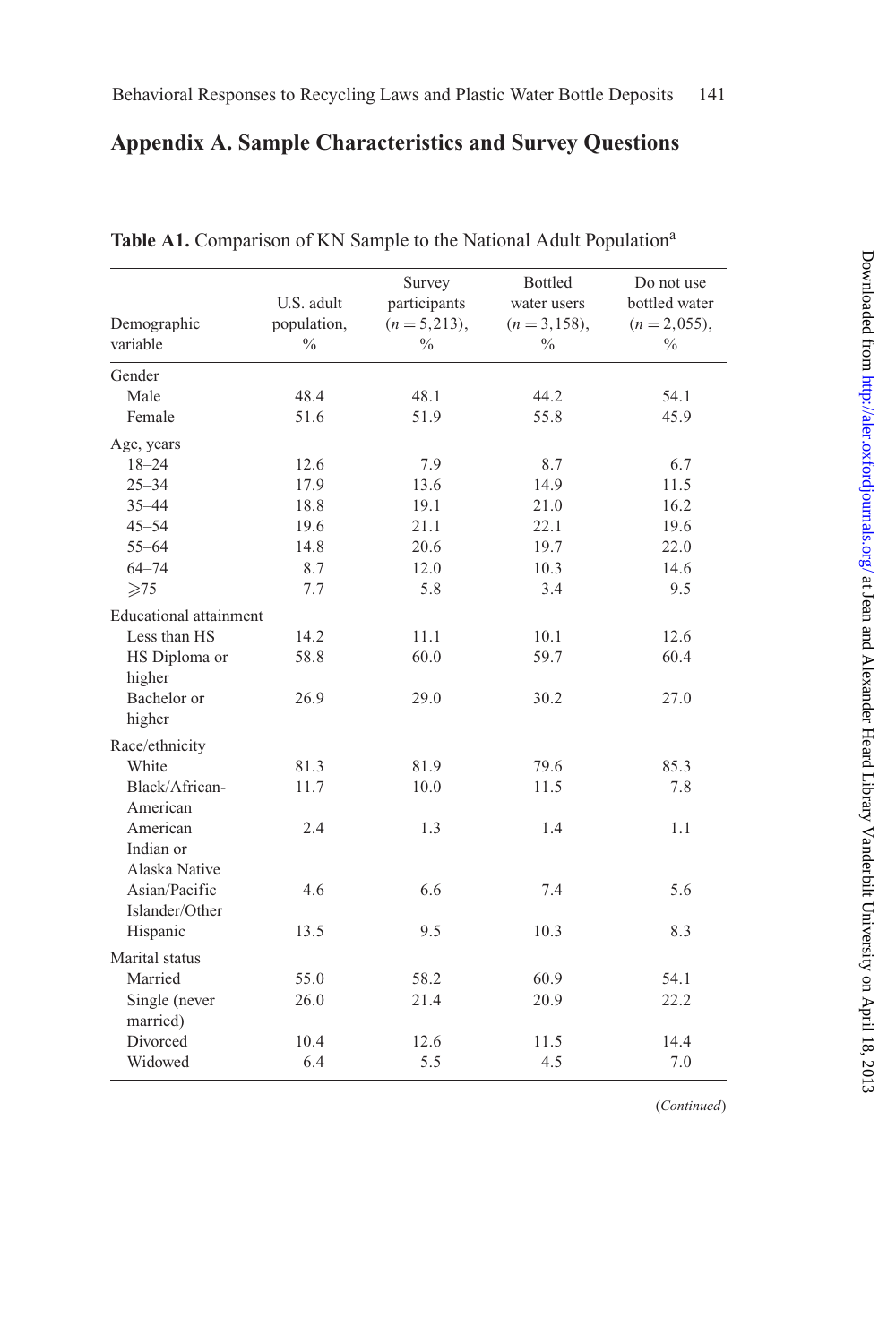| Demographic<br>variable | U.S. adult<br>population,<br>$\frac{0}{0}$ | Survey<br>participants<br>$(n=5,213),$<br>$\frac{0}{0}$ | Bottled<br>water users<br>$(n=3,158)$ ,<br>$\frac{0}{0}$ | Do not use<br>bottled water<br>$(n = 2, 055)$ ,<br>$\frac{0}{0}$ |
|-------------------------|--------------------------------------------|---------------------------------------------------------|----------------------------------------------------------|------------------------------------------------------------------|
| Household income, \$    |                                            |                                                         |                                                          |                                                                  |
| < 15,000                | 13.3                                       | 11.5                                                    | 9.1                                                      | 15.2                                                             |
| 15,000-24,999           | 11.6                                       | 9.8                                                     | 8.6                                                      | 11.6                                                             |
| 25,000-34,999           | 10.7                                       | 10.4                                                    | 9.1                                                      | 12.4                                                             |
| 35,000-49,999           | 14.2                                       | 16.8                                                    | 16.0                                                     | 18.0                                                             |
| 50,000-74,999           | 18.2                                       | 20.8                                                    | 22.6                                                     | 18.1                                                             |
| $\geq 75,000$           | 32.0                                       | 30.8                                                    | 34.8                                                     | 24.6                                                             |

## **Table A1.** Continued

<sup>a</sup>U.S. Census Bureau [\(http://www.census.gov/\)](http://www.census.gov/). 2008 adult population (18 years +).

## **Table A2.** Survey Questions Pertaining to Bottled Water

### **WELCOME.**

Welcome to our survey on the value of drinking water quality. This survey was put together by researchers at Vanderbilt and Duke Universities to help the government understand your views on the value of drinking water quality. The survey should take less than half an hour to complete, and you may stop at any time.

We hope that you will find this survey interesting. Thanks very much for your responses.

For most of the questions in this survey, there are no right or wrong answers. We are simply interested in your opinions.

### **HHSIZE.**

How many members of your family (spouse, children, parents, or other relatives) currently live in your home, including yourself?

#### **[SHOW IF HHSIZE = 1 OR REFUSED] FAM2A.**

For the rest of this survey, when a question refers to your family or members of your family who live in your home, think of it as referring only to you.

#### **[SHOW IF HHSIZE** *>* **1] FAM2B.**

For the rest of this survey, when a question refers to you, think of it as referring to you and the members of your family who currently live in your home.

#### **REMEDY4.**

Do you use bottled water? (distilled, filtered, or spring water bought in small bottles, gallon jugs, or a water cooler)

| Yes, while exercising $\dots \dots \dots \dots \dots \dots$ |  |
|-------------------------------------------------------------|--|
|                                                             |  |
|                                                             |  |

(*Continued*)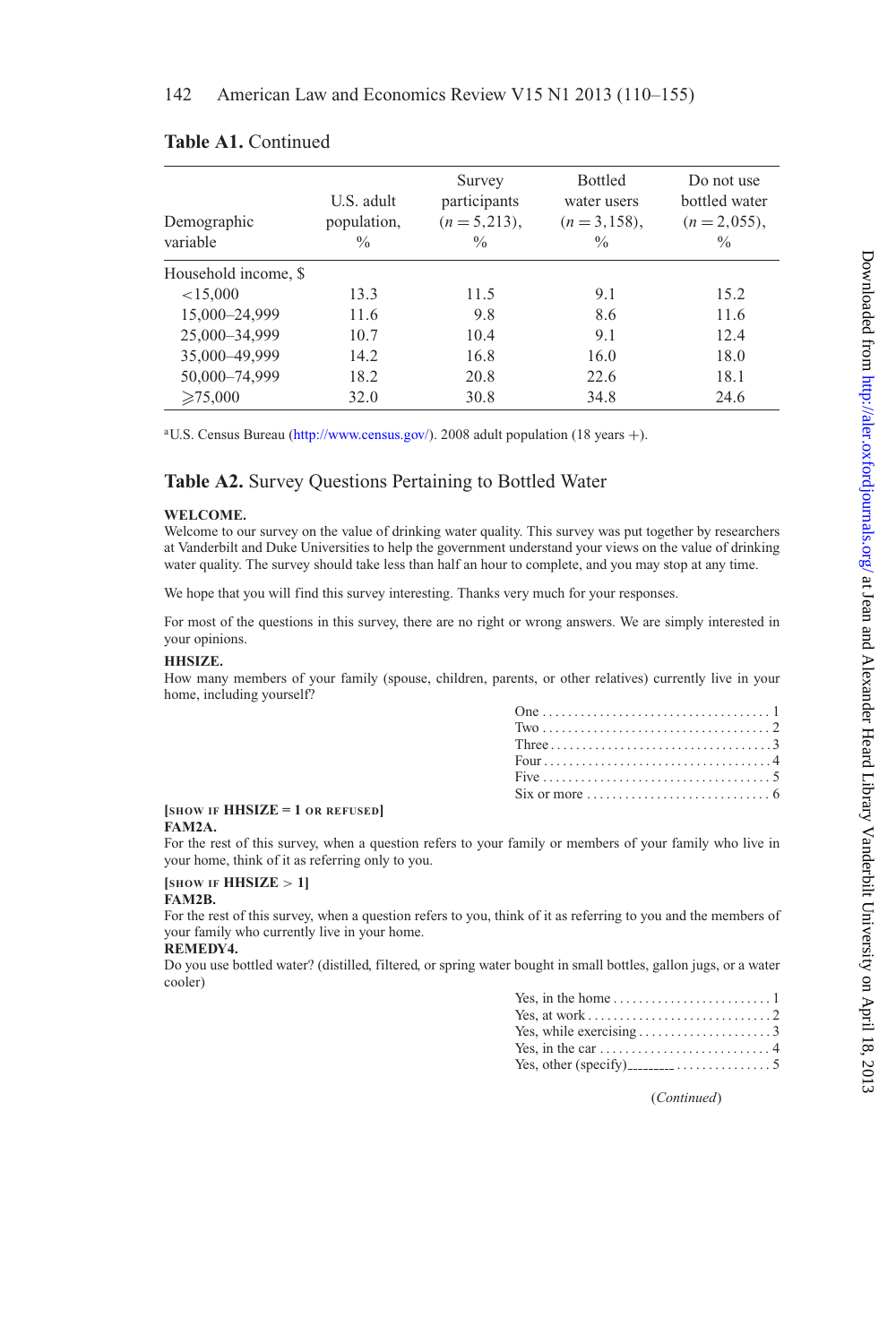## **Table A2.** Continued

|                                                                                     | No, I do not use bottled water                        |
|-------------------------------------------------------------------------------------|-------------------------------------------------------|
|                                                                                     |                                                       |
| $[ASK IF REMEDY4 = 1 — 5: ANY Yes ANSWER]$<br><b>EXPENSE1.</b>                      |                                                       |
| How much would you estimate that your household spends each month on bottled water? |                                                       |
|                                                                                     | \$1 or Less1                                          |
|                                                                                     |                                                       |
|                                                                                     | More than \$5 up to $$10$ 3                           |
|                                                                                     |                                                       |
|                                                                                     |                                                       |
|                                                                                     |                                                       |
|                                                                                     |                                                       |
| [ASK IF REMEDY4 = $1 - 5$ : ANY YES ANSWER]<br><b>BOTKIND1.</b>                     |                                                       |
| When you drink bottled water, what kind do you most often use?<br>Filtered water    |                                                       |
| Spring water                                                                        |                                                       |
| Distilled water                                                                     |                                                       |
| Other (specify)                                                                     |                                                       |
| Don't know                                                                          |                                                       |
|                                                                                     |                                                       |
| [ASK IF REMEDY4 = $1 - 5$ : ANY YES ANSWER]<br><b>BOTKIND2.</b>                     |                                                       |
| How do you most often buy your bottled water?                                       |                                                       |
| Single serving bottles                                                              |                                                       |
| Gallon jugs                                                                         |                                                       |
| Containers larger than one gallon                                                   |                                                       |
| [ASK IF REMEDY4 = $1 - 5$ : ANY YES ANSWER]<br><b>BOTBUY.</b>                       |                                                       |
| In the last month, what kinds of bottled water have you purchased?                  |                                                       |
|                                                                                     |                                                       |
|                                                                                     |                                                       |
|                                                                                     |                                                       |
|                                                                                     |                                                       |
| $[ASK IF BOTBUY = 1]$                                                               |                                                       |
| <b>BOTRECP.</b>                                                                     |                                                       |
| In the last month, have you recycled your empty plastic water bottles using         |                                                       |
|                                                                                     |                                                       |
|                                                                                     | Take recycling to a recycling station $\dots \dots 2$ |
|                                                                                     |                                                       |
|                                                                                     | Bottler collects empty bottles when                   |
|                                                                                     |                                                       |
|                                                                                     | I have not recycled plastic bottles5                  |
| $[ASK IF BOTBUY = 2]$<br><b>BOTRECG.</b>                                            |                                                       |
| In the last month, have you recycled your empty glass bottles using                 |                                                       |
|                                                                                     |                                                       |
|                                                                                     | Take recycling to a recycling station $\dots \dots 2$ |
|                                                                                     |                                                       |
|                                                                                     | Bottler collects empty bottles when                   |
|                                                                                     |                                                       |
|                                                                                     |                                                       |
| $[ASK IF BOTBUY = 3]$<br><b>BOTRECJ.</b>                                            |                                                       |
|                                                                                     |                                                       |
|                                                                                     |                                                       |
|                                                                                     | Take recycling to a recycling station $\dots \dots 2$ |
|                                                                                     | Return bottles for deposit3                           |
|                                                                                     | Bottler collects empty bottles when                   |
|                                                                                     |                                                       |
|                                                                                     | I have not recycled plastic gallon jugs $5$           |
| $[ASK IF BOTBUY = 4]$                                                               |                                                       |

(*Continued*)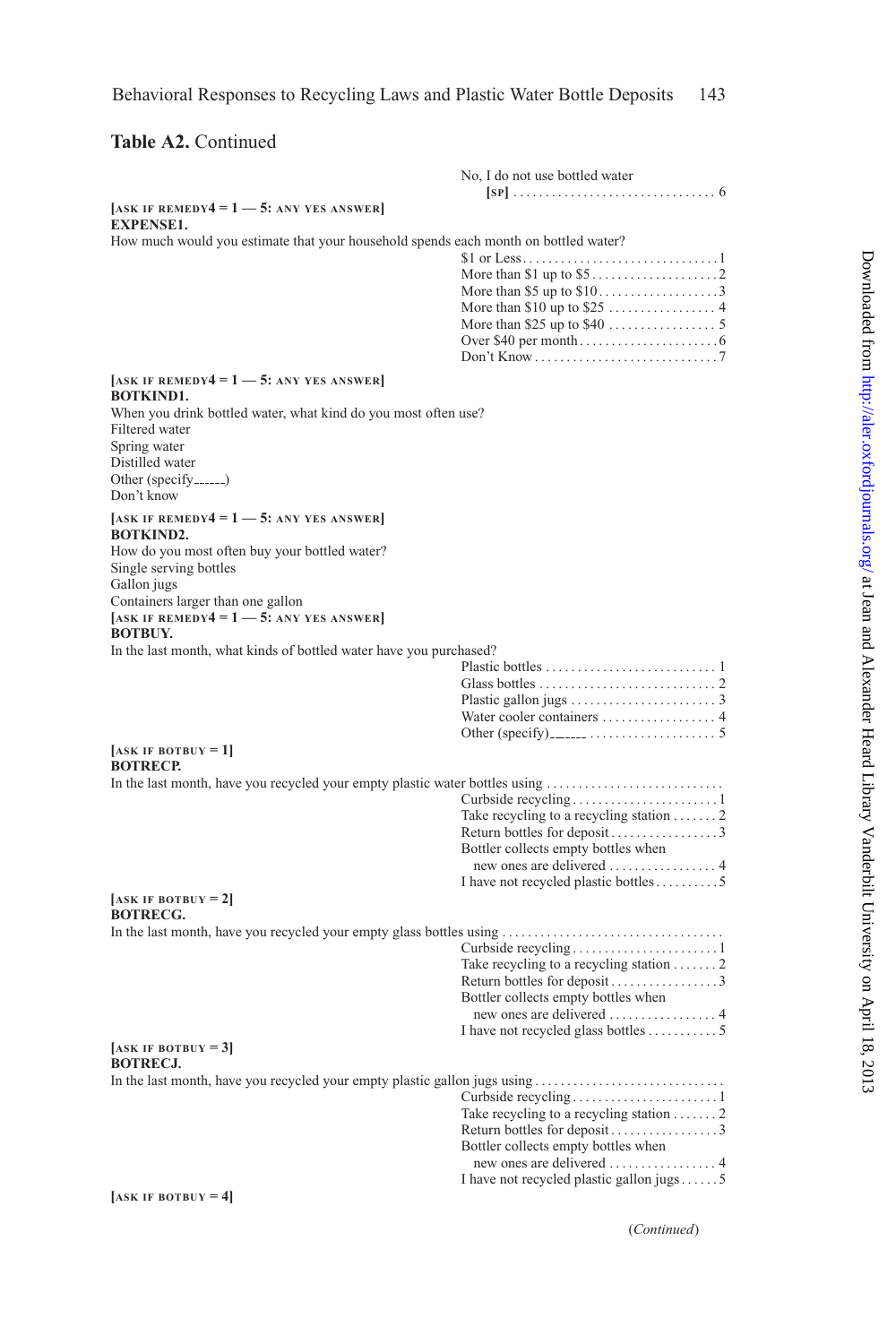## **Table A2.** Continued

| <b>BOTRECW.</b>                                                                                                           |                                                                                                                                                                                                                                                                    |
|---------------------------------------------------------------------------------------------------------------------------|--------------------------------------------------------------------------------------------------------------------------------------------------------------------------------------------------------------------------------------------------------------------|
| In the last month, have you recycled your empty water cooler containers using                                             | Take recycling to a recycling station $\dots \dots 2$<br>Bottler collects empty bottles when<br>new ones are delivered $\dots\dots\dots\dots$ .<br>I have not recycled water cooler<br>$contains \ldots \ldots \ldots \ldots \ldots \ldots \ldots \ldots \ldots 5$ |
| $[ASK IF BOTRECP = 3]$                                                                                                    |                                                                                                                                                                                                                                                                    |
| <b>BOTDEPP.</b><br>How much money (in cents) per plastic bottle do you get for returning them for deposit?<br>_____ cents |                                                                                                                                                                                                                                                                    |
| $[ASK IF BOTRECG = 3]$                                                                                                    |                                                                                                                                                                                                                                                                    |
| BOTDEPG.<br>How much money (in cents) per glass bottle do you get for returning them for deposit?<br>_____ cents          |                                                                                                                                                                                                                                                                    |
| $[ASK IF BOTRECJ = 3]$                                                                                                    |                                                                                                                                                                                                                                                                    |
| BOTDEPJ.<br>How much money (in cents) per plastic gallon jugs do you get for returning them for deposit?<br>------ cents  |                                                                                                                                                                                                                                                                    |
| $[ASK IF BOTRECW = 3]$                                                                                                    |                                                                                                                                                                                                                                                                    |
| BOTDEPW.<br>How much money (in cents) per water cooler container do you get for returning them for deposit?<br>$-\$ cents |                                                                                                                                                                                                                                                                    |
| $[ASK IF BOTBUY = 1]$                                                                                                     |                                                                                                                                                                                                                                                                    |
| <b>BOT10P.</b><br>Out of every 10 plastic bottles, how many would you say that you recycled or returned for reuse?<br>п   |                                                                                                                                                                                                                                                                    |
| $[ASK IF BOTBUY = 2]$                                                                                                     |                                                                                                                                                                                                                                                                    |
| <b>BOT10G.</b><br>Out of every 10 glass bottles, how many would you say that you recycled or returned for reuse?<br>п     |                                                                                                                                                                                                                                                                    |
| $[ASK IF BOTBUY = 3]$<br><b>BOT10J.</b>                                                                                   |                                                                                                                                                                                                                                                                    |
| Out of every 10 plastic gallon jugs, how many would you say that you recycled or returned for reuse?<br>п                 |                                                                                                                                                                                                                                                                    |
| $[ASK IF BOTBUY = 4]$<br><b>BOT10W.</b>                                                                                   |                                                                                                                                                                                                                                                                    |
| Out of every 10 water cooler containers, how many would you say that you recycled or returned for reuse?<br>п             |                                                                                                                                                                                                                                                                    |
| $[ASK IF BOTBUY = 1]$<br><b>BOTREUSE.</b>                                                                                 |                                                                                                                                                                                                                                                                    |
| How often do you re-fill your plastic water bottles using tap water or filtered water?                                    | Rarely (1-2 out of every 10 bottles)2<br>Sometimes (3-4 out of every 10)<br>Often (refill half or more of your                                                                                                                                                     |

## Often (refill half or more of your bottles) .............................4

### **RECYCLE.**

Consider all of the recyclable materials that you use. Relative to your neighbors, would you say you recycle....

| Much Less Of my<br>Recyclables | Less Of my<br>Recyclables | About<br>the<br>Same as my<br>Neighbors | More Of my<br>Recyclables | More<br>Much<br>Of my Recy-<br>clables |
|--------------------------------|---------------------------|-----------------------------------------|---------------------------|----------------------------------------|
|                                |                           |                                         |                           |                                        |

**[ASK IF STATE = CT]**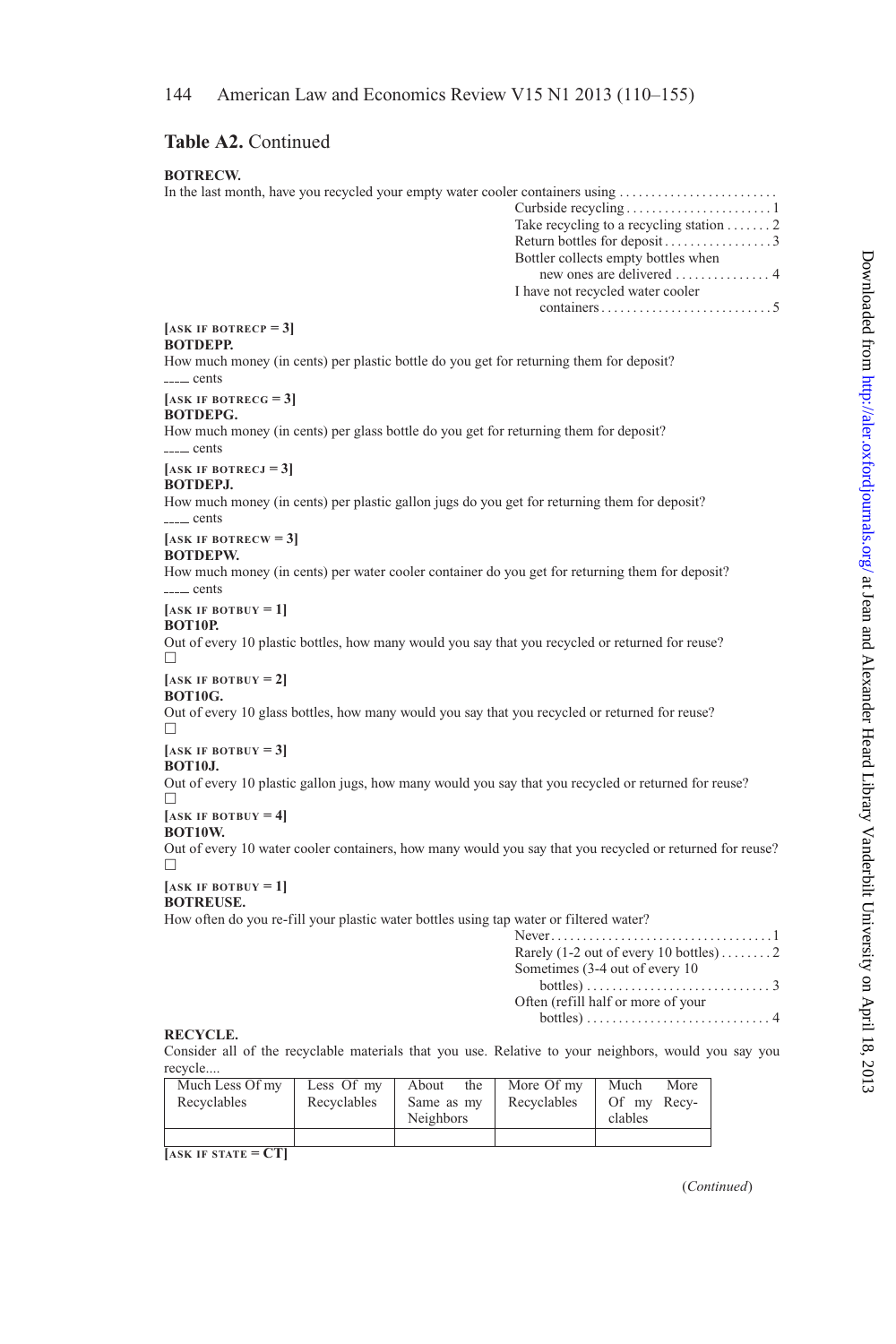## **Table A2.** Continued

#### **AWARE.**

Were you aware that Connecticut recently changed its bottle deposit law to include a 5-cent deposit on plastic water bottles? Yes . . . . . . . . . . . . . . . . . . . . . . . . . . . . . . . . . . . . . 1 No . . . . . . . . . . . . . . . . . . . . . . . . . . . . . . . . . . . . . 2 **GREEN1.** Would you describe yourself as an environmentalist? Yes . . . . . . . . . . . . . . . . . . . . . . . . . . . . . . . . . . . . . 1 No . . . . . . . . . . . . . . . . . . . . . . . . . . . . . . . . . . . . . 2 **ENVORG.** Are you a member of any of the following organizations? Environmental Defense Fund . . . . . . . . . . . . . 1 Greenpeace . ............................2 National Audubon Society . . . . . . . . . . . . . . 3 National Wildlife Federation . .............4 Nature Conservancy ..................... 5 Natural Resources Defense Council ....... 6 Sierra Club. . . . . . . . . . . . . . . . . . . . . . . . . . . . . .7 None of these ...........................8

## **Appendix B: Bottle Deposit Laws and State Recycling Laws**

Concerns about diminishing landfill space have prompted many states to pass legislation encouraging recycling.<sup>43</sup> States with the highest disposal fees and limited amounts of disposal capacity remaining were the first to pass waste reduction legislation. The legislation has taken various forms in different states; states have set waste reduction goals, required comprehensive local planning, adopted disposal bans, enacted mandatory provisions for source separation and curbside recycling, and required refundable deposits on containers.

## B.1. Bottle Deposit Laws

A bottle deposit bill, or container deposit law, requires a refundable deposit on beverage containers, usually ∼5–10 cents, and encourages consumers to return these containers for recycling to receive their deposit back.<sup>44</sup> As of 2009, eleven states—California, Connecticut, Delaware,

<sup>43.</sup> For discussion of the legal and policy context for the emergence of recycling laws, see [Tchobanoglous and Kreith](#page-45-6) [\(2002\)](#page-45-6) and [Gaba and Stever](#page-44-15) [\(2008](#page-44-15)).

[<sup>44.</sup>](#page-43-7) [The](#page-43-7) [exact](#page-43-7) [deposit](#page-43-7) [system](#page-43-7) [can](#page-43-7) [vary](#page-43-7) [from](#page-43-7) [state](#page-43-7) [to](#page-43-7) [state.](#page-43-7) The Bottle Bill Resource Guide, [www.bottlebill.org/about.htm,](file:www.bottlebill.org/about.htm) provides information on each state's bottle bill.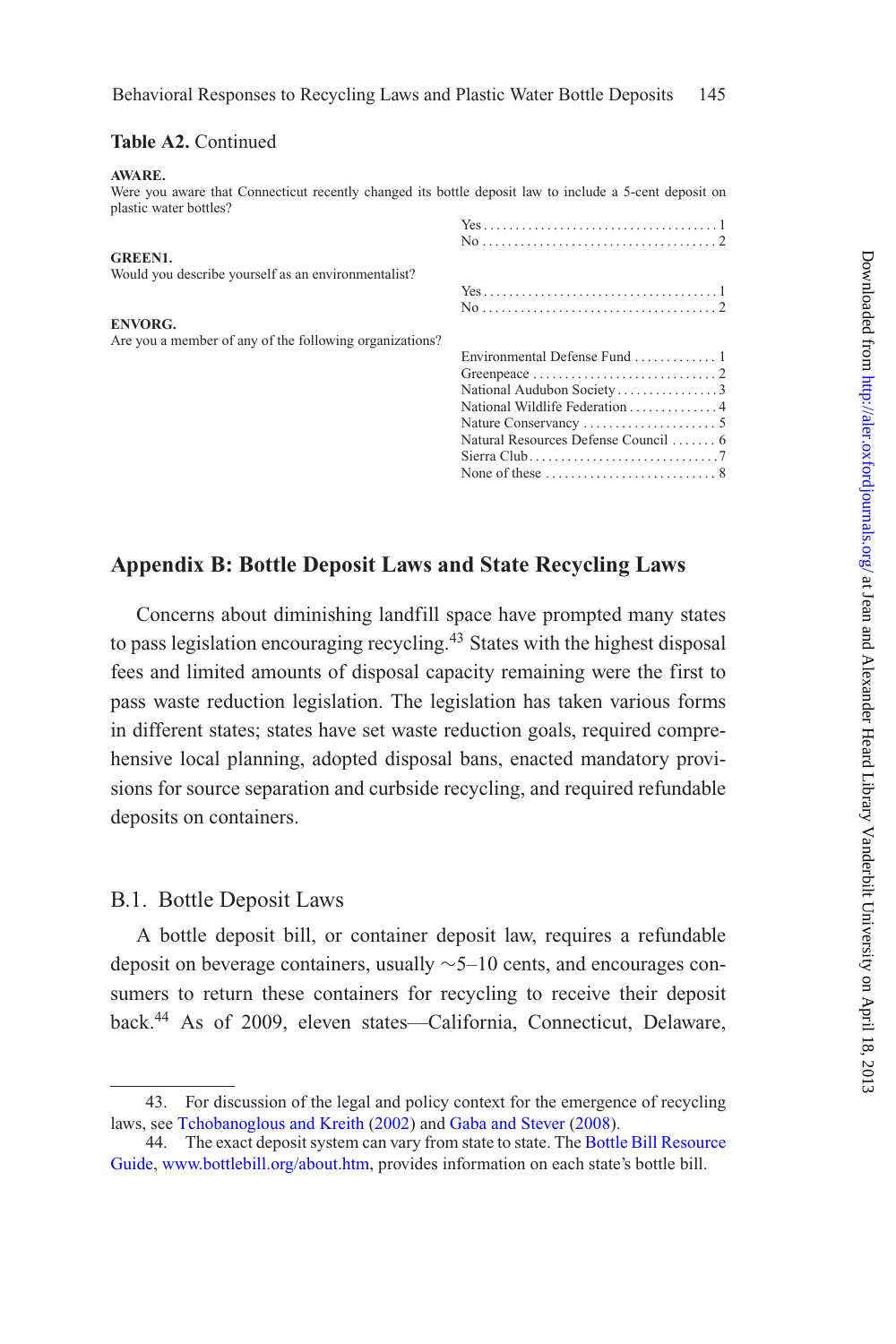Hawaii, Iowa, Maine, Massachusetts, Michigan, New York, Oregon, and Vermont—have bottle deposit laws. These states represent 29% of the U.S. population and 28% of our sample. In our survey, five of these states— California, Connecticut, Hawaii, Maine, and Oregon—included deposits on bottled water in their regulatory scheme.<sup>45</sup> Most states have a modest 5cent deposit on beverages; only Michigan has a 10-cent deposit on all covered beverages. Six states retain the unredeemed deposits, which provide state revenue in the millions.<sup>46</sup> Many states without bottle deposit bills are contemplating such legislation. Seven states considered new deposit bills and three states considered updates to their existing deposit bills in 2009.<sup>47</sup> Connecticut and New York both passed updated bills allowing the state to retain unredeemed deposits.48 While Connecticut's update has already been implemented, New York's update has been delayed by a court ruling.<sup>49</sup> The seven states with new deposit bill proposals were Florida, New Hampshire, New Jersey, New Mexico, North Carolina, Tennessee, and West Virginia. Most of these state bills proposed bottle deposits of at least 10 cents with Florida's bill proposing  $20-30$ -cent deposits.<sup>50</sup> Florida's bill is the only bill to propose that bottlers retain unclaimed deposits; the rest proposed that the state retains unredeemed deposits.<sup>51</sup> All proposed laws, except New Hampshire's, would cover water bottles.

<sup>45.</sup> Connecticut's addition of bottled water to its bottle deposit scheme was implemented on October 1, 2009. New York had already passed a bill that would add bottled water, but a court order delayed implementation of this bill until October 30, 2009, which was after the final round of the survey used for this paper.

<sup>46.</sup> This statistic includes Michigan, which has a mixed system, but does not include New York, which passed a bill that would create a mixed system, but implementation of this bill was delayed to past the scope of this paper.

<sup>47.</sup> Maryland only considered setting up a task force to study the possibility of a bottle deposit, so it was not included in this statistic.

<sup>48.</sup> New York's bill would also add water bottles to its list of bottles covered by the deposit.

<sup>49.</sup> Confessore, Nicholas. Bottle Bill, Bottled Up, City Room, *New York Times* (May 27, 2009), available at [http://cityroom.blogs.nytimes.com/2009/05/27/bottle-bill](http://cityroom.blogs.nytimes.com/2009/05/27/bottle-bill-bottled-up/?scp=1-b\&sq=bottle+deposit+new+york\&st=nyt)[bottled-up/?scp](http://cityroom.blogs.nytimes.com/2009/05/27/bottle-bill-bottled-up/?scp=1-b\&sq=bottle+deposit+new+york\&st=nyt)=1-b&sq=bottle+deposit+new+york&st=nyt.

<sup>50.</sup> Only Tennessee and one West Virginia bill proposed 5-cent deposits.

<sup>51.</sup> New Jersey's bill proposed a mixed retention plan, where the state retains 75% of the unredeemed deposits.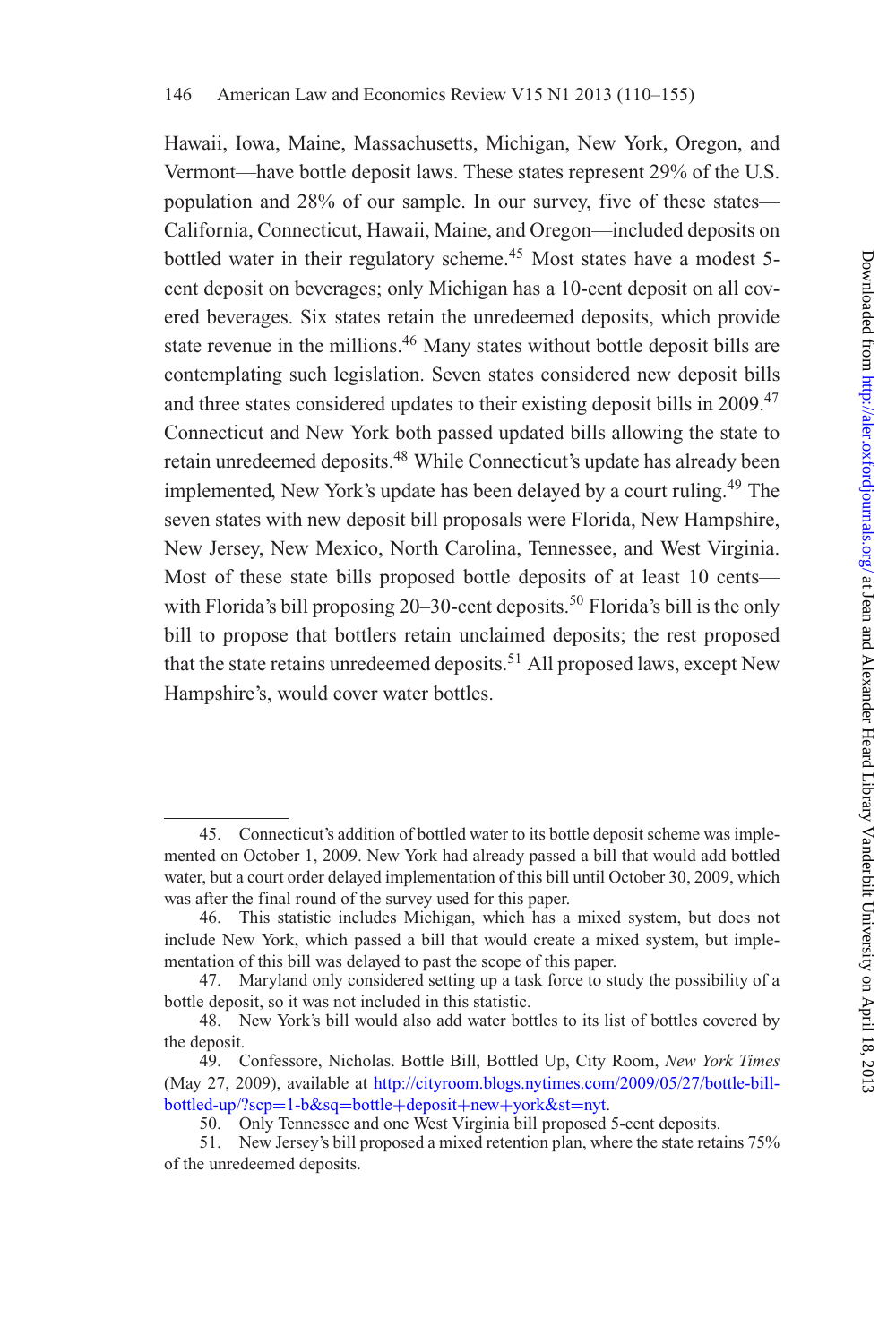## B.2. State Recycling Laws

State laws that mandate source separation and recycling or ban disposal of certain materials in almost all municipalities were especially popular in the late 1980s and early 1990s. Many of these laws require all municipalities, counties, or cities to establish pick-up of separated materials at curbside or other convenient locations.<sup>52</sup> These kinds of programs are usually implemented at the municipality or county level,<sup>53</sup> but statewide recycling initiatives are also possible. For example, Pennsylvania requires all municipalities with more than 5,000 people to offer curbside recycling. In 2004, there were 974 curbside recycling programs in Pennsylvania, serving roughly  $80\%$  of the population.<sup>54</sup> In addition to the curbside recycling requirement, Pennsylvania requires all citizens to separate at least three materials from their other waste and to store the materials until collection. Connecticut, the District of Columbia, New Jersey, New York, West Virginia, and Wisconsin have passed similar "mandatory" recycling laws. Table **[B1](#page-10-0)** summarizes these laws and provides excerpts from key provisions of the laws.

Other states have required all municipalities to give residents an "opportunity to recycle." Minnesota, for example, requires all counties to make curbside pickup or collection centers for recyclable materials available at sites that are convenient for residents to use. In 2004, there were 730 curbside recycling programs in Minnesota, serving roughly 72% of the

<sup>52.</sup> [Kinnaman](#page-44-11) [\(2005,](#page-44-11) [2006](#page-44-2)) finds that about eighteen to twenty-two states mandate curbside recycling. Because we did not have this information for 2008, we group states with comprehensive statewide recycling provisions with those with mandatory curbside recycling programs.

<sup>53.</sup> In 2007, more than 8,600 curbside recyclables collection programs were reported in the United States [\(EPA,](#page-45-7) [2007](#page-45-7)). The [EPA](#page-45-7) [\(2007](#page-45-7)) found that 84, 76, 61, and 30% of the populations in the Northeast, West, Midwest, and South, respectively, were served by curbside recycling. These percentages are calculated based on the populations in states reporting data.

<sup>54.</sup> The number of curbside recycling programs and the population with access to curbside collection (10,000,000) was taken from [Simmons et al.](#page-44-16) [\(2006](#page-44-16)). The percentage of the population with access to curbside collection was calculated using Pennsylvania's estimated population in 2004, prepared by the State Data Center of the Pennsylvania State University (12,406,292), available at [http://www.](http://www.dsf.health.state.pa.us/health/lib/health/Vital_Stat/2004/2004_statepop.pdf) [dsf.health.state.pa.us/health/lib/health/Vital](http://www.dsf.health.state.pa.us/health/lib/health/Vital_Stat/2004/2004_statepop.pdf) Stat/2004/2004 statepop.pdf.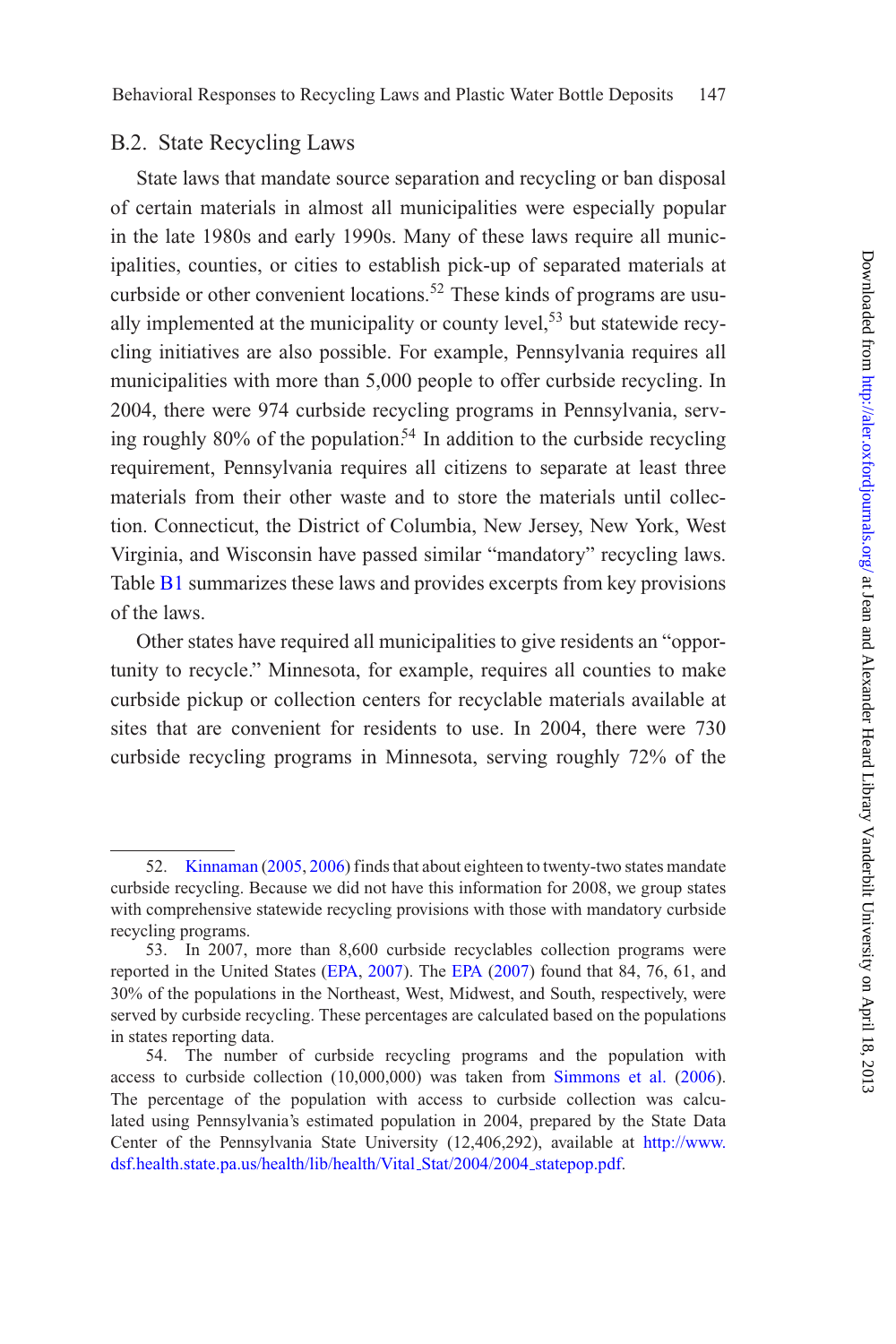| <b>State</b> | Mandatory recycling or<br>opportunity to recycle? | Source                                   | <b>Notes</b>                                                                                                                                                                                                                                                                                                                    | State recycling or<br>waste reduction<br>goal? |
|--------------|---------------------------------------------------|------------------------------------------|---------------------------------------------------------------------------------------------------------------------------------------------------------------------------------------------------------------------------------------------------------------------------------------------------------------------------------|------------------------------------------------|
| Arizona      | Opportunity to recycle                            | Ariz. Rev. Stat.<br>Ann.<br>$$9-500.07.$ | "A city or town shall provide its residents with an<br>opportunity to engage in recycling and waste<br>reduction."                                                                                                                                                                                                              | N <sub>0</sub>                                 |
| Arkansas     | Opportunity to recycle                            | Ark. Code Ann.<br>$$8-6-720.$            | "Each regional solid waste management board shall<br>ensure that its residents have an opportunity to<br>recycle."                                                                                                                                                                                                              | Yes $(40\%)$                                   |
| Connecticut  | Mandatory recycling                               | Conn. Gen. Stat.<br>§ 22a-241b.          | "The Commissioner of Environmental Protection shall<br>adopt regulations designating items that are<br>required to be recycled Each person who<br>generates solid waste from residential property<br>shallseparate from other solid waste the items<br>designated for recycling pursuant to subsection (a) of<br>this section." | Yes $(25%)$                                    |
| DC           | Mandatory recycling                               | D.C. Code<br>$§ 8-1007.$                 | "Occupants of residential property shall separate from<br>their solid waste and separately bundle or<br>containerize all yard waste and newspaper for<br>recycling [and] all metals and glass in 1 container."                                                                                                                  | Yes $(45%)$                                    |
| Florida      | Opportunity to recycle                            | Fla. Stat.<br>$§$ 403.706.               | "A county with a population of 100,000 or less may<br>provide its residents with the opportunity to recycle in<br>lieu of achieving the goal set forth in paragraph (a)."                                                                                                                                                       | Yes $(30\%)$                                   |

Download from http://alexand.org/ at lean and Alexander Heard Library Vanderbilt University to Vander April 18, 2013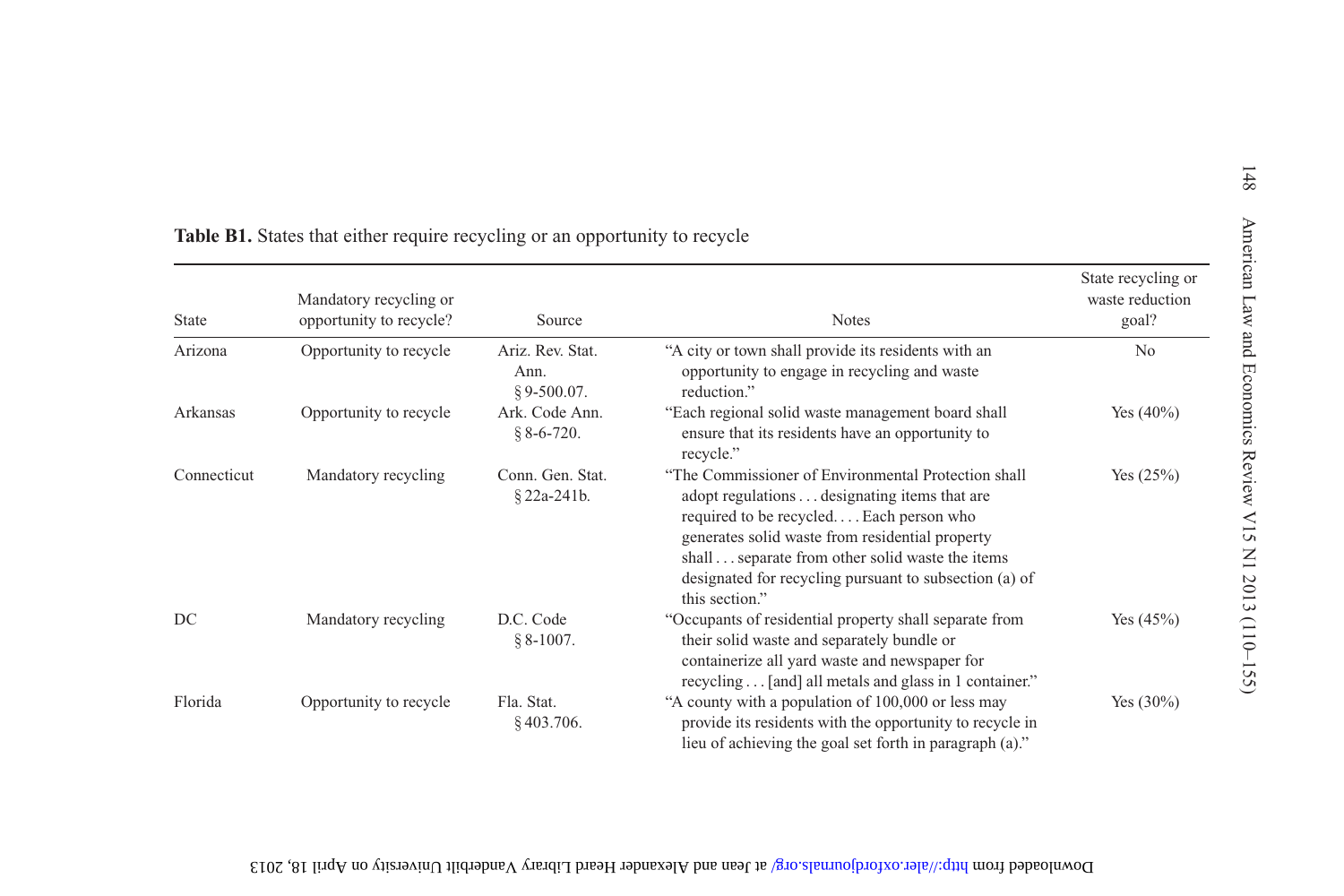| Minnesota  | Opportunity to recycle | Minn. Stat.<br>§115A.552.                         | "Counties shall ensure that residents, including<br>residents of single and multifamily dwellings, have an<br>opportunity to recycle."                                                                                                                                                                                                                                | Yes $(35%)$  |
|------------|------------------------|---------------------------------------------------|-----------------------------------------------------------------------------------------------------------------------------------------------------------------------------------------------------------------------------------------------------------------------------------------------------------------------------------------------------------------------|--------------|
| Nevada     | Opportunity to recycle | Nev. Rev. Stat.<br>Ann.<br>§444A.040.             | "The board of county commissioners in a county whose<br>population is 100,000 or more, or its designee, shall<br>make available for use in that county a program<br>for [t] he separation at the source of recyclable<br>material from other solid waste [and] [t]he<br>establishment of recycling centers for the collection<br>and disposal of recyclable material" | Yes $(25%)$  |
| New Jersey | Mandatory recycling    | N.J.S.A.<br>13:1E-99.16                           | "The governing body of each municipality shall adopt<br>an ordinance which requires persons to source<br>separate from the municipal solid waste stream the<br>specified recyclable materials for which markets have<br>been secured."                                                                                                                                | Yes $(60\%)$ |
| New York   | Mandatory recycling    | McKinney's<br>General<br>Municipal Law<br>§120-aa | "[A] municipality shall adopt such a local law or<br>ordinance to require that solid waste shall be<br>separated into recyclable, reuseable or other<br>components for which economic markets for<br>alternate uses exist."                                                                                                                                           | Yes $(40\%)$ |
|            |                        |                                                   |                                                                                                                                                                                                                                                                                                                                                                       | (Continued)  |

Download from http://alexand.org/ at Iean and Alexander Heard Library Vanderbilt University to VpH 18, 2013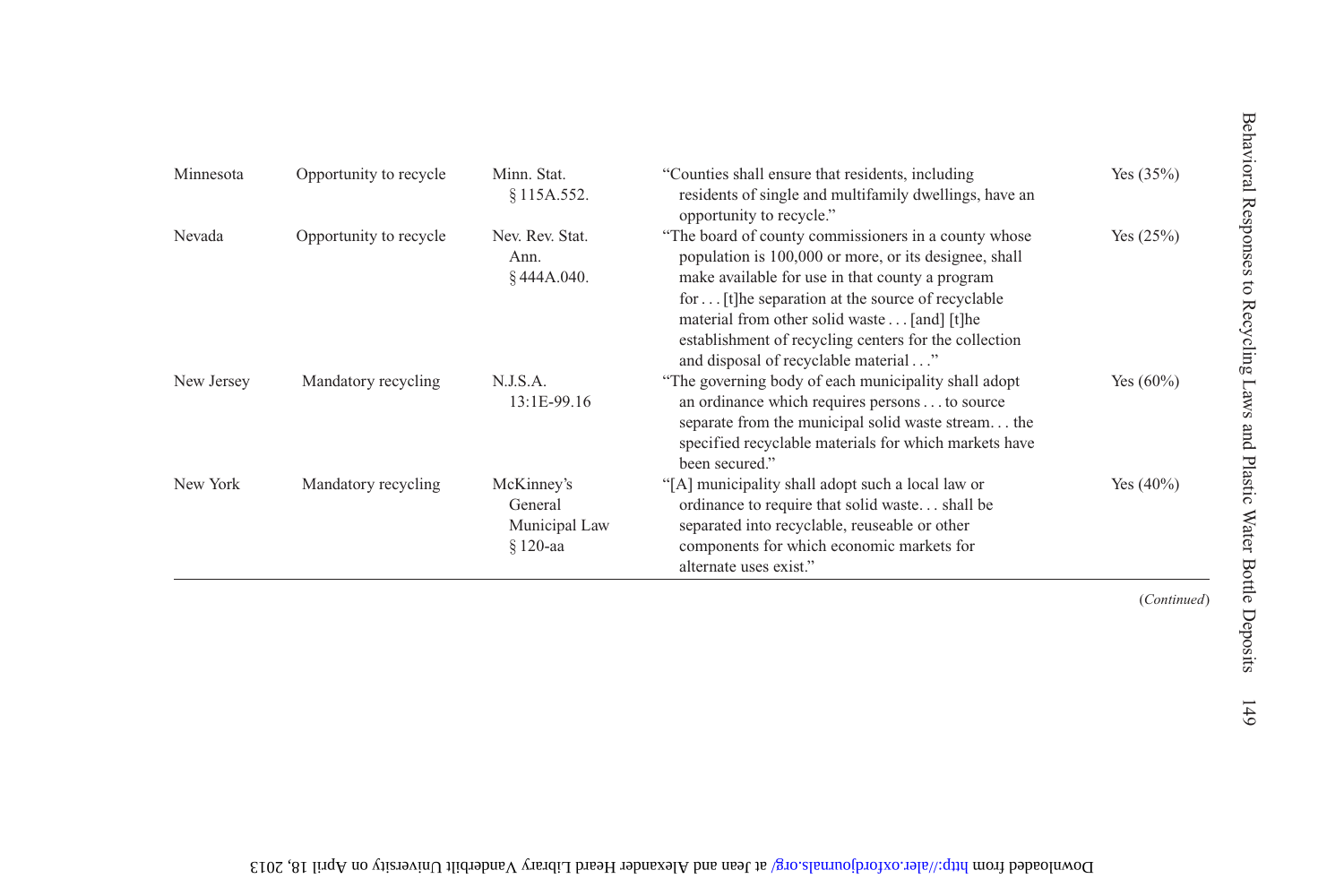| State          | Mandatory recycling or<br>opportunity to recycle? | Source                                       | <b>Notes</b>                                                                                                                                                                                                                                                                                                                                                                                                                                                                                                       | State recycling or<br>waste reduction<br>goal? |
|----------------|---------------------------------------------------|----------------------------------------------|--------------------------------------------------------------------------------------------------------------------------------------------------------------------------------------------------------------------------------------------------------------------------------------------------------------------------------------------------------------------------------------------------------------------------------------------------------------------------------------------------------------------|------------------------------------------------|
| Oregon         | Opportunity to recycle                            | Or. Rev. Stat.<br>§ § 459A.005 to<br>.010.   | "The 'opportunity to recycle' means at least that the city,<br>county or metropolitan service district [p] rovides a<br>place for collecting source separated recyclable<br>material located either at a disposal site or at another<br>location more convenient to the population being<br>served and, if a city has a population of 4,000 or<br>more, collection at least once a month of source<br>separated recyclable material from collection service<br>customers within the city's urban growth boundary." | Yes $(50\%)$                                   |
| Pennsylvania   | Mandatory recycling                               | 53 Pa. Cons. Stat.<br>Ann.<br>$§$ 4000.1501. | "The source-separation and collection program shall<br>include [a]n ordinance or regulation adopted by<br>the governing body of the municipality,<br>requiring [p] ersons to separate at least three<br>materials deemed appropriate by the municipality<br>from other municipal waste generated at their homes,<br>apartments and other residential establishments and<br>to store such materials until collection."                                                                                              | N <sub>0</sub>                                 |
| South Carolina | Opportunity to recycle                            | S.C. Code Ann.<br>$$44-96-80.$               | "Each county or region submitting a solid waste<br>management plan shall provide its residents with<br>the opportunity to recycle the categories of solid<br>waste materials designated in the county or regional<br>solid waste management plan."                                                                                                                                                                                                                                                                 | Yes $(35%)$                                    |

Download from http://alexand.org/ at lean and Alexander Heard Library Vanderbilt University to Vander April 18, 2013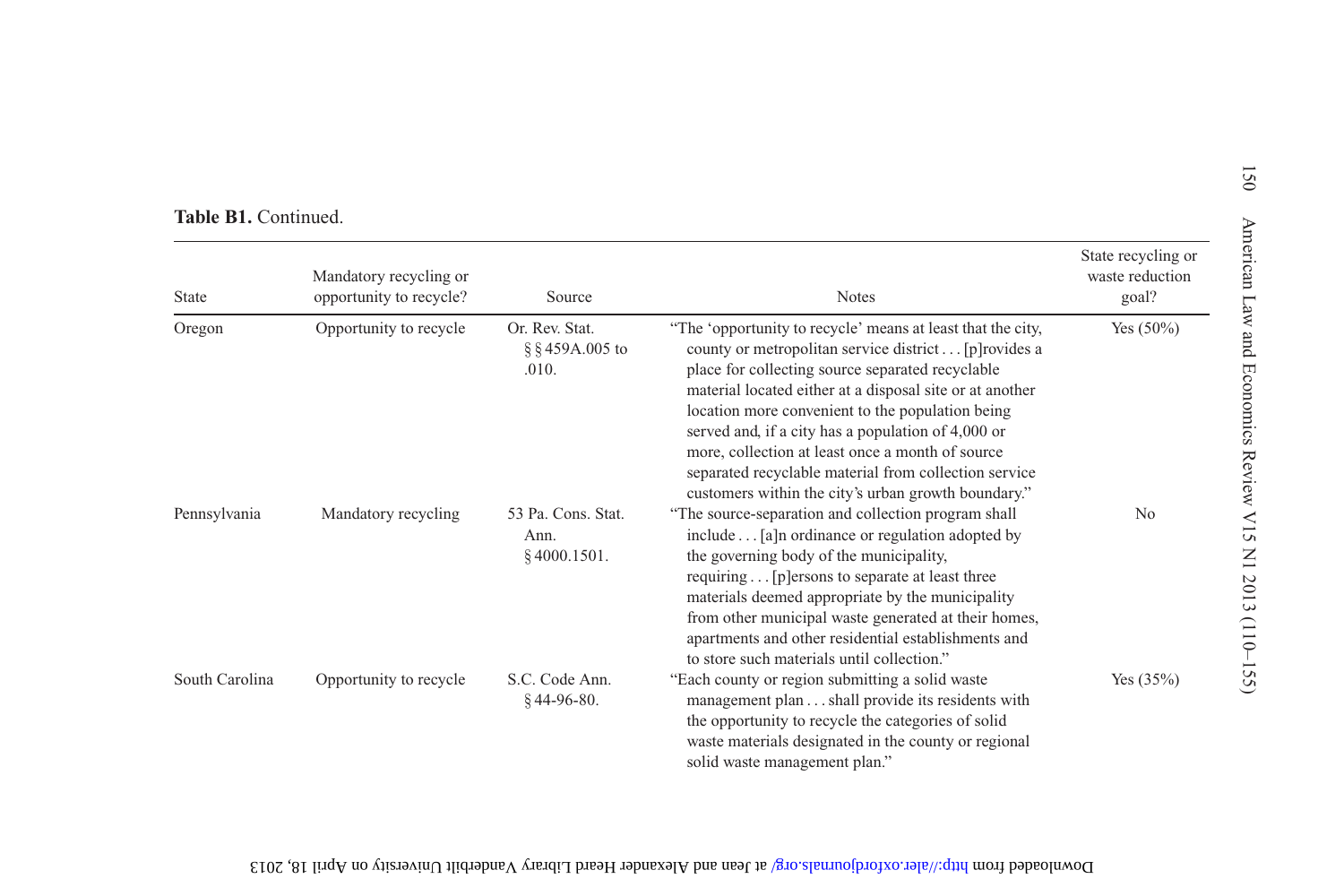| Washington    | Opportunity to recycle | Wash, Rev. Code<br>Ann.<br>\$70.95.090.  | "In urban areas, these programs shall include collection<br>of source separated recyclable materials from single<br>and multiple family residences In rural areas,<br>these programs shall include but not be limited to<br>drop-off boxes, buy-back centers, or a combination of<br>both, at each solid waste transfer, processing, or<br>disposal site, or at locations convenient to the<br>residents of the county." | Yes $(50\%)$   |
|---------------|------------------------|------------------------------------------|--------------------------------------------------------------------------------------------------------------------------------------------------------------------------------------------------------------------------------------------------------------------------------------------------------------------------------------------------------------------------------------------------------------------------|----------------|
| West Virginia | Mandatory recycling    | W. Va. Code Ann.<br>$§$ 22-15A-18.       | "Each municipality with a population of ten thousand or<br>more people shall establish and commence<br>implementation of a source separation and curbside<br>collection program for recyclable materials."                                                                                                                                                                                                               | Yes $(50\%)$   |
| Wisconsin     | Mandatory recycling    | Wis. Stat. Ann.<br>§ § 287.07 to<br>.09. | "No person may dispose of in a solid waste disposal<br>facility or burn without energy recovery in a solid<br>waste treatment facility in this state any of the<br>following: [e.g., aluminum cans, newspaper and other<br>paper, foam packaging, glass bottles, magazines,<br>plastic containers, etc.]."                                                                                                               | N <sub>0</sub> |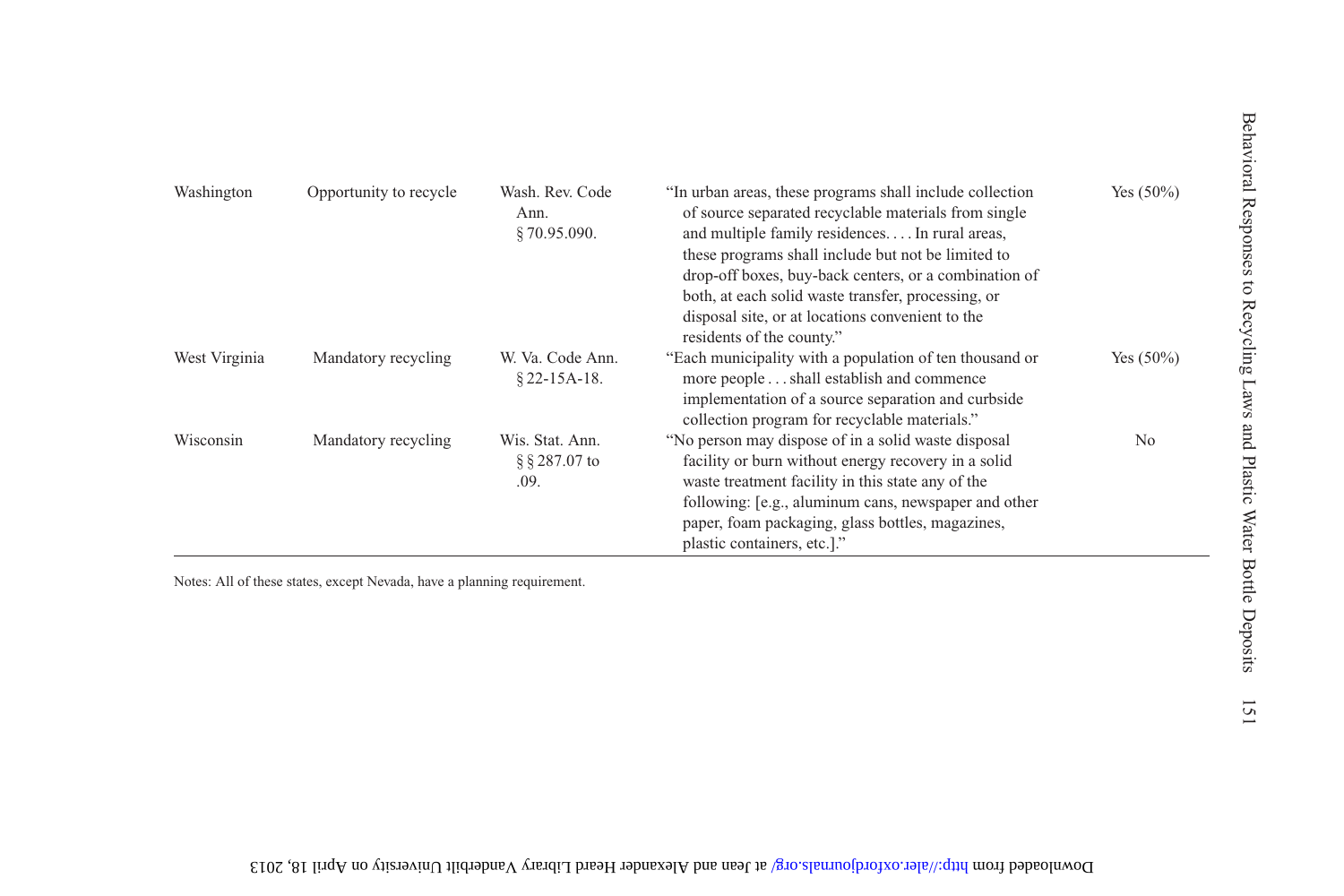| <b>State</b>   | Source for plan requirements                      | State recycling or<br>waste reduction goal? |
|----------------|---------------------------------------------------|---------------------------------------------|
| Alabama        | Ala. Code § 22-27-45.                             | Yes (25%)                                   |
| California     | Cal. Pub. Res. Code § 41821.                      | Yes $(50\%)$                                |
| Hawaii         | Haw. Rev. Stat. § 342G-26.                        | Yes $(50\%)$                                |
| Illinois       | 415 Ill. Comp. Stat. Ann. 15/4.                   | Yes $(25%)$                                 |
| Iowa           | Iowa Code Ann. § 455B.306.                        | Yes $(50\%)$                                |
| Maine          | Me. Rev. Stat. Ann. tit. 38, § 2133.              | Yes $(50\%)$                                |
| Maryland       | Md. Code Ann., Envir. § 9-505.                    | Yes $(20%)$                                 |
| Michigan       | Mich. Comp. Laws Ann. § § 324.11533 to<br>.11538. | N <sub>0</sub>                              |
| Nebraska       | Neb. Rev. Stat. § § 13-2031 to 2032.              | Yes $(50\%)$                                |
| New Mexico     | N. M. S. A. 1978, § § 74-9-4-7.                   | Yes $(50\%)$                                |
| North Carolina | N.C. Gen. Stat. Ann. § 130A-309.03.               | Yes $(40\%)$                                |
| Ohio           | Ohio Rev. Code Ann. § 3734.53.                    | N <sub>0</sub>                              |
| Tennessee      | Tenn. Code Ann. § 68-211-813.                     | Yes $(25%)$                                 |
| Texas          | Tex. Health & Safety Code Ann. $\S 363.062$ .     | Yes $(40\%)$                                |
| Virginia       | Va. Code Ann. § 10.1-1411.                        | Yes (25%)                                   |

**Table B2.** States that require regional waste management plans with recycling considerations

population. <sup>55</sup> Arizona, Arkansas, Florida, Nevada, <sup>56</sup> Oregon, South Carolina, and Washington have passed similar laws ensuring adequate recycling opportunities for their populations. These laws are grouped with mandatory recycling laws in Table **B1**.

Many states have sought to encourage recycling at the local level by either requiring local governments to consider recycling initiatives in their waste reduction plans or setting statewide recycling goals. The local planning requirements frequently force counties or municipalities to assess their current recycling programs and to consider more comprehensive programs in the future. All of the states that have mandatory recycling or opportunity to recycle programs, except Nevada, have planning requirements and most have a statewide recycling goal. The remaining states

<sup>55.</sup> The number of curbside recycling programs and the population with access to curbside collection  $(3,750,000)$  is from [Simmons et al.](#page-44-16)  $(2006)$ . The percentage of the population with access to curbside collection was calculated using Minnesota's estimated population in 2005, prepared by the U.S. Census Bureau (5,174,743), available at [http://www.census.gov/population/projections/SummaryTabA1.pdf.](http://www.census.gov/population/projections/SummaryTabA1.pdf)

<sup>56.</sup> Although only two counties meet Nevada's high county population cut-off of 100,000 or more for the requirements (Clark County and Washoe County), this cut-off still covers ∼88% of Nevada's population.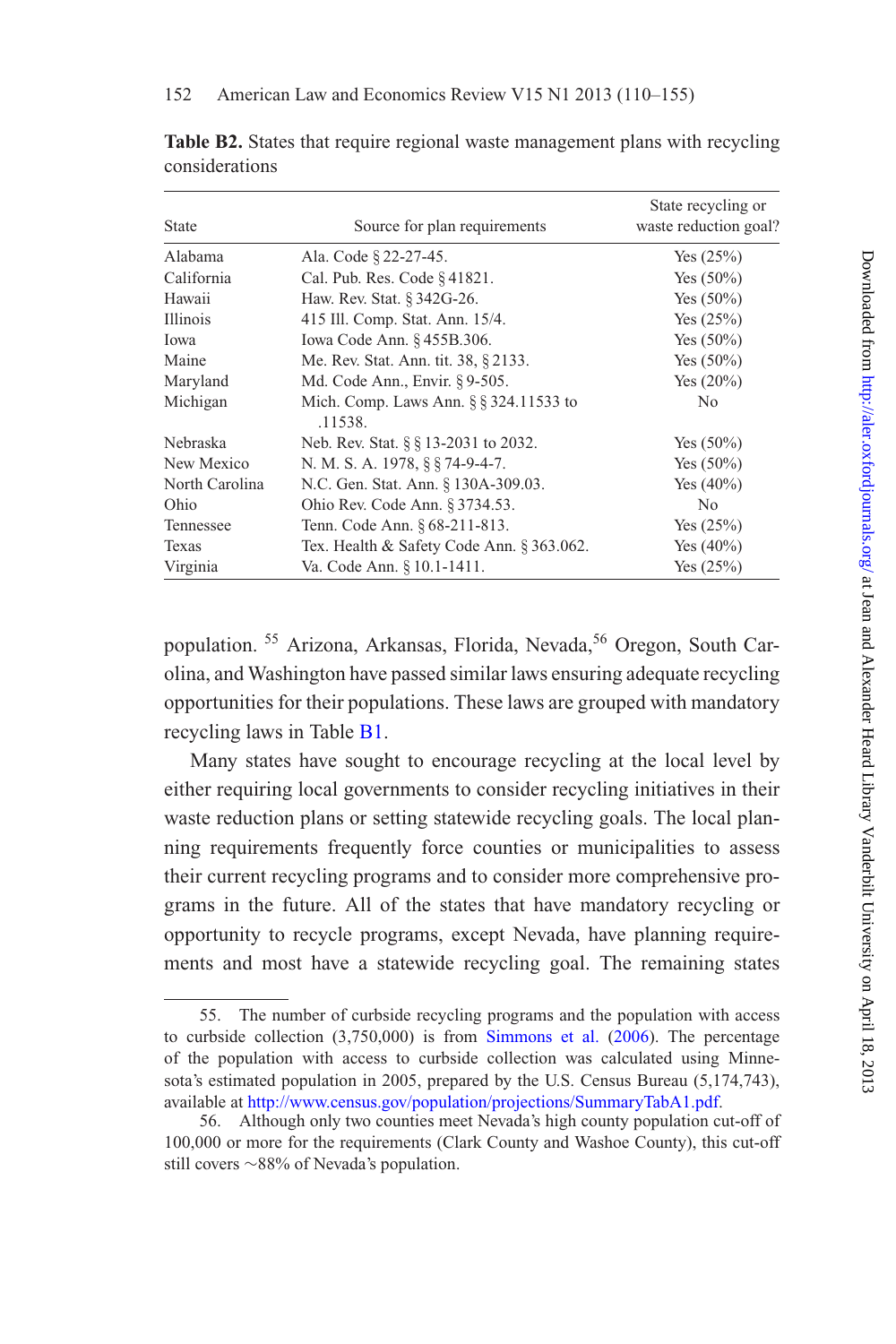| State         | Source                                      | Goal amount                                                            |
|---------------|---------------------------------------------|------------------------------------------------------------------------|
| Louisiana     | La. Rev. Stat. Ann. § 30:2413.              | 25%                                                                    |
| Mississippi   | Miss. Code Ann. § 17-17-221                 | 25% (waste reduction)                                                  |
| Montana       | Mont. Code Ann.<br>$$75-10-803.$            | 17%                                                                    |
| New Hampshire | N.H. Rev. Stat. Ann.<br>$$149-M:2.$         | 40% (waste reduction)                                                  |
| Rhode Island  | R.I. Gen. Laws § § 23-18.8-2<br>to $.12-3.$ | $35\%$ (recycling waste); $50\%$<br>(recycling beverage<br>containers) |
| South Dakota  | SDCL § 34A-6-60                             | 50% (waste reduction)                                                  |

Table **B3.** States that only have a recycling or waste reduction goal

that have a planning requirement are summarized in Table [B2,](#page-13-0) which provides documentation of the applicable laws. Finally, the states that have only a statewide recycling goal are summarized in Table [B3,](#page-14-0) which also lists the specified recycling goal amount. It is not clear whether such goals are followed by policies that are implemented in order to achieve these goals.

## **References**

- <span id="page-43-4"></span><span id="page-43-1"></span>Ashenmiller, Bevin. 2006. The effect of income on recycling behavior in the presence of a bottle law: new empirical results. Working paper, Occidental College.
	- ———. 2009. "Cash Recycling, Waste Disposal Costs, and the Incomes of the Working Poor: Evidence from California," 85 *Land Economics* 539–51.
	- ———. 2010. "Externalities from Recycling Laws: Evidence from Crime Rates," 12 *American Law and Economics Review* 245–61.
- <span id="page-43-5"></span><span id="page-43-2"></span>Beatty, Timothy K. M., Peter Berck, and Jay P. Shimshack. 2007. "Curbside Recycling in the Presence of Alternatives," 45 *Economic Inquiry* 739–55.
- <span id="page-43-3"></span>Bohm, Peter. 1981. *Deposit-Refund Systems: Theory and Applications to Environmental, Conservation, and Consumer Policy*. Published for Resources for the Future, Inc. Baltimore: Johns Hopkins University Press.
- <span id="page-43-7"></span>Bottle Bill Resource Guide. Available at: [www.bottlebill.org/about.htm.](file:www.bottlebill.org/about.htm)
- <span id="page-43-0"></span>Callan, Scott, and Janet Thomas. 1997. "The Impact of State and Local Policies on the Recycling Effort," 23 *Eastern Economic Journal* 411–24.
- <span id="page-43-6"></span>Collins, Alan, Richard O'Doherty, and Martin C. Snell. 2006. "Household Participation in Waste Recycling: Some National Survey Evidence from Scotland," 49 *Journal of Environmental Planning and Management* 121–40.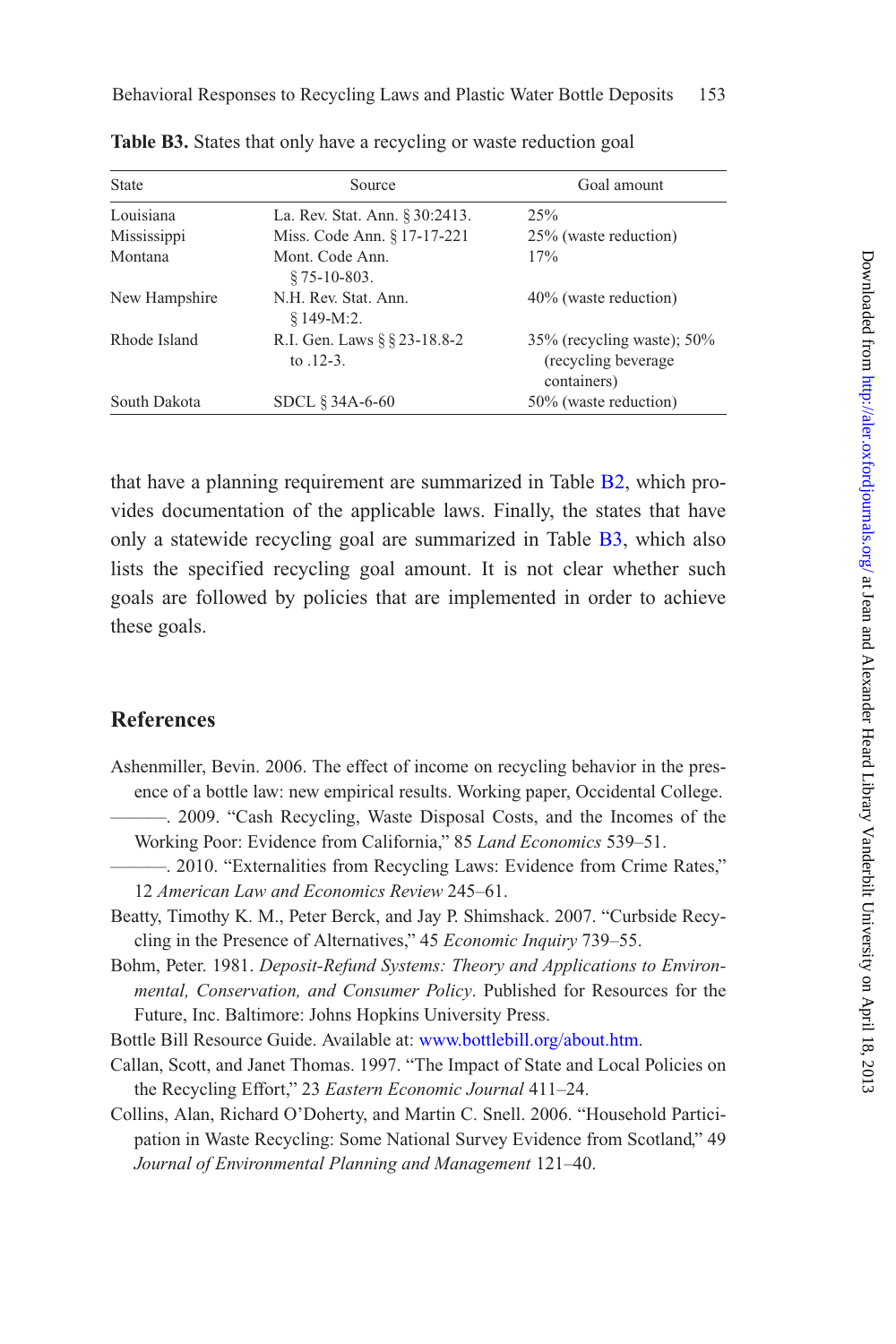- <span id="page-44-1"></span>Container Recycling Institute. 2008. "Wasting and Recycling Trends: Conclusions from CRI's 2008 Beverage Market Data Analysis." Available at: [http://www.](http://www.container-recycling.org/assets/pdfs/reports/2008-BMDA-conclusions.pdf) [container-recycling.org/assets/pdfs/reports/2008-BMDA-conclusions.pdf.](http://www.container-recycling.org/assets/pdfs/reports/2008-BMDA-conclusions.pdf)
- <span id="page-44-5"></span>Fullerton, Don, and Thomas C. Kinnaman. 1996. "Household Responses to Pricing Garbage by the Bag," 86 *American Economic Review* 971–83.
- <span id="page-44-15"></span>Gaba, Jeffrey M., and Donald W. Stever. 2008. *Law of Solid Waste, Pollution Prevention and Recycling*. Eagan, MN: Thomson/West.
- <span id="page-44-13"></span>Halvorsen, Bente. 2008. "Effects of Norms and Opportunity Cost of Time on Household Recycling," 84 *Land Economics* 501–16.
- <span id="page-44-7"></span>Hong, Seonghoon, and Richard M. Adams. 1999. "Household Responses to Price Incentives for Recycling: Some Further Evidence," 75 *Land Economics* 505–14.
- <span id="page-44-4"></span>Jenkins, Robin R., Salvador A. Martinez, Karen Palmer, and Michael J. Podolsky. 2003. "The Determinants of Household Recycling: A Material-Specific Analysis of Recycling Program Features and Unit Pricing," 45 *Journal of Environmental Economics and Management* 294–318.
- <span id="page-44-12"></span>Kaufman, Scott M., Nora Goldstein, Karsten Millrath, and Nickolas J. Themelis. 2004. "The State of Garbage in America," 45 *BioCycle* 31–41.
- <span id="page-44-11"></span>Kinnaman, Thomas C. 2005. "Why do Municipalities Recycle?" 5 *Topics in Economic Analysis and Policy*. Available at: [http://www.bepress.com/bejeap/topics/](http://www.bepress.com/bejeap/topics/vol15/iss1/art5) [vol15/iss1/art5.](http://www.bepress.com/bejeap/topics/vol15/iss1/art5)
	- ———. 2006. "Examining the Justification for Residential Recycling," 20 *Journal of Economic Perspectives* 219–32.
- <span id="page-44-8"></span><span id="page-44-2"></span>Kinnaman, Thomas C., and Don Fullerton. 2000. "Garbage and Recycling with Endogenous Local Policy," 48 *Journal of Urban Economics* 419–42.
- <span id="page-44-3"></span>Morris, Jeffrey, Bill Smith, and Rick Hlavka. 2005. "Economic and Environmental Benefits of a Deposit System for Beverage Containers in Washington State," Prepared for City of Tacoma Solid Waste Management. Available at: [http://www.](http://www.container-recycling.org/assets/pdfs/reports/2004-EconEnviroWA.pdf) [container-recycling.org/assets/pdfs/reports/2004-EconEnviroWA.pdf.](http://www.container-recycling.org/assets/pdfs/reports/2004-EconEnviroWA.pdf)
- <span id="page-44-6"></span>Nestor, Deborah Vaughn, and Michael J. Podolsky. 1998. "Assessing Incentive-Based Environmental Policies for Reducing Household Waste Disposal," 16 *Contemporary Economic Policy* 401–12.
- <span id="page-44-14"></span>Norton, Edward C., Hua Wang, and Chunrong Ai. 2004. "Computing Interaction Effects and Standard Errors in Logit and Probit Models," 4 *Stata Journal* 154–67.
- <span id="page-44-10"></span>Reschovsky, James D., and Sarah E. Stone. 1994. "Market Incentives to Encourage Household Waste Recycling: Paying for What You Throw Away," 13 *Journal of Policy Analysis and Management* 120–39.
- <span id="page-44-0"></span>Rodwan, John G., Jr. 2009. "Confronting Challenges: U.S. and International Bottled Water Developments and Statistics for 2008," *Bottled Water Reporter* 12–18.
- <span id="page-44-9"></span>Saltzman, Cynthia, Vijaya G. Duggal, and Mary L. Williams. 1993. "Income and the Recycling Effort: A Maximization Problem," 15 *Energy Economics* 33–38.
- <span id="page-44-16"></span>Simmons, Phil, Nora Goldstein, Scott M. Kaufman, Nickolas J. Themelis, and James Thompson, Jr. 2006. "The State of Garbage in America," 47 *BioCycle* 26–43.